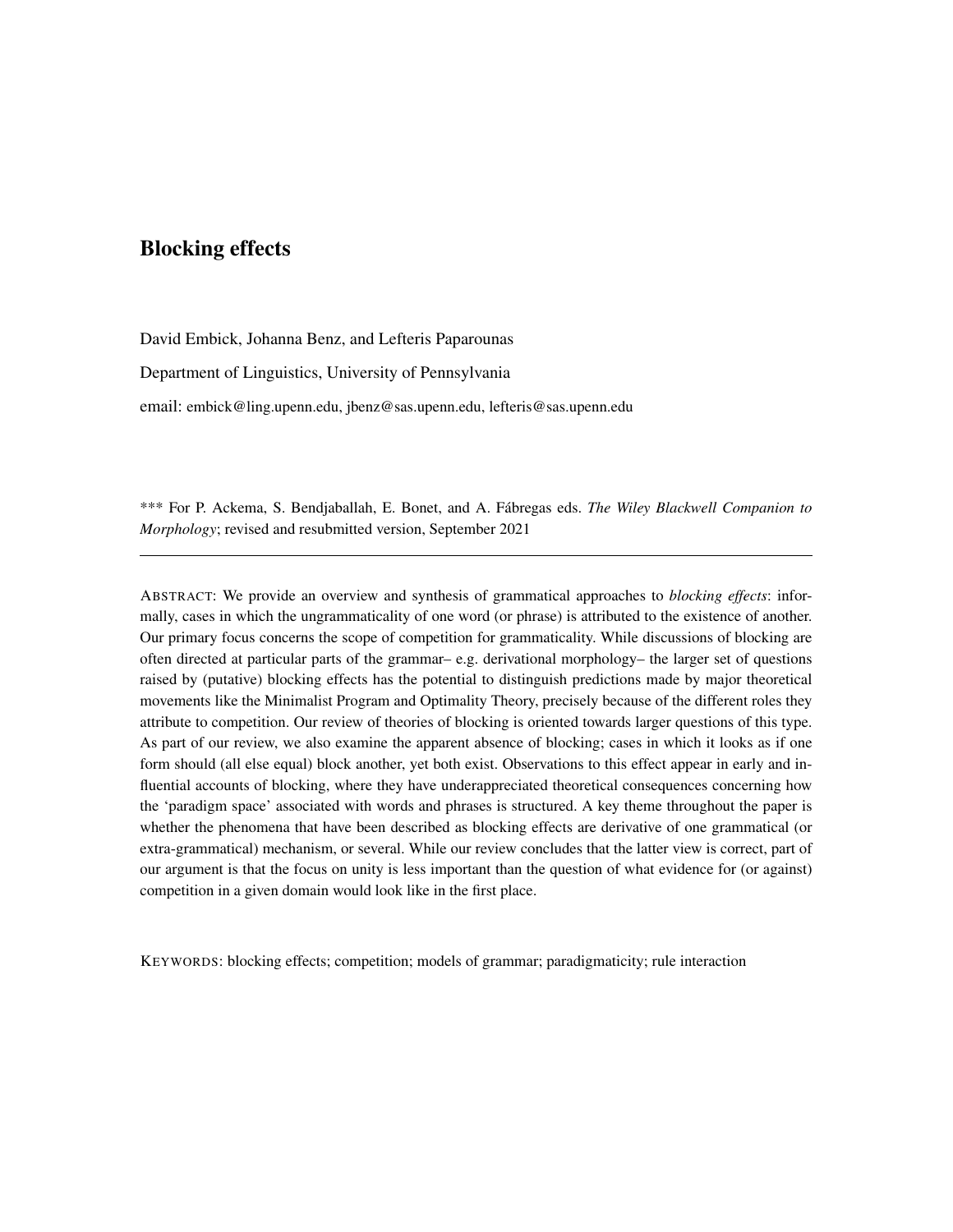## MAIN TEXT

## 1 Introduction: *Blocking effects*

The term *blocking effect* is typically employed for scenarios in which the grammaticality of one expression appears to be correlated with the ungrammaticality of another. Possible instances of blocking have been discussed in derivational morphology, where, for example, it has been argued that the existence and grammaticality of *glory* renders *\*gloriosity* ungrammatical; and in inflectional morphology, where the same type of reasoning is extended to *sang* in relation to ungrammatical *\*singed*. Outside of the domains of derivational and inflectional morphology as such, the notion of blocking is employed in both more syntactic and more semantic directions. On the syntactic side, we are referring to situations in which words and phrases appear to interact in a similar way to the derivational and inflectional pairs above; for example, when one-word *smarter* is a grammatical comparative form, while two-word *\*more smart* is not. Questions of this type can be generalized much further, to e.g. clause-clause competition, or to the question of whether derivations or interlevel pairings of structural descriptions compete for grammaticality. On the more semantic side, a pressing question is whether there is a type of blocking effect among elements that are close in meaning but not *lexically related*; e.g., does *thief* block *stealer*? More generally, this semantic perspective leads to the question of whether blocking effects reveal the workings of some constraint (or set of constraints) operating against elements that 'mean the same thing.'

The questions outlined above move quickly from relatively narrow ones involving particular corners of derivational morphology to questions about putative competitions among larger objects. This is one of the points on which major movements in linguistic theory stand in opposition. For instance, certain implementations of the Minimalist Program reduce competition for grammaticality considerably as compared to alternative theories, in ways that have been incorporated into versions of Distributed Morphology. On the other hand, Optimality Theory generalizes competition for grammaticality, in ways that are also under investigation in several grammatical domains. It is precisely this connection to larger issues that make blocking effects so important. They provide an instance in which the predictions made by theories with very different properties can be compared. For this reason, we begin our discussion in §2 by framing the positions different approaches take on competition. The main focus of our review in §3 is on prior approaches to blocking, and what they have said on this point.

After this, §4 examines theories of blocking along different dimensions. Our discussion highlights three points that arise throughout the paper. The first of these concerns which phenomena are taken to be instances of blocking– understood as competition for grammaticality– in the first place; theories disagree on this point, with some offering (apparently) unified competition-based treatments of a wide variety of effects, while others sharply restrict the role of competition for grammaticality. This point sets up two further lines of comparison. One of these examines the kind of empirical evidence that would support the idea that a particular part of the grammar shows the *competition logic* that is predicted by certain approaches. The second concerns what approaches have to say about the apparent *absence* of blocking. Here it will be shown that while certain types of morphology behave *paradigmatically*, with a single form selected in a 'winner-take-all' competition, another type of morphology behaves differently, producing multiple possible realizations. Our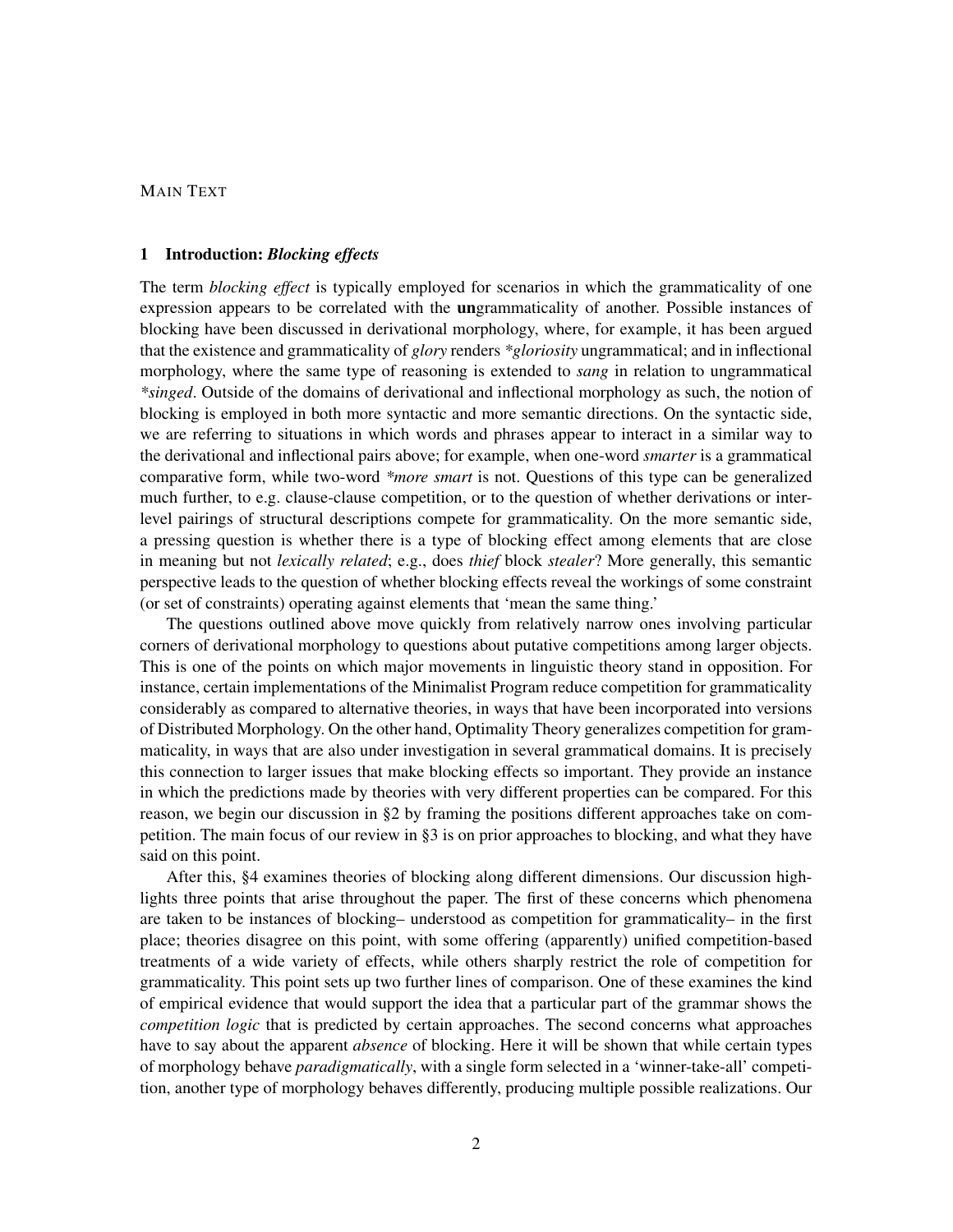conclusion §5 summarizes larger issues, and points to directions for further investigation.

## 2 Competition for grammaticality

To provide context for our look at blocking, we begin with an overview of some different grammatical architectures, selected because of the different roles that they attribute to competition.

Early generative theories like the one advanced in Chomsky (1957) provide a useful starting point. In this theory, ungrammatical objects (words, phrases, clauses) have this status because they are not derived by the rules of the grammar (they are thus hypothetical). This theory does not filter out particular phrases, words, etc., or make them ungrammatical because they lose a competition with another object. Theories with this property are often referred to as *generative*; we propose to be more specific about this and refer to them as *generative in the narrow sense*, since the unmodified term is also used in much broader ways (cf. Embick and Marantz 2008).

To illustrate, let us consider the derivation of an irregular past tense verb form like *took*, and its relation to ungrammatical *\*taked*. Examples like this play an important role at different points in §3, where it will be asked if the former word blocks the latter. The first part of the Chomsky (1957) grammar consists of phrase structure rules like the following, which, starting with a Sentence, distribute the major categories:

- <span id="page-2-0"></span>(1) Rules from Chomsky (1957)
	- a. *Sentence*  $\rightarrow NP + VP$
	- b.  $VP \rightarrow Verb + NP$
	- c. *Verb*  $\rightarrow$  *Aux* + *V*
	- d.  $V \rightarrow hit$ , take, walk, read, etc.
	-

e.  $Aux \rightarrow past$  (Collapsing a few rules from the original)

The rules in [\(1\)](#page-2-0) produce (when augmented with rules for NPs) sequences like *Mary + past + take + the + book*. To derive the correct behavior of tense, additional transformational rules are needed. One of these affixes *past* to the verb; this is [\(2a](#page-2-1)), with *Af* for 'affix', which includes *past*. This rule prevents (by ordering) the rule of *do*-support [\(2b](#page-2-1)) from applying in the derivation under consideration:

<span id="page-2-1"></span>(2) Two additional rules (ordered!)

a. 
$$
Af + v \rightarrow v + Af^{\#}
$$
  
\nb.  $\#Af \rightarrow do + Af$   
\nc)  $\#Af \rightarrow do + Af$   
\ndo-support

Due to the way in which the rules in [\(2\)](#page-2-1) interact, [\(3a](#page-2-2)) is derived, but [\(3b](#page-2-2)), which has *do-*support, is not; this is a first illustration of what it means to be ungrammatical in a narrow-sense generative theory:

- <span id="page-2-2"></span>(3) a. Mary take+past the book.
	- b. \*Mary did take the book.

The same principles that make [\(3b](#page-2-2)) ungrammatical apply in morpho(phono)logy as well. The "morphophonemic" part of the grammar has a rule adding  $/t/$  to form the past tense of verbs like e.g.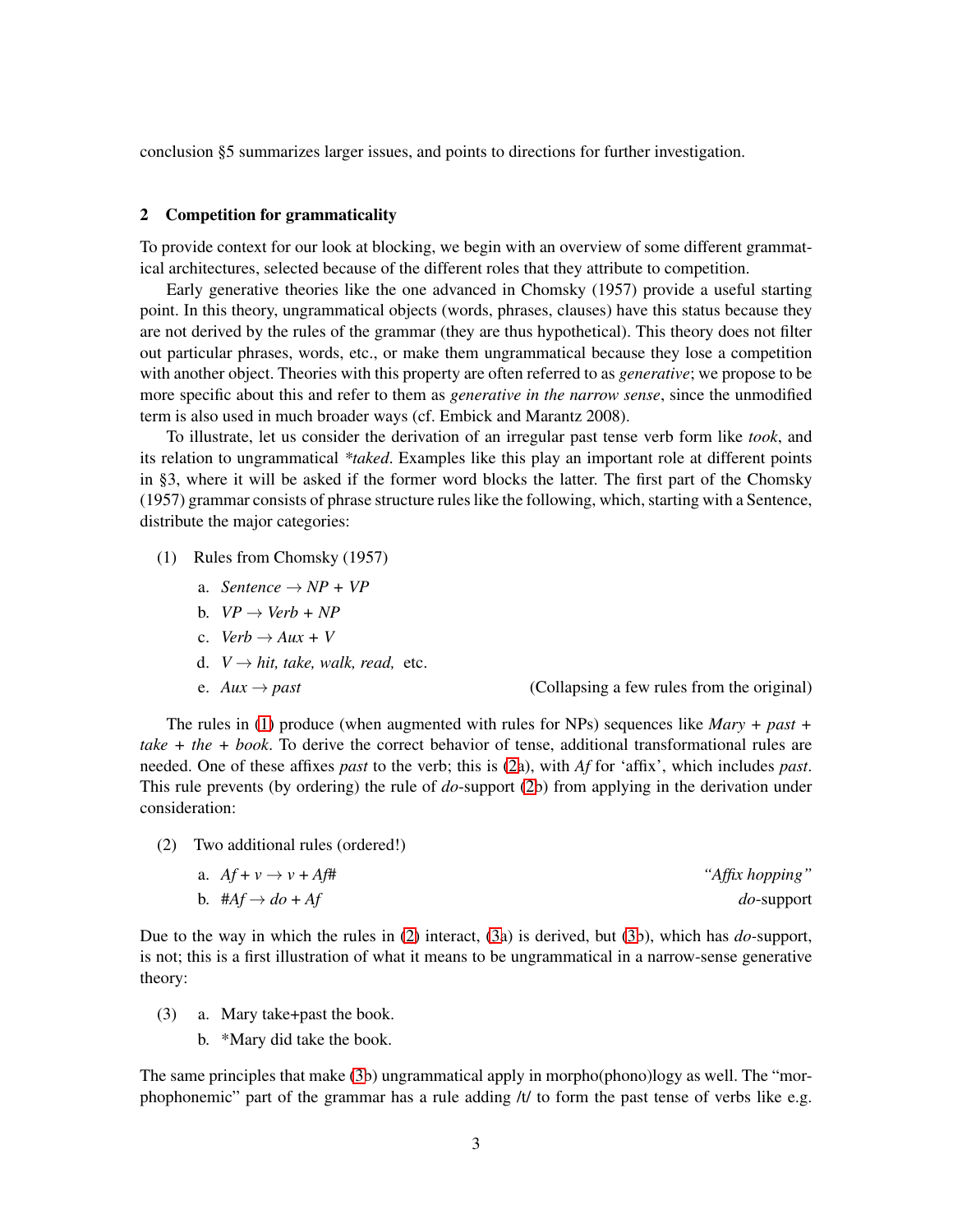*bake*: /...C<sub>unv</sub>/+*past*  $\rightarrow$  /...C<sub>unv</sub>/+/t/, where 'C<sub>unv</sub>' indicates a voiceless consonant. But this rule does not apply to *take*; due to rule ordering, an earlier rule *take*+*past* → /tuk/ applies. The grammar thus derives grammatical *took*, but not ungrammatical *\*taked* (Chomsky 1957:32).

When generalized, the intuition behind the narrow-sense generative approach is that *grammatical* is defined as 'derived by the rules of the grammar', while *ungrammatical* is 'not derived by the rules of the grammar'. Importantly, the crucial interactions are between rules; not between objects derived by the rules.

We stress these initial details of narrow-sense generativity because they continue to be a topic of theoretical importance. Some further developments in grammatical theory help to frame this point, because of the way in which theories have moved away from (and in some cases back to) being generative in the narrow sense.

Looking at the grammar of *Government and Binding* theory (Chomsky [1981](#page-34-0) and related work)– and passing over several steps that would be worthy of a review in their own right– we find a model that differs substantially from the narrow-sense generative one reviewed above. The theory dispenses with "construction specific" rules, employing instead a single movement rule, *Move-*α, to produce relations among levels in the "Y model" in [\(4\)](#page-3-0). In this grammar, DS is an interface with the Lexicon; PF and LF interface with sound and meaning systems. SS is 'internal' (cf. Chomsky and Lasnik 1993, 'derivative'); effectively, an interface between interfaces.

## <span id="page-3-0"></span>(4) GB Grammar



*Grammaticality* in this theory is a property of Structural Descriptions (SDs), where each SD contains each of the levels in [\(4\)](#page-3-0):  $(\pi, \lambda, \delta, \sigma)$  for Chomsky and Lasnik (1992), for PF/LF/DS/SS.

Crucially, and highlighting our contrast with narrow-sense generative theories like Chomsky (1957), the rule Move- $\alpha$  overgenerates; since it can move any element anywhere, it will create SDs that are ungrammatical because of what is moved where. SDs that contain illicit relations between levels must therefore be marked as ungrammatical. One way of enforcing this is with Principles, which restrain possible mappings between levels. So, for example, the Empty Category Principle (ECP) says that  $\lbrack \alpha e \rbrack$  (a trace) must be governed (Chomsky 1981:250ff). What this means in practice is that first (and ignoring PF), Move- $\alpha$  relates DS, SS, and LF by moving every element everywhere; those SDs that contain ungoverned traces are then ruled out, i.e. marked as ungrammatical. Grammatical SDs (which must be associated with appropriate PF representations as well) are those that comply with the ECP and other principles.

The difference in perspective between the GB approach and the narrow-sense generative one is striking. In the narrow-sense generative theory of Chomsky (1957), the rule system bears the explanatory burden in defining grammaticality, as elaborated above. In GB, the defining intuition is sharply different. Here, the rule system merely relates SDs, and the burden of defining grammaticality falls elsewhere: after being generated, the SDs are subjected to filters, which remove illicit representations (i.e. mark them as ungrammatical).<sup>[1](#page-3-1)</sup>

<span id="page-3-1"></span><sup>1.</sup> Later work takes a more nuanced view on this point, and (in a way that is important for the study of competition)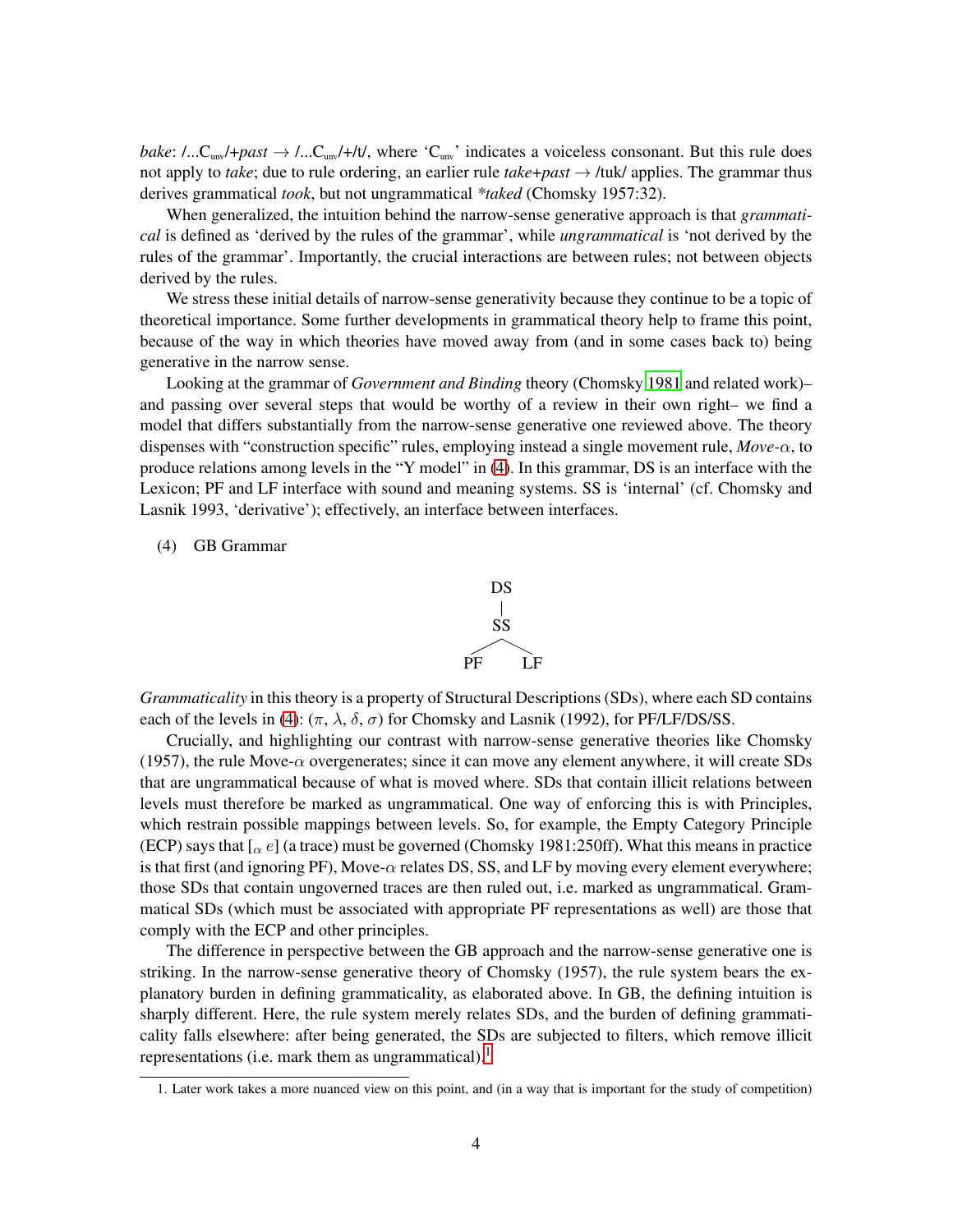Two subsequent developments in grammatical theory have competition-relevant properties that extend the opposing intuitions highlighted above; one reversing course away from GB, and the other offering new insights and formal tools for implementing competition for grammaticality.

In the first direction, the initiation of the Minimalist Program in (Chomsky [1993\)](#page-34-1) returns in many ways to the narrow-sense generative view found in early Generative Grammar, in spirit if not always in letter (see Embick and Marantz 2008). In particular, the emphasis on derivations arrives hand in hand with the idea that there is no competition for grammaticality in the way that there is in GB. In addition to standing in stark contrast to GB, this aspect of the Minimalist Program moves in the opposite direction from a second major development, Optimality Theory (OT; Prince and Smolensky 1993, McCarthy and Prince 1993). Though initially developed for phonology, OT can be extended to other parts of the grammar in ways that provide further possibilities for exploring competition for grammaticality. OT formalizes such competitions with a set of violable constraints that select an optimal candidate for a given input. In allowing competition among an effectively infinite set, OT is similar to GB; in allowing constraints to be violable, it diverges from GB (though see Fn[.1\)](#page-3-1). Where OT stands out is in the predictions made by *ranking* violable constraints: the idea is that substantive predictions about cross-linguistic variation emerge from re-ranking.

To summarize, one of the primary differences behind the intuitions underlying the Minimalist Program and OT centers on competition for grammaticality: versions of the former approach minimize it, while the latter makes it completely general. At stake here are large issues involving comparisons across frameworks, which are difficult. Blocking effects provide an empirical domain in which theories embodying such very different intuitions about competition can be compared; and thus possible evidence for or against the opposing views framed above.

## 3 Approaches to blocking

In this section we review different approaches to blocking effects, with an emphasis on what they say about competition for grammaticality. A key point to track concerns the scope of what different approaches are trying to explain. Informally, this is the question of which phenomena should count as blocking effects, and therefore should be treated in the same way; that is, as deriving from the same grammatical or extra-grammatical principle. $<sup>2</sup>$  $<sup>2</sup>$  $<sup>2</sup>$ </sup>

#### 3.1 Standard blocking

The starting point for theories of blocking is Aronoff (1976), which examines and names the phenomenon in a chapter devoted to the notion of *productivity*. Because of its influence on subsequent developments, this theory will be referred to as *standard blocking*.

The data at the center of Aronoff's discussion are in [\(5\)](#page-5-0). There, it can be seen that certain *-ous* adjectives in English (e.g. *curious*) have *-ity* nominals like (i.e. *curiosity*). Other Roots, however, show another pattern. *Furious*, for example, does not have a corresponding *-ity* form *\*furiosity*;

allows certain violations to be voided in ways that interact with "Economy" conditions (Chomsky 1992; also Chomsky and Lasnik 1992:90ff)

<span id="page-4-0"></span><sup>2.</sup> In choosing to focus on competition for grammaticality we are forced to leave other possible survey topics to the side. Among these, perhaps the most salient is the role that blocking plays in the debate between morpheme-based theories on the one hand, and morpheme-less or "amorphous" theories on the other; this is a large component of Halle and Marantz's (1993) critique of Anderson (1992). Though an important topic, the pieces-vs.-not debate moves in different directions and implicates different conclusions from those found in the "core" literature on blocking; we have therefore chosen not to include it here.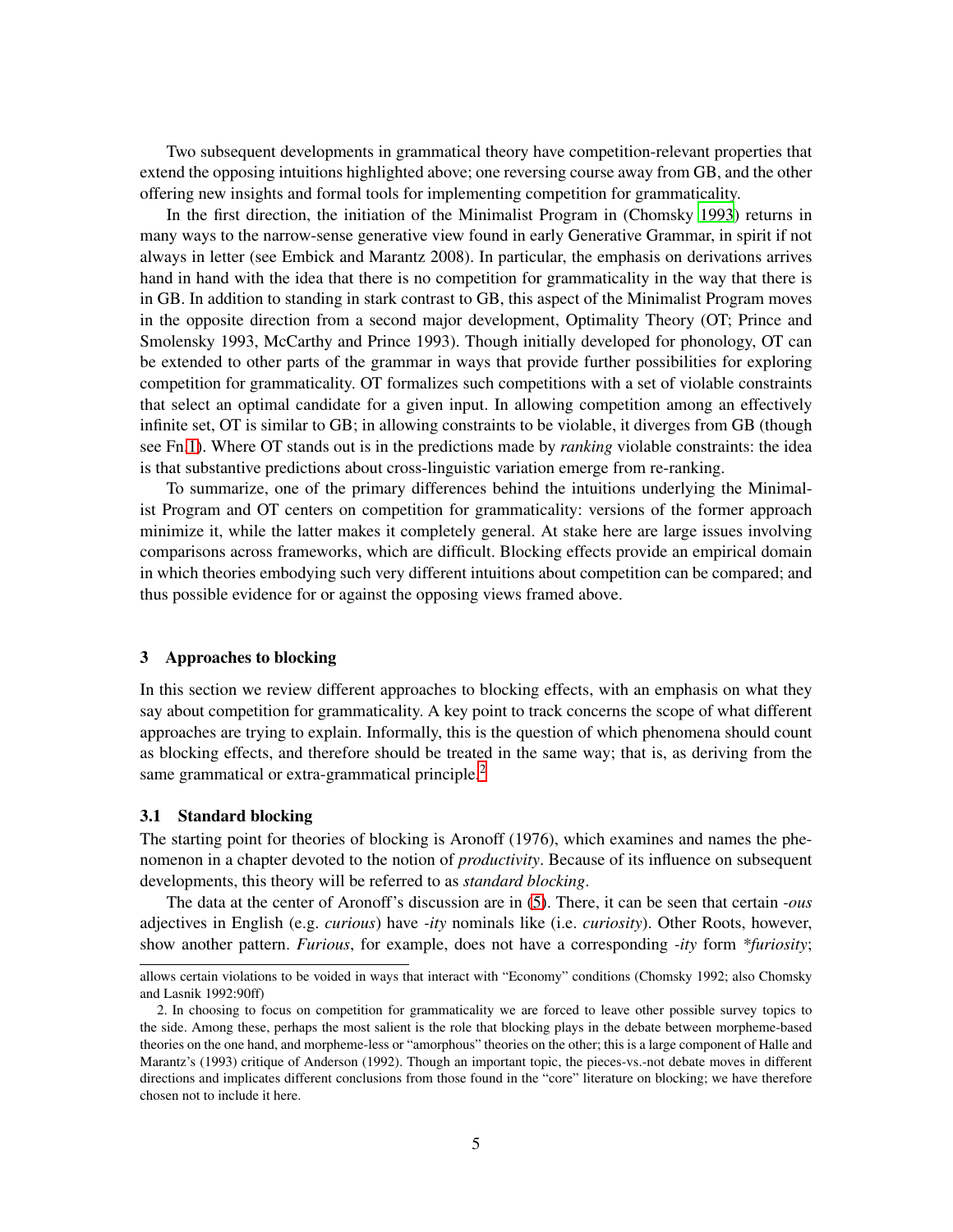<span id="page-5-0"></span>there is, however, a 'simple' nominal *fury*: [3](#page-5-1)

(5) ous/nominals/ity/ness; Aronoff (1976:44)

| Xous        | <b>Nominal</b> | $+$ <i>ity</i> | #ness           |
|-------------|----------------|----------------|-----------------|
| various     | $\ast$         | variety        | variousness     |
| curious     | $\ast$         | curiosity      | curiousness     |
| glorious    | glory          | *gloriosity    | gloriousness    |
| furious     | fury           | *furiousity    | furiousness     |
| specious    | ∗              | speciosity     | speciousness    |
| precious    | $\ast$         | preciosity     | preciousness    |
| gracious    | grace          | *graciosity    | graciousness    |
| spacious    | space          | *spaciosity    | spaciousness    |
| tenacious   | ∗              | tenacity       | tenaciousness   |
| fallacious  | fallacy        | *fallacity     | fallaciousness  |
| acrimonious | acrimony       | *acrimoniosity | acrimoniousness |
| impecunious | $\ast$         | impecuniosity  | impecuniousness |
| laborious   | labor          | *laboriosity   | laboriousness   |
| bilious     | bile           | *biliosity     | bilousness      |
| pious       | ∗              | piety          | piousness       |

There are two effects exemplified in [\(5\)](#page-5-0) that Aronoff seeks to explain. One is the relationship between the simple nominals and the *-ity* forms derived from *-ous* adjectives. The latter are taken to result from a *Word Formation Rule* (WFR) that affixes *-ity*. The simple nominals and *-ity* forms appear to be complementary, i.e. competing with one another, in a way that renders certain *-ity* forms ungrammatical. This is what is called *blocking*: "...the nonoccurrence of one form due to the simple existence of another" (1976:43). The second effect concerns the nominals with *-ness*. These exist across the board. Part of what needs to be explained, then, is why these forms are neither blocked by the others, nor block them.

The intuition behind Aronoff's analysis is that the 'nominal' forms and *-ity* forms compete in a way that favors the former: if such a nominal exists, it is used, and the *-ity* form, though the output of a WFR, is marked as ungrammatical. The implementation of this intuition involves four components. We will highlight each one individually before discussing how they work in concert, because of how they are implicated (or abandoned, or extended) in subsequent treatments that are reviewed later in this section.

The first is that words like those in [\(5\)](#page-5-0) are associated with a *paradigm slot*. The intuition is that words like *glory* and *\*gloriosity* interact because they "mean the same thing"; that is, would occupy the same *paradigmatic slot* for that Root. An underlying assumption, which we will return to, is that each such slot can be occupied by at most one word. Visually, the extension of this intuition amounts to replacing the four columns in [\(5\)](#page-5-0) with the three of [\(6\)](#page-5-2), where we use *Noun1* as a label for the paradigm slot comprised of simple nouns and *-ity* derivatives:

<span id="page-5-2"></span>(6) revised version of [\(5\)](#page-5-0)

<span id="page-5-1"></span><sup>3.</sup> We will employ the term *Root* for the open class item underlying e.g. *curious* and *curiosity*; other terms (e.g. *stem*) are used in this way as well. Later in §3.5 a technical sense of Root will be introduced and identified as such.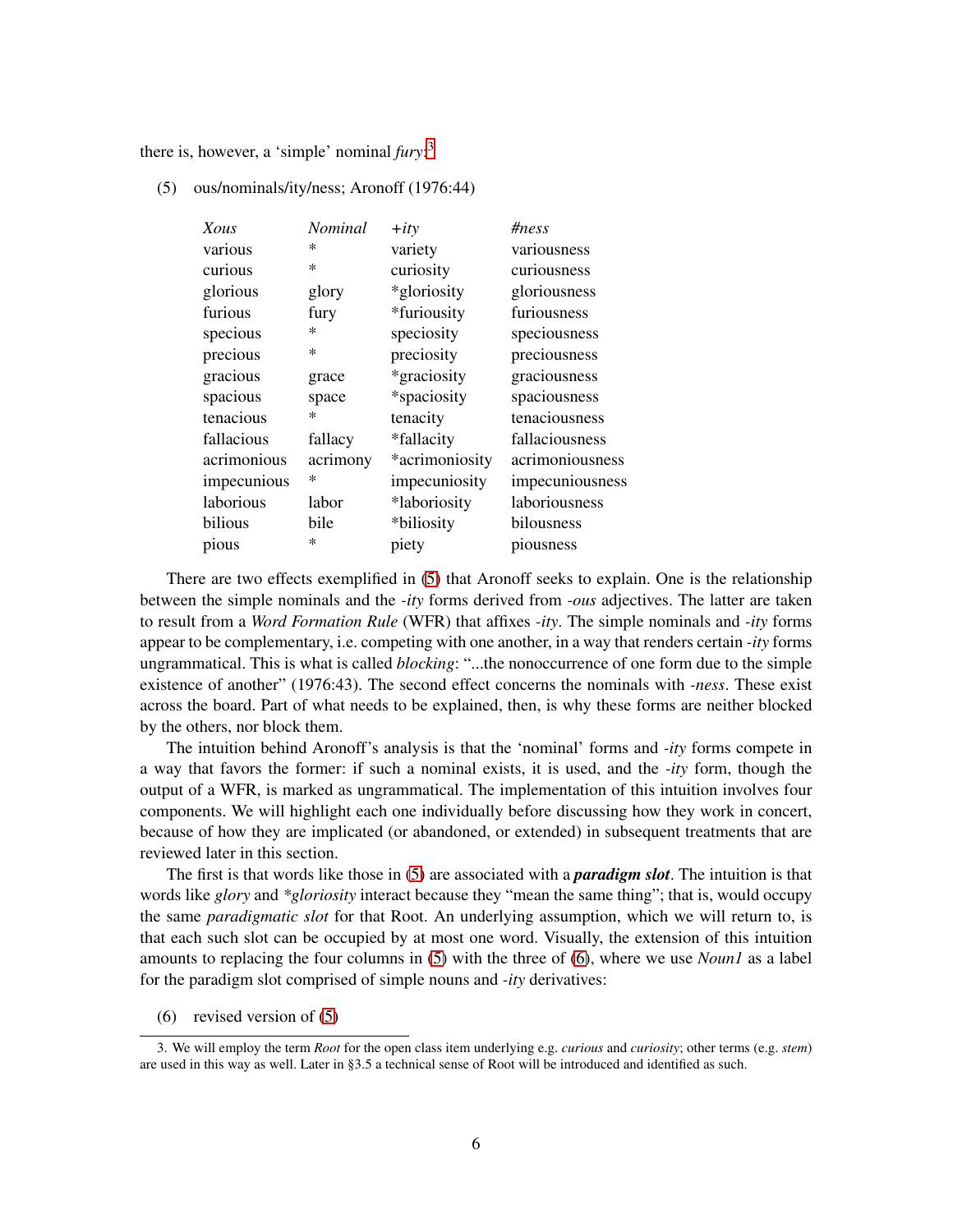| Xous        | Noun1         | #ness           |
|-------------|---------------|-----------------|
| various     | variety       | variousness     |
| curious     | curiosity     | curiousness     |
| glorious    | glory         | gloriousness    |
| furious     | fury          | furiousness     |
| specious    | speciosity    | speciousness    |
| precious    | preciosity    | preciousness    |
| gracious    | grace         | graciousness    |
| spacious    | space         | spaciousness    |
| tenacious   | tenacity      | tenaciousness   |
| fallacious  | fallacy       | fallaciousness  |
| acrimonious | acrimony      | acrimoniousness |
| impecunious | impecuniosity | impecuniousness |
| laborious   | labor         | laboriousness   |
| bilious     | bile          | bilousness      |
| pious       | piety         | piousness       |

The second component is that competition requires *lexical relatedness*: it occurs among derivatives of the same Root. With this assumption, *glory* and *\*gloriosity* may compete, but neither of these words interacts with e.g. *magnificence*. The third component of standard blocking implicates *irregularity*: in particular, only words that are irregular in at least one way (be it morphophonological or semantic) are able to enter blocking relations. This condition applies to all words in a possible blocking relation. This is why blocking is examined in the context of productivity: irregularity is intimately tied to *listedness*. As Aronoff (1976:45) puts it, "The words which must be listed are blocked, and those which must not be listed are not blocked." Finally, blocking is restricted to the lexicon, which is the domain of *words*. It is thus not predicted to occur between words and phrases (or for that matter, between phrases and phrases).

The WFRs posited by Aronoff relate *-ity* forms to *-ous* adjectives. The grammaticality of such forms depends on whether or not the cell they would occupy is filled. If it is filled by a simple noun, as in the case of *glory*, then, on the assumption that only one word can appear in a particular cell, the *-ity* form is ungrammatical. If there is no such simple noun, as is the case with *curiosity* (where there is no *\*cury*), the *-ity* form is grammatical. With the *-ness* forms the explanation also implicates listing, but in another direction. These are held to be completely regular in terms of phonology and semantics; as such, there is thus no need to list them. Since blocking is held to obtain only between words that must be listed, the *-ness* forms are predicted to neither block nor be blocked.

There are some subtleties involved in understanding why *glory* blocks *\*gloriosity*, and not vice versa; more generally, how the listing that is crucial to this account takes place. When *glory* is listed, it renders *\*gloriosity* ungrammatical, even though this word is the output of a WFR. This kind of reasoning invites questions about more complex interactions concerning e.g. order of acquistion– if a learner produced (or somehow heard) *\*gloriosity* before learning *glory*, would *\*gloriosity* be listed in the relevant paradigm slot, and block *glory*? Aronoff's approach is, however, not designed to address this sort of scenario. His theory, even though it makes use of WFRs, is not one that applies "online," with the WFRs applying in the derivation of every expression. Instead, "...the WFRs are merely rules for adding to and, derivatively, analyzing [dictionary] entries" (1976:46). Because of this, many of the questions about interactions that might conceivably be generated by standard blocking do not arise. It is simply assumed that all of the dictionary is "there," as it were– e.g., *glory*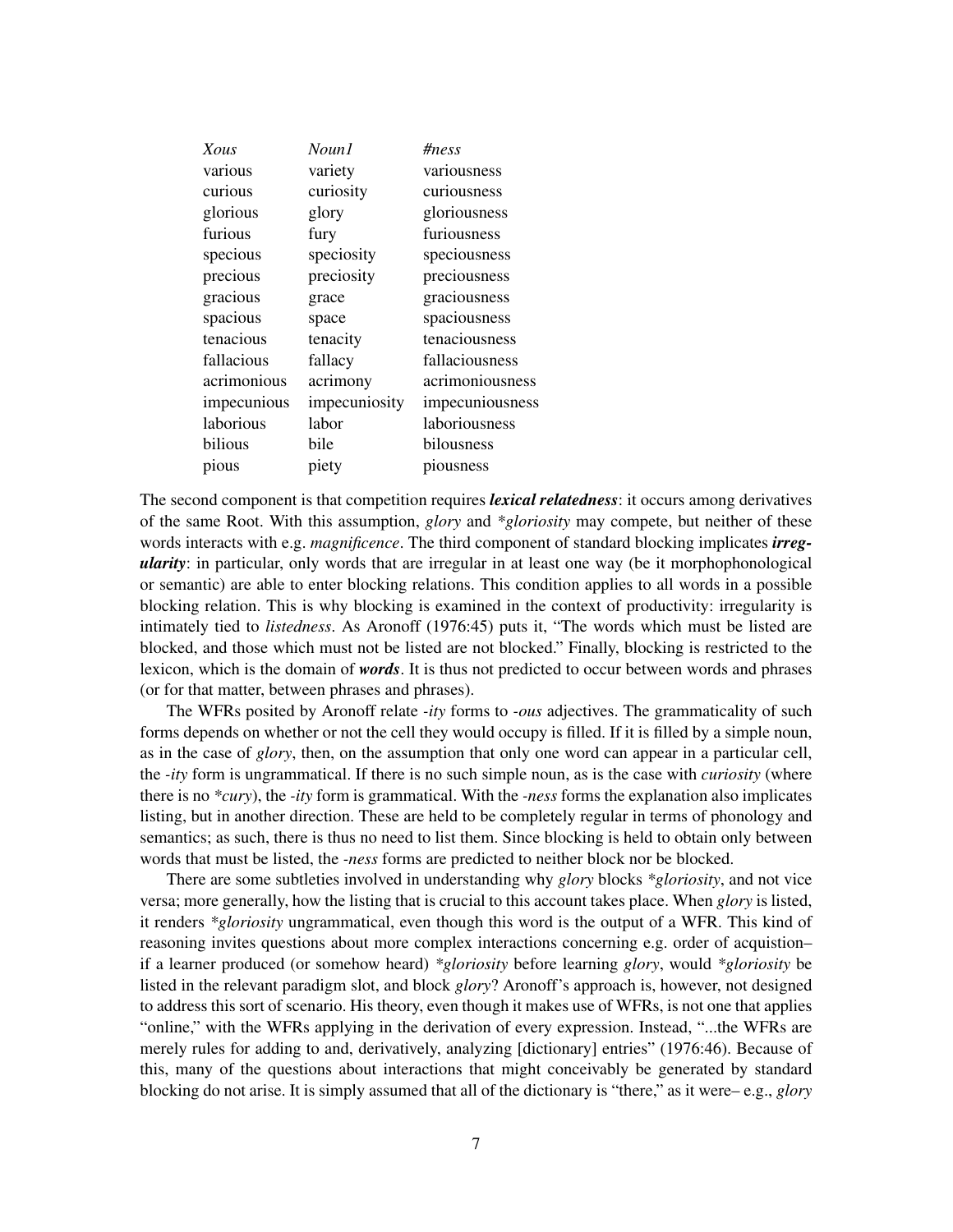is in the dictionary, and *\*gloriosity* is not– such that the job of morphological theory is to identify relations among the words that have entries.<sup>[4](#page-7-0)</sup>

Evaluating standard blocking is not a simple matter. On the one hand, it is clearly the seminal approach to blocking effects, and exerts influence on all subsequent approaches to the topic. On the other hand, it is quite limited in scope. While the *-ity/-ness* relation can be taken as an illustrative example, the theory is by definition not capable of being extended to domains that reflect *prima facie* similar interactions. One important case of this type involves the interaction between irregular and regular inflection. The intuition that past tense forms like *sang* or *bent* or *hit* are grammatical at the expense of hypothetical regular forms like *\*singed/\*bended/\*hitted* is at least as strong as that regarding *glory* and *\*gloriosity*; perhaps even more so for reasons having to do with lexical meaning. But Aronoff's approach cannot be extended to interactions of this type, since the hypothetical regulars (e.g. \**singed*) are not listed, and therefore cannot block or be blocked.

It is for this and other reasons that, despite its clear and lasting influence, many subsequent approaches to blocking move away from the details of standard blocking.<sup>[5](#page-7-1)</sup> The following summary points offer an introduction to themes that are unpacked in the subsections to come:

- §3.2: Theories that attempt to reduce blocking effects to interactions among WFRs abandon the assumption that words are competing with words, and replace it with the idea that rules are competing with rules.
- §3.3: Semantic (and pragmatic) approaches to blocking dispense with the listedness part of standard blocking, as well as the requirement that blocking be restricted to lexically related words.
- §3.4: Dispensing with the part of standard blocking that restricts blocking to the lexicon allows words and phrases to compete. Competition between words and phrases (and between phrases and phrases) has been formalized in Optimality Theory, in ways that dispense with the listedness and lexicality requirements of standard blocking.
- §3.5: A narrow-sense generative approach to blocking effects denies that words or phrases ever compete for grammaticality, and returns to the idea that rules (and their interactions) are critical.

Following this review of the core approaches to blocking, §3.6 takes a slightly different direction, tracing a line of research on the apparent absence of blocking effects.

#### 3.2 Interaction among WFRs

Many seminal theories of morphology can be characterized with respect to the stance they take on Word Formation Rules (WFRs). Our examination of WFRs centers on the relationship between

<span id="page-7-0"></span><sup>4.</sup> This aspect of the approach leads to further questions about the relationship between *existence in the dictionary* and *listedness*, particularly with respect to "productive" formations like those with *-ness*. Such words are not listed, but are apparently "in the dictionary" (in the sense that they are not created online/in the derivation of any given clause that contains them).

<span id="page-7-1"></span><sup>5.</sup> In fact, standard blocking, which comes from Aronoff's (1976) chapter 3, is abandoned later in that same work; analyses in the next chapter posit blocking of *-ness* words by words affixed with *-cy* (e.g. *decency/\*decentness*; judgments those from the original). This is clearly at odds with the idea discussed above that *-ness* forms should never block or be blocked.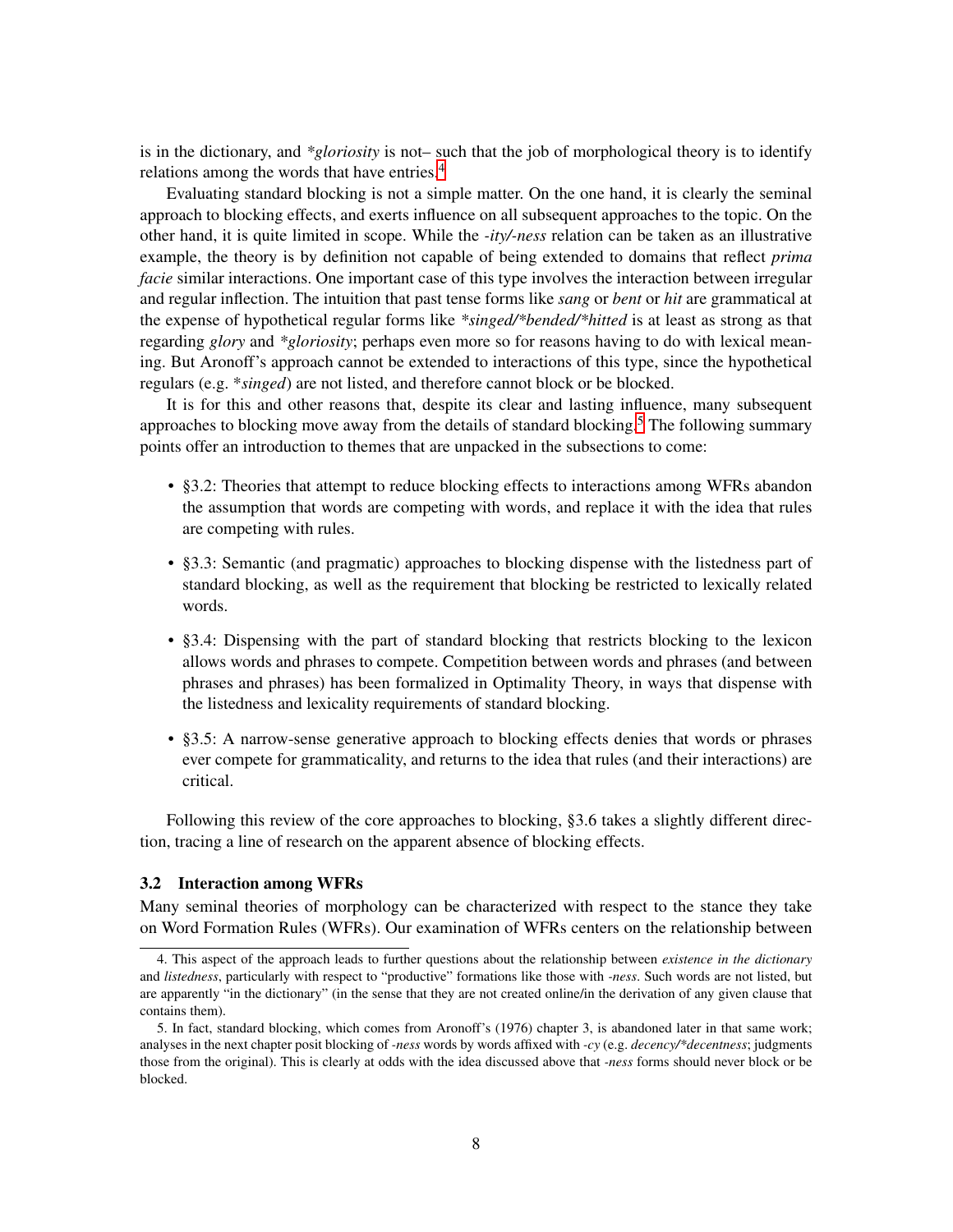these rules and approaches to competition that involve *ordering*. A key theme is that prior arguments against rule ordering in general are in fact arguments against ordering of WFRs with particular properties. This theme paves the way both for the rejection of rule-ordering for blocking in Kiparsky (1983), examined in §3.3, and for the reintroduction of ordering for blocking in Distributed Morphology that is the topic of §3.5.

WFRs form an integral part of Aronoff (1976), but have properties that distinguish them from the type of WFRs used in prominent realizational approaches like Anderson (1992). By definition, Aronoff's WFRs take words as their input, and return other words. An example of such a rule (from Aronoff 1976: 55) is as follows:

<span id="page-8-0"></span> $(7)$  X<sub>IN-al</sub><sub>IA</sub> Condition:  $X \neq [Y]_V$ ment

The WFR [\(7\)](#page-8-0) forms an adjective by taking existing nouns and affixing *-al* to them. The rule also comes with a (negative) condition on its application: the base cannot be a deverbal noun in *-ment*, deriving the ungrammaticality of e.g. \**employmental* (but allowing for e.g. *ornamental*, which is not deverbal in the way mentioned in [\(7\)](#page-8-0)).

WFRs in Aronoff (1976) have two important properties. First, as mentioned above, they are not intended to be standard generative rules; instead, they are *static*, i.e. not involved in the generation of every sentence, as also mentioned in the preceding subsection. Second, and more importantly for the purposes of this subsection, a single WFR carries out two operations simultaneously: it both places the derived word in a particular paradigm slot (i.e., gives it a meaning), and imbues it with a phonological form. In the words of Aronoff (1976: 46), "a WFR and its associated phonological operation are one and simultaneous...as a consequence, words are entered in the lexicon in a fully concrete, specified form." Because they do double duty in this way, WFRs are more similar to e.g. Lieber's (1980) or Kiparsky's (1983) Lexical Items than they are to Anderson-style WFRs; and the overall approach is a non-realizational approach to morphology (i.e. it does not adopt the Separation Hypothesis; Beard [1966](#page-34-2)).

This second property becomes important when we consider how WFRs relate to blocking, both in Aronoff (1976) and in subsequent work. For one, rules like [\(7\)](#page-8-0) have a negative condition that delimits the application of the WFR, such that it will fail to apply to e.g. *employment*. As a result, *\*employmental* is ungrammatical– importantly, though, this is not because of blocking. The general point is then that a theory with WFRs of this type can explain the ungrammaticality of certain words with rule interaction. A particular expectation along these lines is provided by Aronoff (1976: 55): '[i]n general, among rival rules only the rule which is most productive with a given class will be able to fill the slot for a given stem in that class.' Given the existence of both blocking and conditions on WFRs, it can be asked which instances of ungrammaticality are to be attributed to word/word competition, and which arise from the WFRs themselves.

Concerning the latter, ordering of WFRs may seem natural in the context of a theory of the type discussed here, but Aronoff (1976) explicitly argues against this option. One argument advanced on this point connects with his static conception of WFRs, pointed to more than once above. In short form, the argument is that WFRs are not standard generative rules, and thus cannot be embedded in a serial derivation-based conception of rule application to produce blocking effects.<sup>[6](#page-8-1)</sup> Aronoff (1976: 56-61) also offers empirical arguments against ordering of WFRs, building on Chapin (1967, 1970).

<span id="page-8-1"></span><sup>6.</sup> See Halle (1973) for some distinct but correlated points concerning how morphological rules differ from phonological rules with respect to ordering.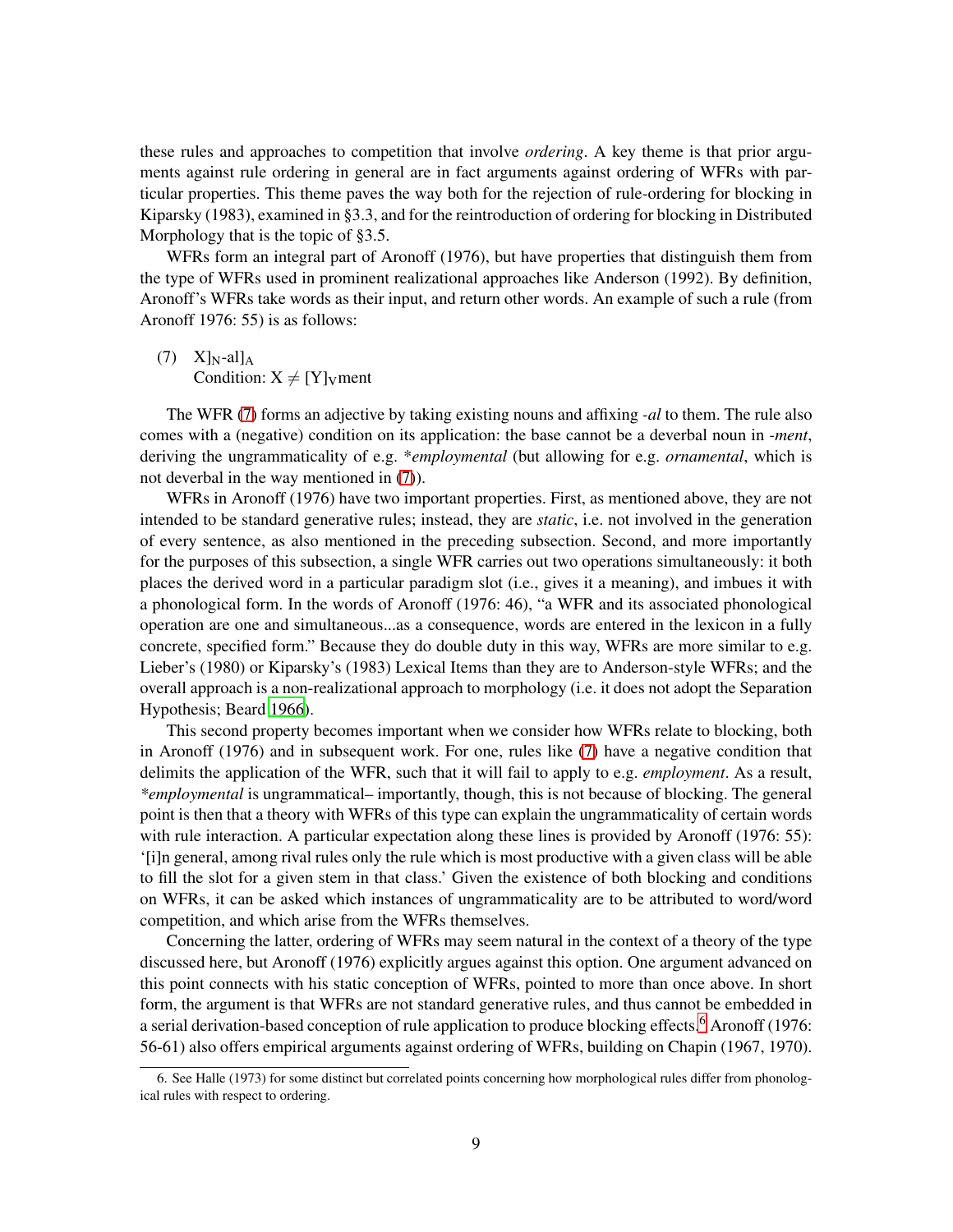These highlight ordering paradoxes in English derivational morphology. For example, words like *organizational* suggest that the WFR adding *-tion* must precede the WFR that adds *-al*, and forms like *industrialize* suggest that *-al* must precede *-ize*; by transitivity, *-tion* should then precede *-ize*. But derived nominals like *organization* suggest that the opposite ordering must be possible too. This sort of effect leads to the general dismissal of ordered WFRs. Abstracting away from the details, it can be observed that this type of argument is relevant to the theory of multiple affixation, but not to blocking or competition per se. For instance, ordered WFRs could still in principle be used to explain why *bent* is derived instead of *\*bended*, even if Aronoff does not consider this type of example.

Advancing this last theme, an important further development of a rule-based approach to blocking is found in Kiparsky (1982), which– importantly– employs another type of WFR. These have the general format in [\(8\)](#page-9-0), where Y and Z correspond to the subcategorization frame for affix A, and X represents the affix's category.

<span id="page-9-0"></span>(8) Insert A in env.  $[Y_Z]_X$  (Kiparsky 1982: 6)

Though not explicitly discussed in these terms, these WFRs are (in contrast to Aronoff's) *dynamic*, actively involved in the generation of word forms; as such, the expectation naturally arises that they will be ordered with respect to each other. In turn, rule application may be expected to give rise to blocking effects, in conjunction with a principle that determines how rules are ordered (Kiparsky 1982: 7).

As an example of the relevant type of interaction, consider two WFRs involved in deriving agent nominals:

- <span id="page-9-4"></span><span id="page-9-1"></span>(9) Ordered WFRs from Kiparsky (1982: 7)
	- a. Insert /Ø/ in env.  $[V_n \_\_\]$ Noun + Agent Where  $V_n = guide, bore, gossip$ ...
	- b. Insert *er* in env.  $[V_{\text{Noun}} + A$ gent

<span id="page-9-2"></span>Verbs forming agent nominals by [\(9a\)](#page-9-1) do not undergo rule [\(9b\)](#page-9-2); as a result, this grammar produces *guide* and not \**guider*, *spy* and not \**spier*. Kiparsky's approach holds that the blocking effect is derivative of the ordering: because [\(9a\)](#page-9-1) is the more specific rule, it is ordered first; its application to e.g. *guide* precludes the formation of the -*er* nominal by the less specific WFR [\(9b\)](#page-9-2). For verbs not in the context specified in [\(9a\)](#page-9-1), this interaction will not obtain: so, for e.g. *bake*, [\(9a\)](#page-9-1) will not apply, and [\(9b\)](#page-9-2) thus applies to form *baker*. The general idea in this theory is to reduce blocking to ordering, with the Elsewhere principle determining which rules apply.<sup>[7](#page-9-3)</sup>

It is important to consider how a rule-ordering account of this type differs from the paradigmatic account of blocking advanced in Aronoff (1976). In ways stressed above, in the ordering analysis, the crucial interactions are between the WFRs (adjudicated in Kiparsky 1982 by ordering), not the outputs of the rules. That is, per [\(9\)](#page-9-4), there is no formal relationship between the noun *guide* and its hypothetical competitor \**guider*; the latter is not derived to begin with. Kiparsky (1982) thus implements a WFR-based version of the guiding intuition between narrow-sense generative approaches to blocking effects, which we will encounter again in generalized form in §3.5.

<span id="page-9-3"></span><sup>7.</sup> Kiparsky does not elaborate on the origin of the frames that the WFRs apply to; i.e., how the 'meaning slot' for e.g. 'agent nominal' is produced. These are simply assumed to exist. Perhaps the assumption is (with Aronoff 1976) that the 'expected' paradigm slots for a given Root are simply given.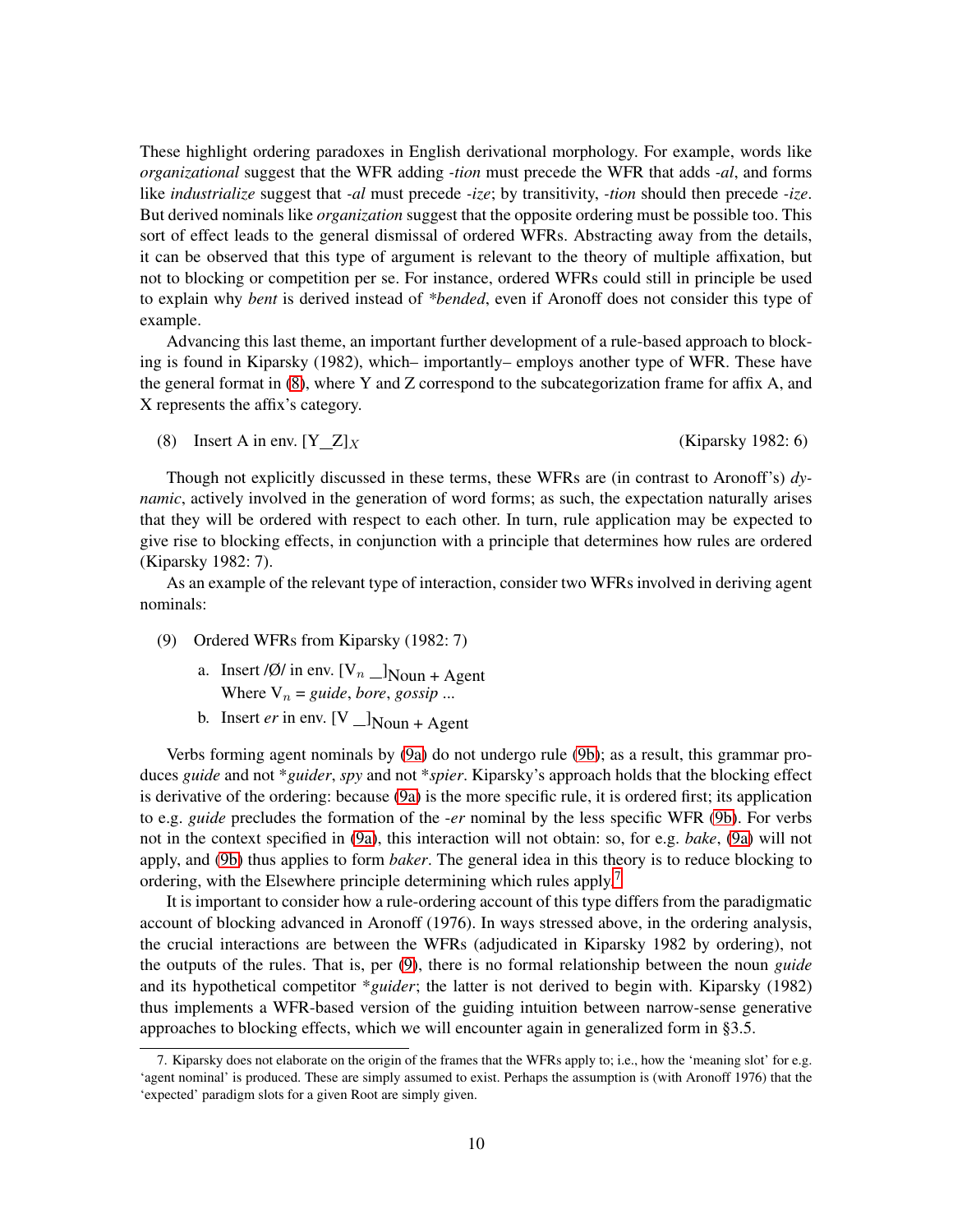With its generalization of WFRs and ordering, Kiparsky (1982) is able to extend a uniform analysis to a wider range of phenomena than standard blocking. For example, the derivation of \**singed* (or *\*sanged*) can be blocked given level ordering and the assumption that 'inherently marked' forms created at earlier levels are subject to a maximally specific "identity" rule that prevents later/less specific rules from applying (cp. the relation to Marantz's 1984 "No Vacuous Affixation," noted in Kiparsky 1983).

It is notable that while Kiparsky (1982) suggests that blocking can be reduced to WFRs interacting in a way that is adjudicated by the Elsewhere principle, he does not address the *glory*/*\*gloriosity* relation, i.e. the one that led to standard blocking in the first place. This point will resurface in §3.3.2, where Kiparsky (1983) rejects WFRs across the board.

## 3.3 Semantic and pragmatic approaches

Lexical semantics clearly plays a role in standard blocking. Forms compete with each other only if they would occupy the same paradigm slot; that is to say, express the same meaning. This raises the question of how this space is structured, and where it comes from. These matters are not part of Aronoff's introduction of standard blocking; Aronoff takes it to be sufficient to say that *glory* and *\*gloriosity* are competing, and that neither of these words competes with *gloriousness*. Reflections on how the meaning-space might be structured are found later, and are accompanied by changes. In particular, the move away from standard blocking in Aronoff's (1976) later chapter holds that blocking is "...basically a constraint against listing synonyms in a given stem" (1976:55). The question of how paradigm spaces (and hence synonymy relations) are structured is thus a crucial one– it is part of the rejection of standard blocking– but is not examined in detail.

The rest of this subsection focuses on two lines of reasoning connected with meaning-based blocking. The first involves what are essentially pragmatic accounts, which are critiqued in Poser (1992). The second, found in Kiparsky (1983), generalizes the idea that anti-synonymy is responsible for all blocking effects. Since the line of research targeted by Poser (1992) begins in the 1970s, we will start with his paper.

## *3.3.1 Early pragmatic approaches*

Poser (1992) is primarily known for introducing word/phrase blocking; this is the topic of §3.4.1. But it also contains a valuable critique of a pragmatic approach to blocking effects, one whose components recur at several later points in the literature. The view in question is attributed to House-holder (1971) and McCawley (1977), and is essentially Gricean in nature.<sup>[8](#page-10-0)</sup> The idea is that competitions between ways of saying the same thing are resolved by the maxims governing conversation (presumably Manner and Quantity): speakers use "...the simplest available form" (Poser 1992: 14). For illustration, an example from Householder (1971) has the (putatively odd) *pale red* being deviant because of the existence of *pink*. If these sorts of expressions could be put into competition, there would be a possible explanation for what Poser is mainly interested in, viz. word/phrase interactions. He therefore poses the general question of how well the "minimize effort" pragmatic approach accounts for blocking effects, and concludes that such approaches are deficient.

Poser's arguments come in on different levels. Several of them have continuing relevance to later theories, as we will see later in this paper.

A first one concerns the status of examples like the one adduced by Householder. Poser questions

<span id="page-10-0"></span><sup>8.</sup> Poser also attributes this idea to di Sciullo and Williams (1987).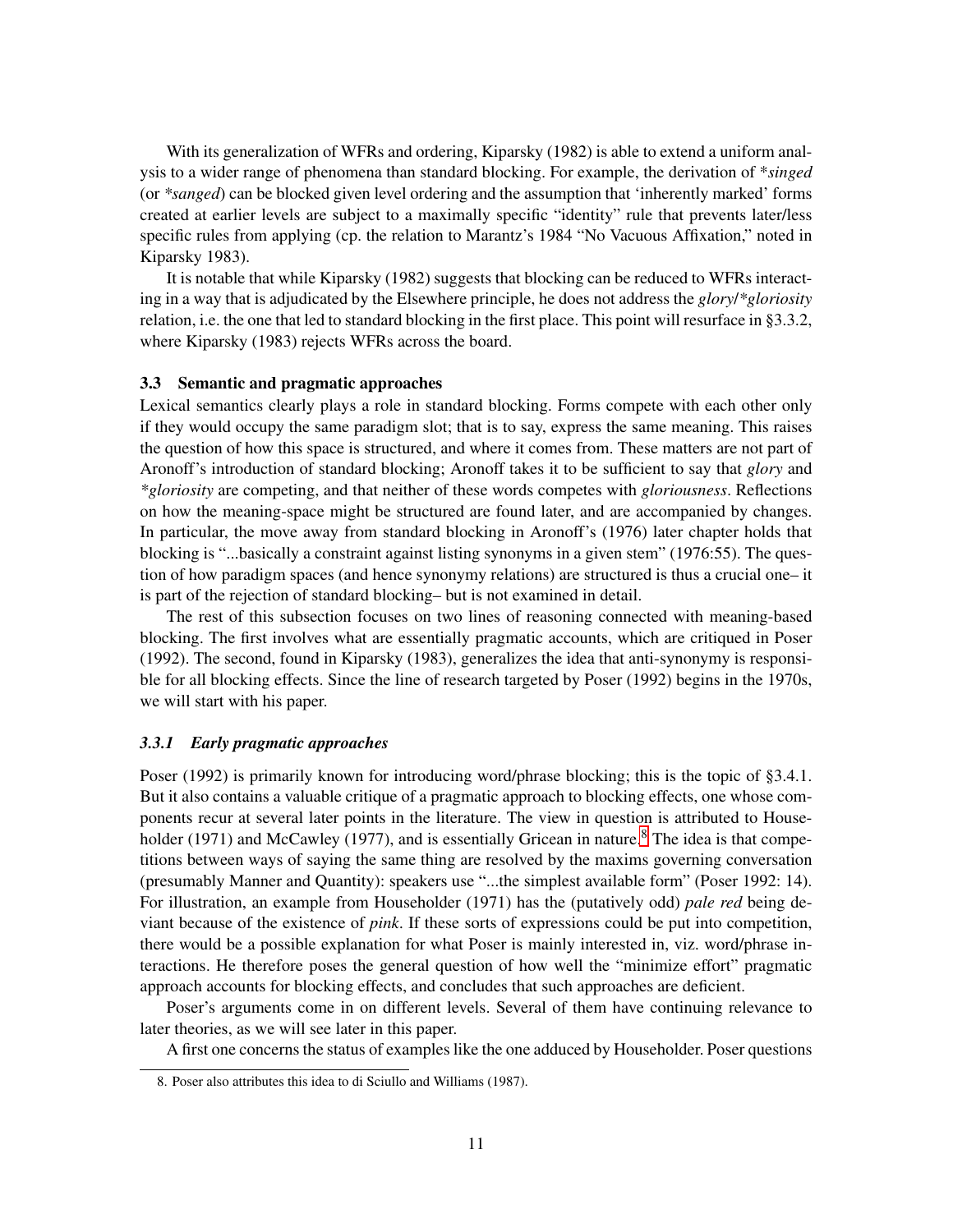the idea that the 'pragmatically blocked' forms are actually ungrammatical in the first place. He notes that while *pale red* clearly seems to be generated by the grammar (it could be used as part of the definition of *pink*, for example), the same is not true of the relationship between *men* and *\*mans*, where the latter is "...not simply verbose; it is impossible" (1992: 16). This is a simple and important point, but one which is lost (or ignored) in many later works.

A second point raised by Poser is more technical in nature, and highlights the question of what counts as 'more' and 'less' for the purposes of a brevity-based constraint. He adduces several examples of irregularity in which it appears that the blocking form and the blocked form contain the same number of morphemes (e.g. *oxen* and *oxes*), or in which the blocking morpheme is larger than the blocked one (e.g. Japanese *suru* instead of expected *\*su* for the present neutral affirmative of 'do'). A pragmatic approach based on minimizing effort does not predict these kinds of effects.

A third argument is that delimiting the scope of competitions becomes difficult if 'meaning' is the only consideration at play. If meaning were the only factor determining possible blocking effects, then why would *the red book* not block *the book that is red*? Or, if we appeal to pragmatics to explain why *smarter* appears to block *\*more smart*, why does *John's intelligence exceeds Tom's* not block *John has more intelligence than Tom*? Poser's point is that even if something like 'minimize effort' is at play, a further factor has to circumscribe possible competitions, one that restricts them to 'structurally related forms' (1992: 17).

Taken together, Poser's arguments provide a clear and convincing case against reducing typical cases of blocking to a single Manner-like pragmatic constraint.

## *3.3.2 Synonymy blocking*

Another line in the literature takes up the idea that blocking effects are semantic in nature (although we will see that the lines between semantics and pragmatics could be blurred without too much effort). The clearest expression of this is in Kiparsky (1983), which argues that blocking results from a principle that disallows (or more accurately, disfavors) synonymy (cp. Aronoff 1976:ch.4). While his approach makes crucial use of lexical semantics, it also places a strong burden on an extragrammatical meaning system.

As we saw in §3.2, Kiparsky (1982) produces blocking effects with WFRs, such that e.g. *sang* can block *\*singed*. This move allows for the scope of blocking to be extended beyond what standard blocking allows. Reasoning further on this point, Kiparsky (1983) argues that ordered WFRs must be dispensed with, on the grounds that they do not explain everything that he takes to be an instance of blocking. The most important element of this critique is the idea that the Elsewhere condition cannot explain the relationship between *glory* and *\*gloriosity*. Kiparsky does not spell this out in detail, and arrives directly at the conclusion that "There is no way, evidently, to extend [the Elsewhere condition] in such a way that it causes the mere existence of *glory* to block *-ity* from being added to *glorious* (1983:12)."

Some details of Kiparsky's system illustrate what is at issue. Building on §3.2, a WFR producing *-ity* affixed adjectives in Kiparsky's (1982) system would presumably take the form in [\(10\)](#page-11-0):

<span id="page-11-0"></span>(10) Insert *ity* in env.  $[A_x]_N$ 

There are different ways of thinking about what would be on the list defined by  $A_x$ . If it includes all adjectives ending in *-ous*, then the rule system will produce *\*gloriosity* and *\*furiosity* in addition to *curiosity*. This outcome could be avoided by making *glorious* etc. idiosyncratic exceptions to the *-ity* rule. Such a restriction produces the correct results, but not in a satisfying way. There is nothing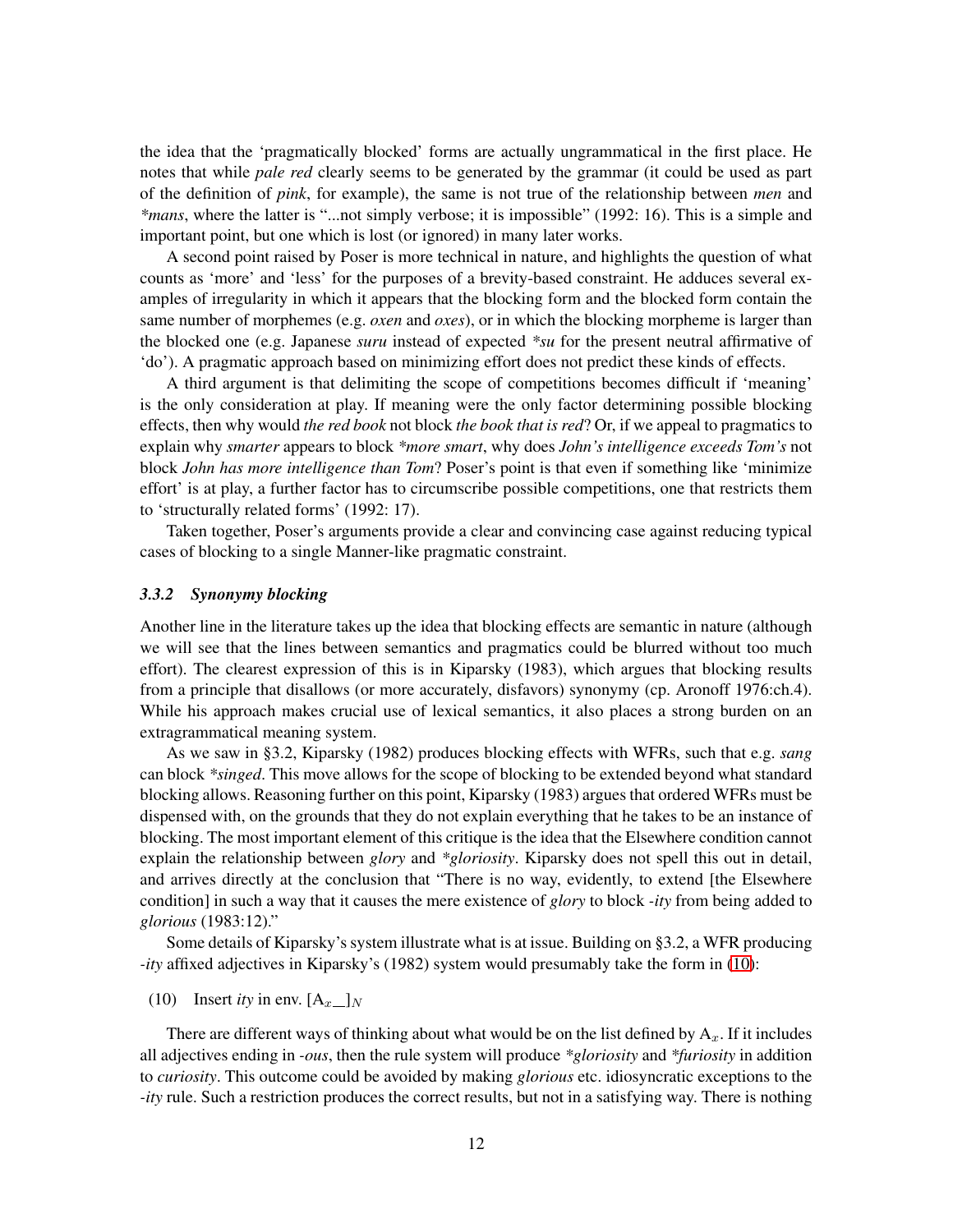about this idiosyncratic restriction that takes into account the existence of *glory*. Rather, it happens to be the case that *glory* exists, and it happens to be the case that *glorious* is an exception to the *-ity* rule. Kiparsky is looking for something more explanatory than this, and concludes that the WFRbased approach should be abandoned because it cannot be extended all of the phenomena he believes are instances of blocking. We will see later in §3.5 that matters are more complicated than this. A closer examination of Kiparsky's system reveals a way of treating the relationship between *glory* and *\*gloriosity* that involves ordering and generalizations about these affixes. But in the context of Kiparsky (1983) and much subsequent work, it was assumed based on this line of argument that rule-ordering approaches to blocking were doomed to fail.<sup>[9](#page-12-0)</sup>

The key element of this argument is the goal of having a single principle that accounts for everything that (Kiparsky 1983 elects to treat as) blocking. The principle that is posited is called AVOID SYNONYMY. Its simpler form is stated in [\(11\)](#page-12-1):

<span id="page-12-1"></span>(11) AVOID SYNONYMY: The output of a lexical rule may not be synonymous with an existing lexical item.

The more detailed version makes reference to levels: "The interpretation of a compound or of a stem plus affix combination is subject to the restriction that the resulting meaning must not already be expressed by an existing lexical item, that is a lexical item which is either basic or has been derived at or before the level at which the combination in question is interpreted" (1983:12-3). The level-ordering aspect of the proposal accounts for the ungrammaticality of 'later' *\*singed*, due to its synonymy with 'earlier' *sang*. It also rules out forms like *\*sanged*, which required additional assumptions on the Elsewhere-based alternative, by the same reasoning. For *glory*/*\*gloriosity*, the latter is evidently produced but blocked because of total synonymy with the former. Or, to take another example, the grammar generates a non-existing word like *\*guider*, which is then marked as ungrammatical due to complete semantic overlap with *guide*. In some cases this effect is partial, with two forms coexisting. When this happens, the 'special' (ie. earlier) form is supposed to have a restricted meaning, and the form with the general affix takes on the remaining meanings; Kiparsky uses pairs like *drill* (device) and *driller* (person who drills) as illustration.

In addition to abandoning the listedness part of standard blocking, Kiparsky highlights the fact that AVOID SYNONYMY produces competition without lexical relatedness. So, for example, *thief* blocks *\*stealer*. This blocking relation is also potentially a partial one, in the sense that the two forms are said to be able to coexist given a specialized meaning for one of them: Kiparsky suggests that *stealer* can exist in specialized *base-stealer* (a baseball term), because the stealing here is done in a sense that does not involve the meanings associated with *thief*. [10](#page-12-2)

Whatever the status of the particular examples adduced by Kiparsky, the general question at play here is one that has come up throughout this section: how is it determined what a particular word means– i.e., which 'paradigmatic slot' it would occupy? This question takes on special poignancy when lexical relatedness is abandoned (recall Poser's arguments above). Whereas standard blocking provides an intuitive schematization of the paradigm space for a given Root, as shown in [\(6\)](#page-5-2) above, no such simple Root-defined paradigm can play a role in the kind of cross-Root competition required by AVOID SYNONYMY.

<span id="page-12-0"></span><sup>9.</sup> See e.g. Giegerich (2001), citing Rainer (1988).

<span id="page-12-2"></span><sup>10.</sup> The example is used due to its role in the original text; in fact both *base-stealer* and *base-thief* are grammatical and attested for the same baseball meaning.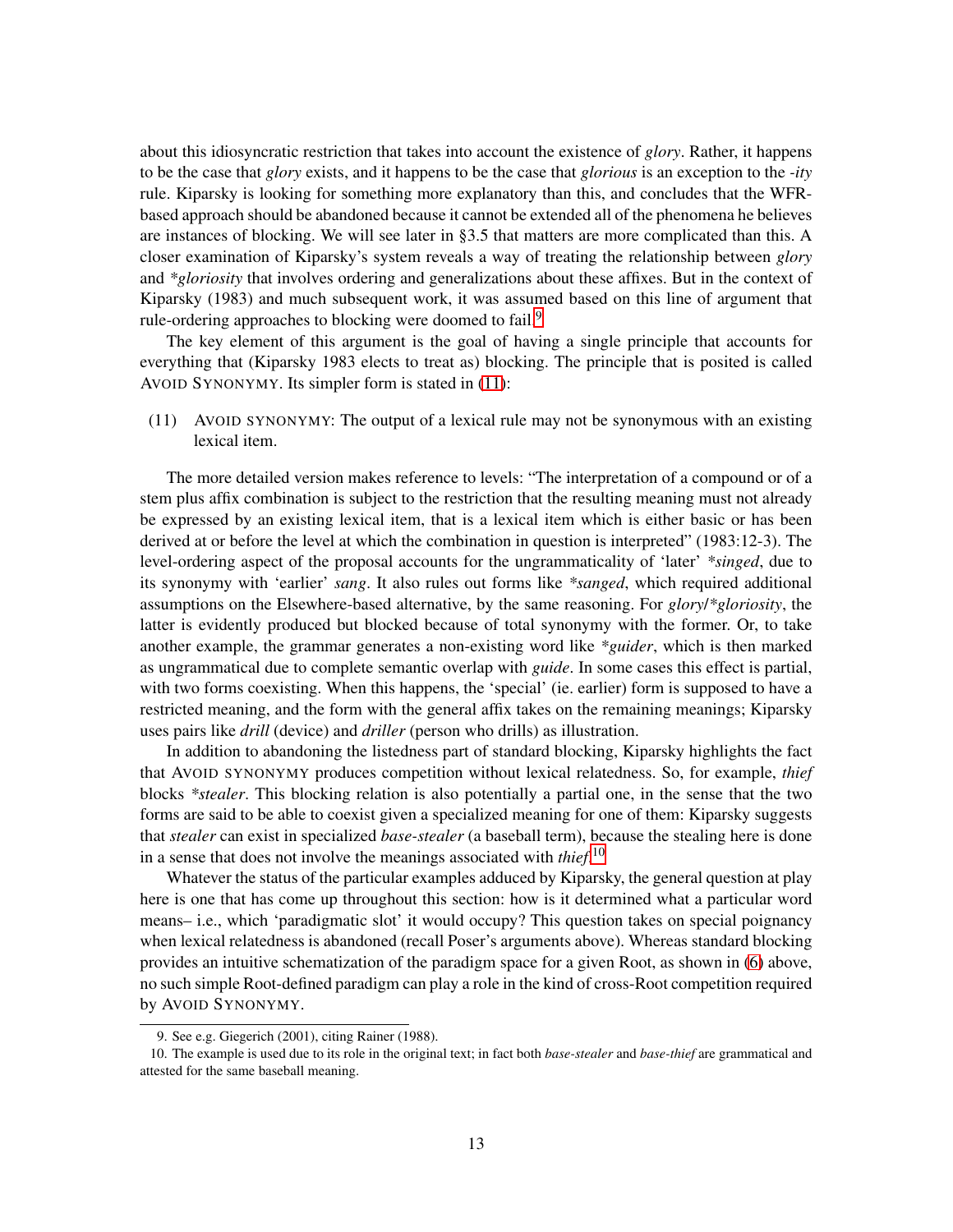Kiparsky does not examine this point directly. At one juncture he considers the idea that "...it may turn out to be more correct to view [AVOID SYNONYMY] as a language learning strategy rather than a formal constraint of grammar" (1982:13), but this is clearly at odds with the way in which this principle makes crucial use of the Lexical Morphology and Phonology grammar of ordered levels. A very general question raised by these comments concerns which aspects of meaning broadly construed are part of the grammar, and which derive from the operation of extra-grammatical systems. Discussing compounds like *strawberry*, *cranberry*, etc., Kiparsky (1983) argues that these have a lexical meaning that is 'type of berry', with their actual referents being represented in the *encyclopedia*, an extra-grammatical system. Though the particular argument that Kiparsky offers is somewhat forced,<sup>[11](#page-13-0)</sup> the question of how 'meaning' broadly construed is represented is an important one that will surface later as well.

## 3.4 Extending the scope of competition

The idea that blocking is a lexical effect in the technical sense– i.e., that it occurs in the lexicon– restricts standard blocking to words. Two different lines of research challenge this claim: one concentrating on word-phrase interactions, and one that uses the OT formalism to generalize competition for grammaticality. We look at these developments in turn.

## *3.4.1 Poser blocking*

Something conceptually quite close to Aronoff's approach is found in Poser's (1992) analysis of several different word/phrase interactions. Poser's goal is to argue that blocking needs to be extended out of the lexicon, in a way that allows for (certain) words and phrases to compete. The formation of English comparatives (and superlatives) provides a familiar example:

## (12) English comparatives

| adjective   | word           | phrase           |
|-------------|----------------|------------------|
| smart       | smarter        | *more smart      |
| glib        | glibber        | *more glib       |
| poor        | poorer         | *more poor       |
| intelligent | *intelligenter | more intelligent |
| talkative   | *talkativer    | more talkative   |
| impecunious | *impecuniouser | more impecunious |

The (simplified) generalization is that with shorter adjectives, comparatives (and superlatives) are formed in a one-word or *synthetic* way, whereas with longer adjectives, they take a two-word *analytic* form. Poser's take on this and similar cases is that they are instances of blocking. In order to implement this analysis, two components of standard blocking need to be weakened: first, the idea that blocking involves irregularity; and second, the idea that it is restricted to words.

On the first point, the competition for comparative meaning is won by a synthetic form if that exists. However, such forms are not obviously irregular in any way, even if they are restricted in terms of their phonological shape; *wug*-type tests with nonce adjectives like *spont* result in comparatives like *sponter*, suggesting that these forms would not be listed under standard blocking (Berko

<span id="page-13-0"></span><sup>11.</sup> Kiparsky (1983) cannot hold that *strawberry* and *cranberry* mean only 'type of berry' in the lexical semantics; if they did, they would block each other (and many other berry terms) by AVOID SYNONYMY. He therefore includes 'not the same as other berry types' as part of their lexical meaning.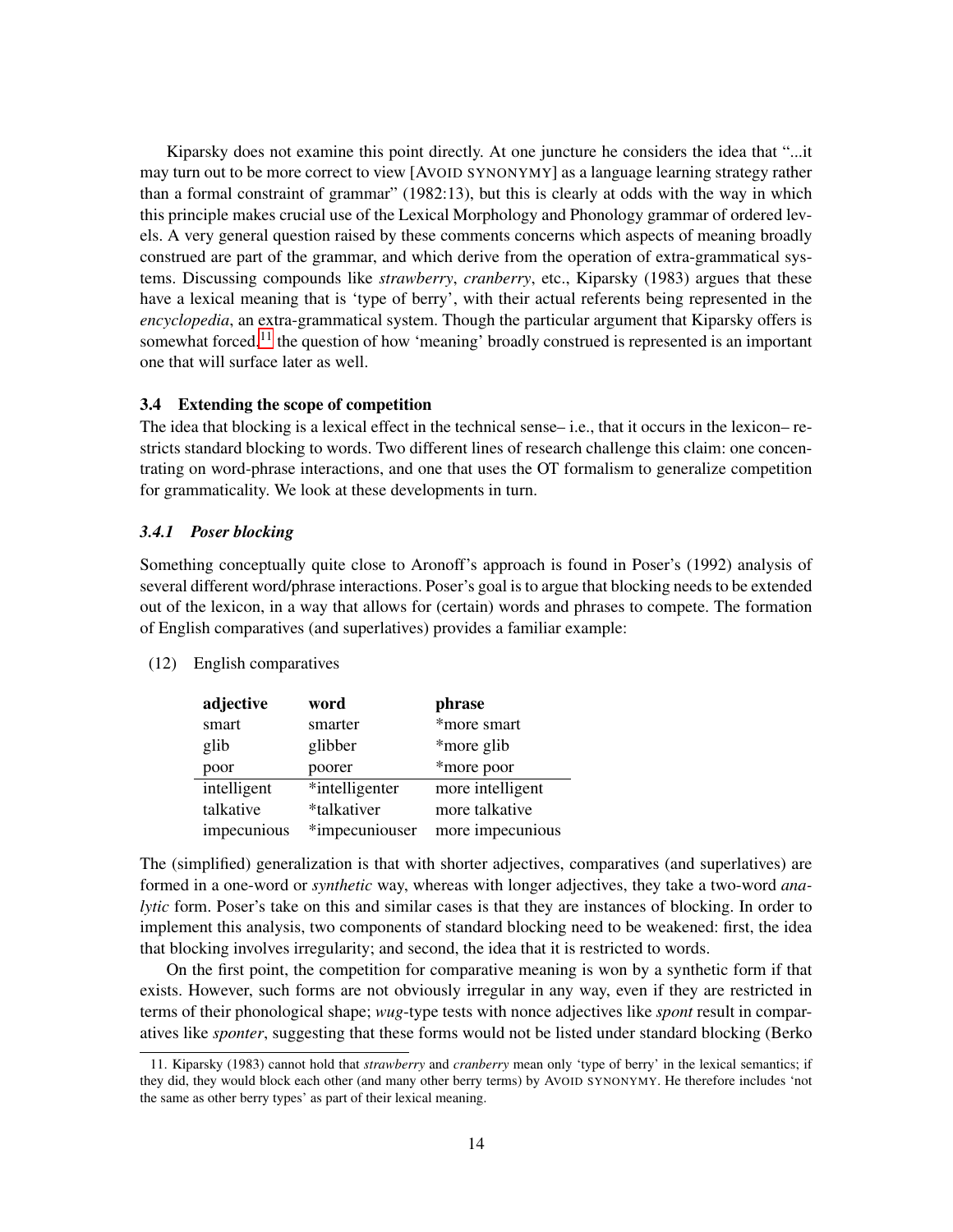1958). On the second point, in order for *smarter* and *\*more smart* to interact, blocking must be extended "beyond the lexicon," because a word (lexical) is interacting with a phrase (syntactic).

This extension in turn involves two components. One is a limitation on its scope. Poser proposes that words and phrases can compete only for the expression of **certain** meanings; viz., those that are expressed morphologically– i.e. that *could* be lexical– in some language.<sup>[12](#page-14-0)</sup> Rather than a fullfledged theory of word-phrase or phrase-phrase competition, then, this is a theory that posits a limited extension to what can compete for grammaticality. Effectively, the types of paradigm slots involved in blocking may now be filled syntactically as well as lexically.

Its second component is one that figures prominently in many subsequent theories. This is a general principle determining the winner of word/phrase competitions:

<span id="page-14-1"></span>(13) LEXICAL PREFERENCE: "if the lexical form exists ... the periphrastic form is blocked."

In summary form, the extension proposed by Poser requires both words and phrases to compete, with regular formations both blocking and being blocked. The rest of it works like standard blocking; for example, the rules of the grammar produce phrases like *\*more smart* which– by virtue of the existence of *smarter*– are marked as ungrammatical, losing a competition regulated by [\(13\)](#page-14-1).

Poser's treatment is generalized in work by Hankamer and Mikkelsen (2002, 2005). These works focus on the distribution of definite marking in Danish, which is sometimes affixal on the noun as in [\(14a](#page-14-2)), where realization in a separate determiner is ungrammatical; and sometimes realized independently as in [\(14b](#page-14-2)) with a prenominal adjective, where affixation to the noun is ungrammatical:

<span id="page-14-2"></span>(14) a. hest-en / \*den hest 'the horse'

b. \*gamle hest-en / den gamle hest 'the old horse'

The version of their approach that most closely resembles Poser's is based on the idea that words that are created in the Lexicon can compete with phrases, in a way that is adjudicated by LEXICAL PREFERENCE.<sup>[13](#page-14-3)</sup> In the Lexicon, the rule in [\(15\)](#page-14-4) creates affixed nouns with an affixed definiteness marker:

<span id="page-14-4"></span>(15) *Rule D* (Hankamer and Mikkelsen 2002:155)

$$
\left[ \begin{array}{cc} \text{PFORM} \ \alpha \\ \text{CAT} \ \mathbf{N} \end{array} \right] \Rightarrow \left[ \begin{array}{cc} \text{PFORM} \ \alpha + \text{EN} \\ \text{CAT} \ \mathbf{D} \\ \text{DEF} \ + \end{array} \right]
$$

This rule creates words that compete with syntactic structures. Specifically, the syntax has the capacity to generate trees like [\(16\)](#page-15-0). When this happens, the Lexicon is scanned to see if there is a word that has all and only those features that appear at the top node of this structure, assuming that features percolate. Since the Lexicon contains a word *hesten* that has the same features as [\(16\)](#page-15-0), by LEXICAL PREFERENCE this structure is marked as ungrammatical, and the definite Noun [\(17\)](#page-15-1) from the Lexicon wins:

<span id="page-14-0"></span><sup>12.</sup> This move is reminiscent of one made by Dowty (1979) in a different framework; his approach has both lexical and syntactic rules, either of which may be realized by a morphological or a syntactic operation.

<span id="page-14-3"></span><sup>13.</sup> Their work also posits syntactic alternatives; we focus on the lexicalist one because of its affinities with Poser's work.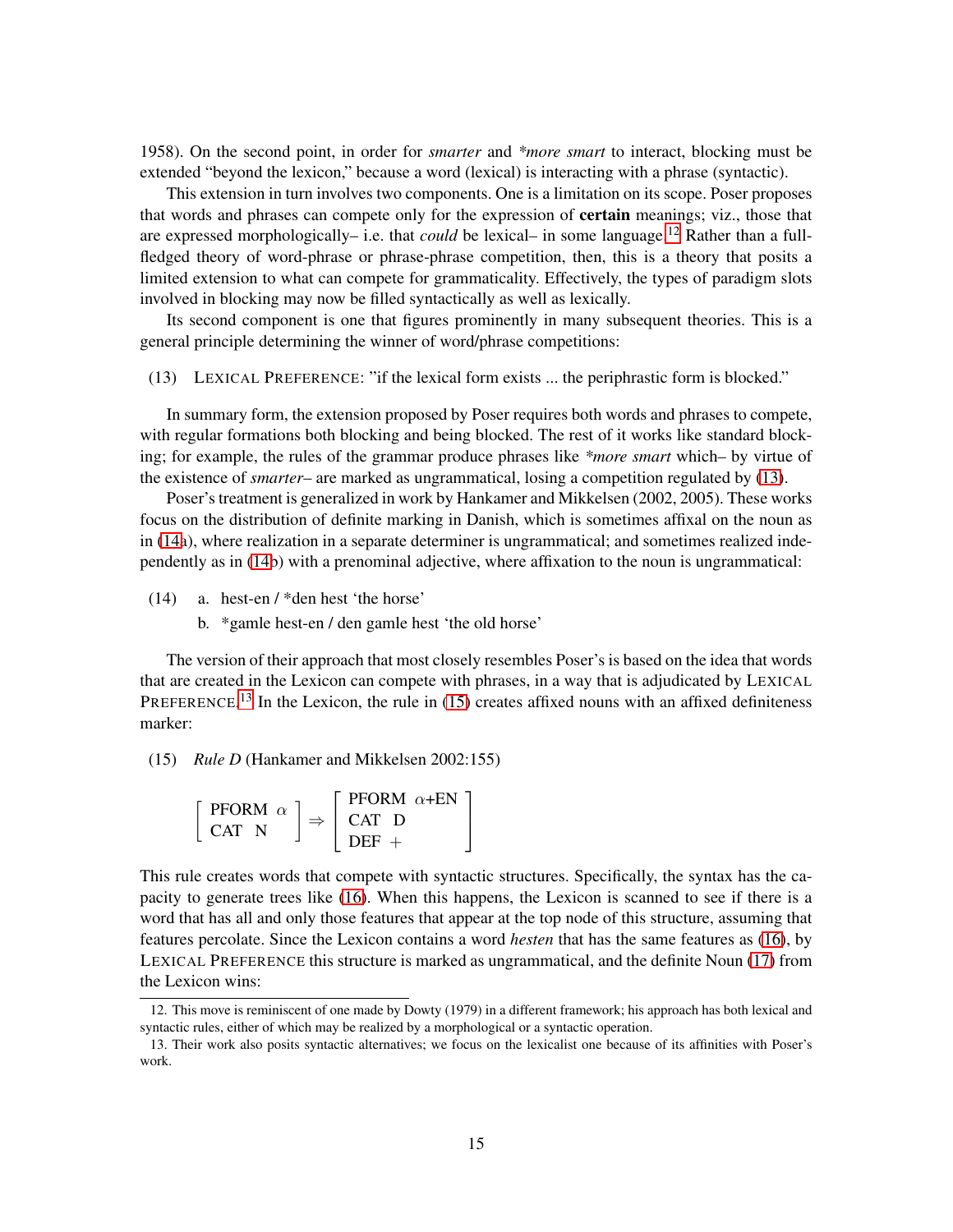<span id="page-15-1"></span><span id="page-15-0"></span>

The presence of an adjective as in [\(14b](#page-14-2)) results in structural intervention: there is no node that has just the features of the noun and the determiner. As a result, the determiner is realized as an independent word:

(18) Prenominal Adjective



An important aspect of this approach is that the adjective in [\(14b](#page-14-2)) prevents the noun and determiner from sharing a node for structural reasons– not e.g. linear ones. All else equal, the approach predicts that affixed determiners should not be found when there is any type of nominal modification; but with e.g. postnominal PP modifers, affixation of D to N is in fact found:

- (19) a. gris-en med blå pletter pig-DEF with blue spots 'the pig with blue spots'
	- b. \*den gris med blå pletter the pig with blue spots 'the pig with blue spots'

As it turns out, the generalizations at play in this domain are quite complex. While pre-nominal modifiers invariably preclude affixation of D to N, post-nominal elements exhibit a more complicated behavior (Hankamer and Mikkelsen 2018). For our purposes, what is important is the idea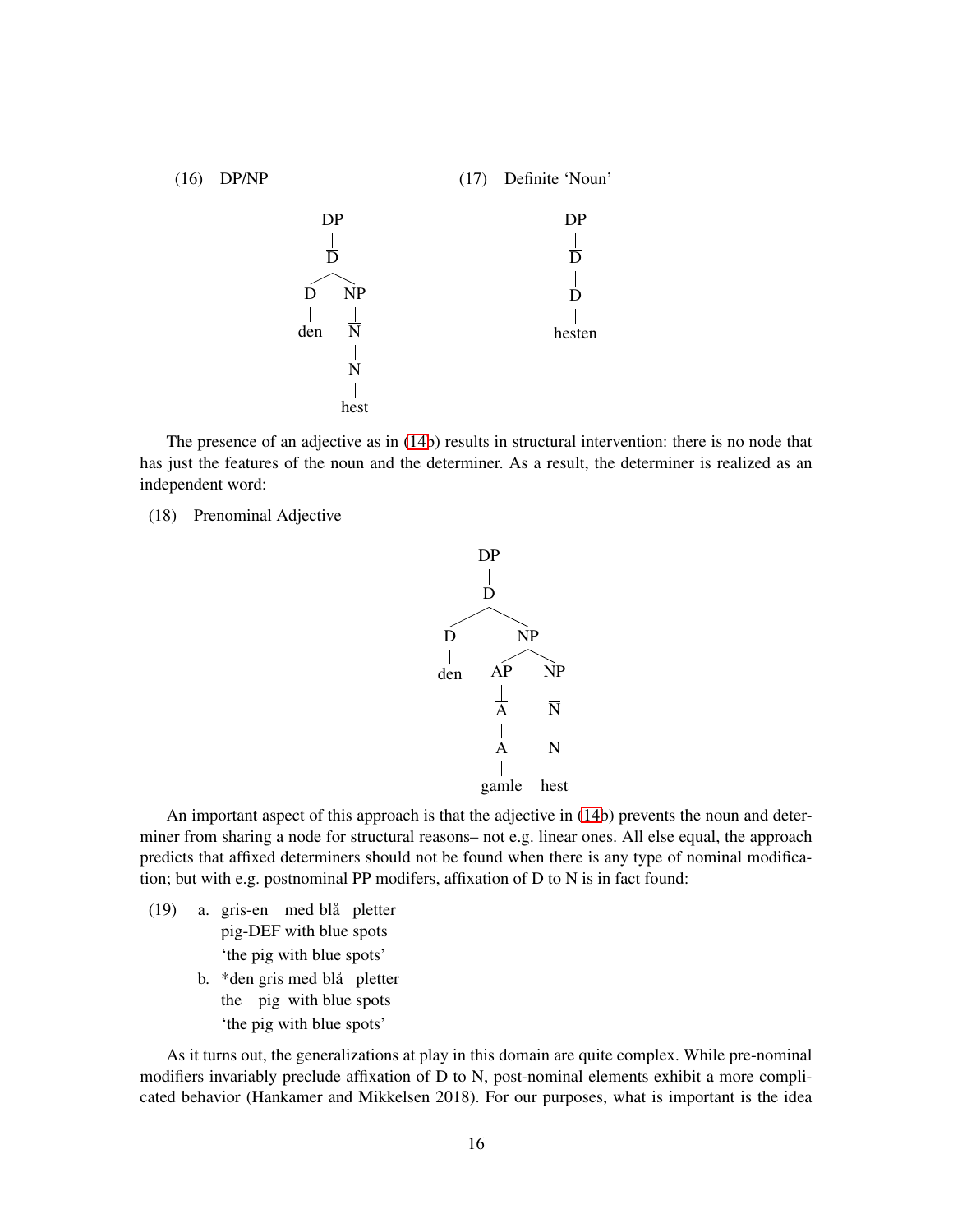that Poser's approach can be generalized, to allow (in principle) word/phrase competitions across the board.

Although Hankamer and Mikkelsen move away from Lexicalist versions of Poser Blocking in their own work, they make the predictions of one type of word/phrase competition theory clear in a way that has played a role in much subsequent research. For example, the Danish case study is also examined with respect to its contribution to competition logic in a more general sense in Katzir (2008, 2011). Katzir's proposal is that it is indeed structural complexity that distinguishes linguistic expressions containing the affixed or unaffixed D, but he invokes no preference for words over phrases. Instead, an ECONOMY principle chooses the structure that contains the smallest number of *licensors* (here, of definiteness). On this account, it is the *d-* in *den* that is superfluous and renders the structure uneconomical, and thus ungrammatical unless a structurally high licensor of definiteness is required (as is the case with prenominal adjectives).

Another line of research that generalizes the scope of blocking uses Optimality Theory, for both word/phrase and phrase/phrase competition. We turn to this line of work next.

#### *3.4.2 Optimality theoretic approaches*

As outlined in the previous sections, the defining intuition of standard blocking is that blocking effects reflect competition for grammaticality. A further point to consider is how this intuition relates to the view that the grammar is more generally tasked with resolving competition – a view that finds a full and direct expression in Optimality Theory (OT). While there is clearly a connection between blocking phenomena and the OT framework, examination of specific proposals reveals that several core properties of OT are either not fully employed, or are set aside entirely in existing OT accounts of blocking effects. Two specific points at the center of the discussion to come are, first, how the input to competitions and the corresponding candidate set are circumscribed; and second, whether a particular analysis depends on constraints that could be potentially re-ranked, in the way that is familiar from applications of OT in other domains.

As a first illustration, an OT approach to blocking is sketched in Kiparsky (2005), which argues that blocking emerges as the interaction of the constraints ECONOMY and EXPRESSIVENESS.

- <span id="page-16-0"></span>(20) Two constraints from Kiparsky (2005)
	- a. ECONOMY: Avoid complexity.
	- b. EXPRESSIVENESS: Express meaning.

Special emphasis is placed on the idea that these constraints should produce a **uniform** account of blocking phenomena: Kiparsky uses them to select winners for both word/word and word/phrase competitions, and roundly criticizes approaches that are not uniform in this way.

The ECONOMY constraint is evaluated by counting the number of morphemes in an expression. As such, it prefers the ostensibly monomorphemic candidate *worse* to the candidate forms *\*badder* and *\*more bad*. It is noteworthy that ECONOMY as formulated in [\(20\)](#page-16-0) does not cover blocking between non-suppletive comparatives. For instance, in pairs like *more intelligent* and *\*intelligenter* or *smarter* and *\*more smart*, where both candidates are clearly bimorphemic, ECONOMY does not produce a winner. In Kiparsky (2012), a more general constraint MARKEDNESS is introduced, which prefers single words to multi-word phrases (recall LEXICAL PREFERENCE [\(13\)](#page-14-1) above). If this reformulation is taken to supersede ECONOMY more generally, it now predicts *smarter* to beat *\*more smart*; but it does not make the correct prediction for *more intelligent* and *\*intelligenter*,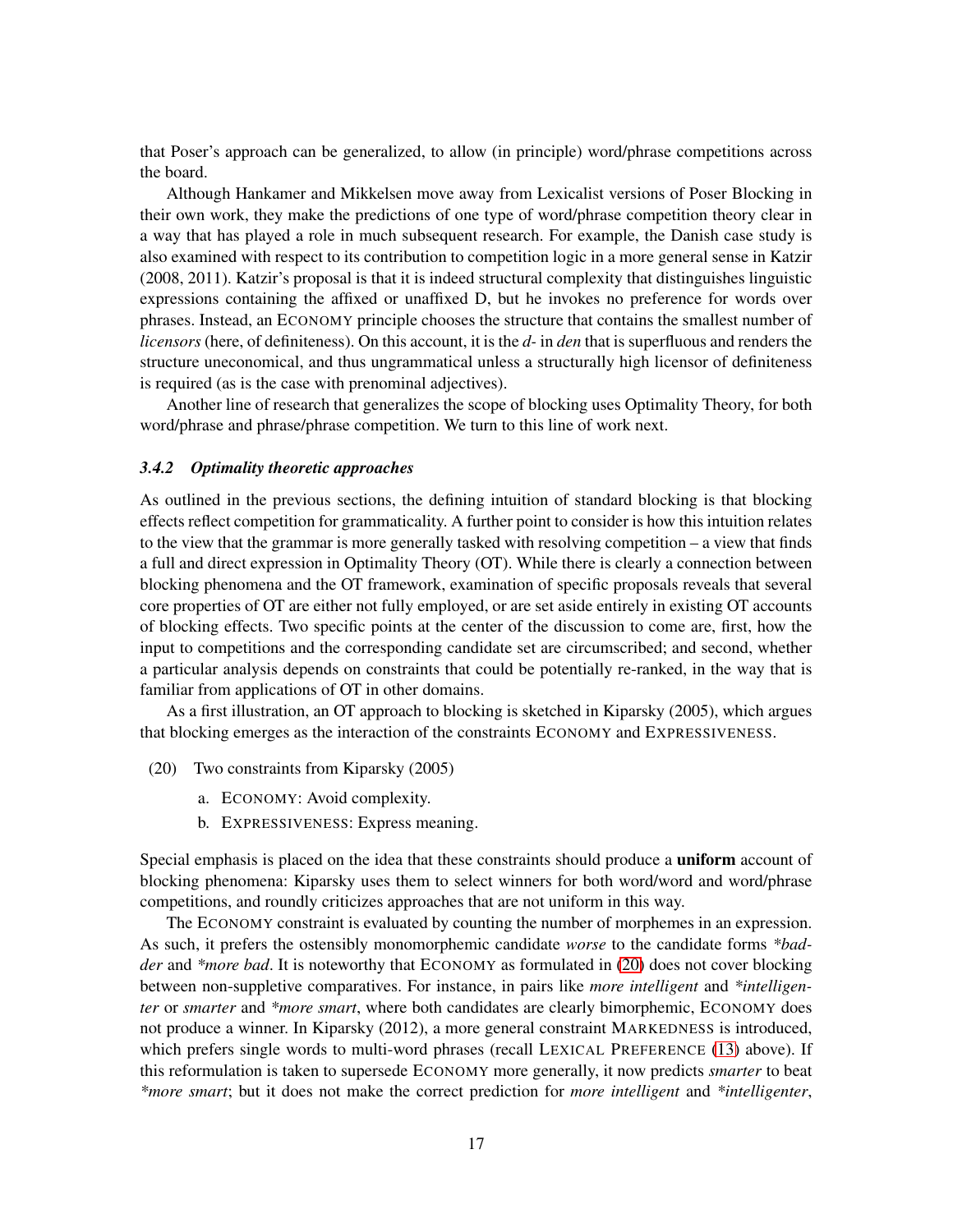since the latter should be preferred. The key role in resolving this competition must be played by other constraints that are not named. The point is not that such constraints could not be provided; surely any account must incorporate an analysis of the prosodic effect in some form. The point at issue is what is being explained (in a uniform way) by ECONOMY and EXPRESSIVENESS, and what is the result of other constraints.

The question of how much is actually covered by these constraints is quite general. On their own, neither ECONOMY nor MARKEDNESS interacting with EXPRESSIVENESS determine a winner when there is a blocking relation between two allomorphs: e.g. participal *-en* in *beaten* beating default  *ed*. This kind of allomorphy, with bound morphemes showing contextual sensitivity, is by far the most well-attested phenomenon in which one form appears to block another. Kiparsky's approach thus turns out to be extremely restricted in its purview. As above, these observations are not meant to suggest that the approach as a whole lacks other ways of producing the correct results (though it remains to be seen what form they would take). Rather, they serve as a challenge to Kiparsky's claim that his approach to blocking is more unified than alternatives, a theme we return to in §4.1 below.

The second constraint in [\(20\)](#page-16-0), EXPRESSIVENESS, works to rule out candidates that are not faithful to the 'input meaning'. For example, *bad* loses against *worse* as a comparative because it lacks the comparative meaning feature. Kiparsky (2005) introduces ECONOMY and EXPRESSIVENESS as constraints that are in conflict with each other, as is characteristic of OT constraints from the markedness and faithfulness constraint families. However, none of his case studies actually involve a competition between these two constraints. Instead, they seem to work like violable principles. What is at stake in a particular competition is whether a certain candidate is better or worse than all others with respect to ECONOMY and EXPRESSIVENESS, not which candidate is preferred by whichever of the two constraints is more highly ranked. This constraint set thus involves a significant departure from typical OT competition logic.

A further question raised by EXPRESSIVENESS is how the meaning spaces relevant to competition are defined. In order to provide the correct set of relevant candidates in an OT analysis, decisions need to be made about what competes with what. Kiparsky (2005) attempts to rein in the candidate set to some extent by proposing that only forms which share meaning features that are expressed morphologically in the language compete with one another (cf. Poser 1992 above). How precisely this is done is an important question. At issue is what is actually producing correct results in cases of blocking– the mechanism that determines the candidate space, or the constraints like ECONOMY/MARKEDNESS and EXPRESSIVENESS (see Kastner (to appear) for related considerations).

The question about how to delimit competitions serves as a useful transition to OT approaches like Bresnan (2001) that adopt clause/clause competition. An important observation to consider along the way is that even apparent word/word competitions actually appear to make crucial reference to clausal syntactic context. To illustrate, consider the irregular past tense forms like *sang* in relation to *\*singed*, which we have seen at various points above. On the face of it, a theory with word/word competition could take various paths towards explaining why the former wins a competition against the latter. But this is only part of what needs to be accounted for. It is not the case in the grammar of English that <sup>√</sup> SING occurs as *sang* in every clause containing past tense T[+past]. In clauses with negation, for example, *sing* is realized: *Mary did not sing/\*sang the aria*. The observation that both e.g. *sang* and *did ... sing* are grammatical in different syntactic contexts has important consequences. Kiparsky's MARKEDNESS, or any other version of LEXICAL PREFERENCE, must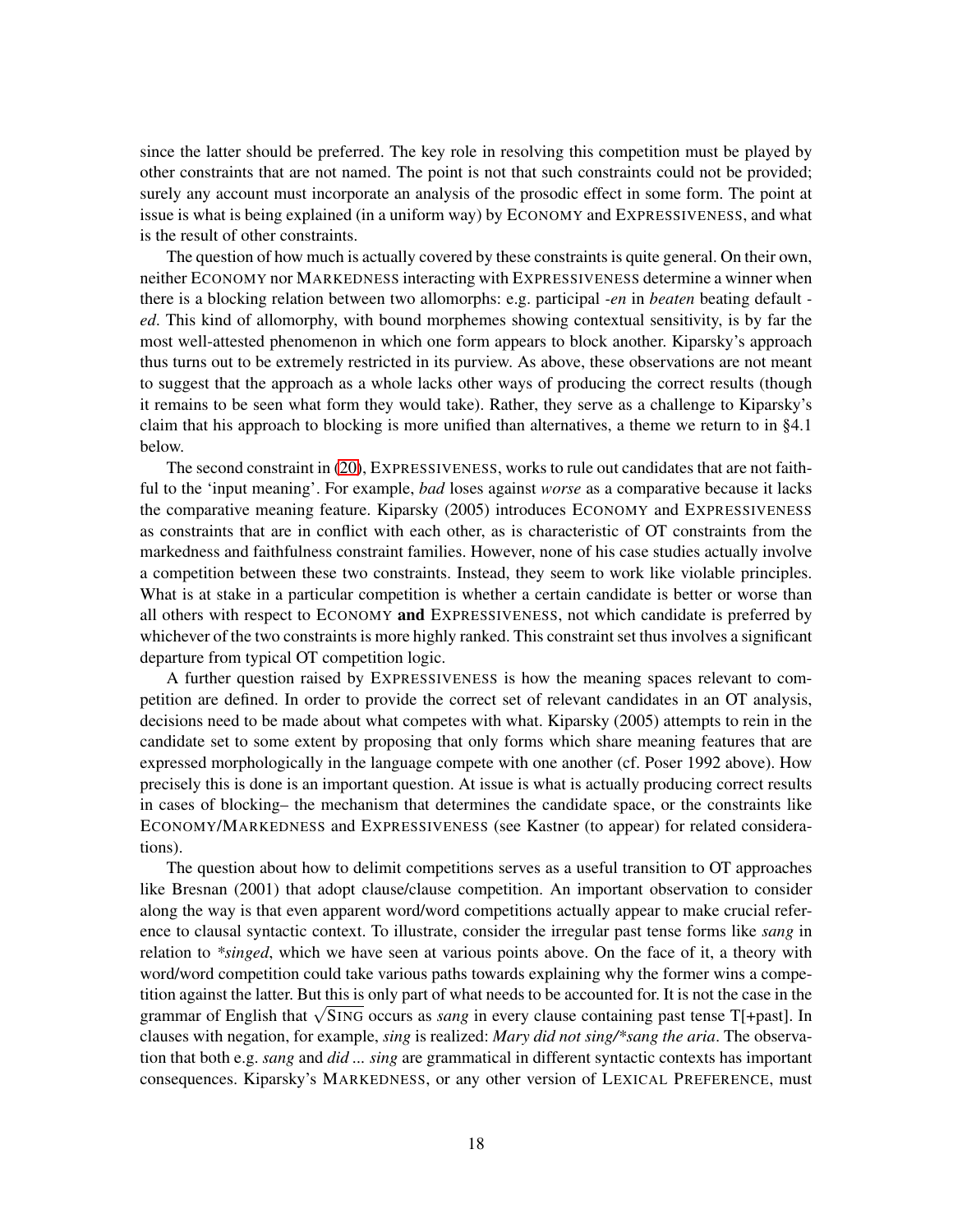then be adapted to something along the lines of 'words are better than phrases unless...', where the ellipsis after *unless* bears a great deal of explanatory burden.

This concern first arises independently of OT, in Andrews (1990), who analyzes the ungrammaticality of *\*Does John walks?*. From the perspective of morphology, *walk*, which should have been derived or inserted or won the competition in this sentence, is typically blocked by *walks* in third person singular contexts. In order for *walk* to surface, the competition between *walk* and *walks* must make reference the syntactic structure of the entire sentence. Details aside, the point is that the implementation of what appears to be word/word blocking requires reference to clausal context, which is tantamount to clause/clause competition.

Along these lines, Bresnan (2001) posits clause/clause competition in an OT version of LFG. One example analyzed there involves 'synthetic' negation in English. With OT's competition logic in mind, Bresnan argues that *lexical gaps* like the ungrammaticality of *amn't* in certain dialects (cp. *isn't*, *aren't*) can go hand in hand with the emergence of a less marked expression of negation (*aren't I* ...?) that would otherwise be blocked.

- (21) Emergence of unmarked negation
	- a. \*Amn't I going?
	- b. Aren't I going?

In Bresnan's approach, the highly ranked constraint LEX eliminates candidates with *\*amn't*, since this word does not exist. The result of eliminating the otherwise expected winner is that *aren't*, which would otherwise be blocked (cp. *Isn't/\*aren't she tall?*) emerges as grammatical.

The *amn't* gap case study further emphasizes the role of syntactic context in explaining blocking effects. As Bresnan notes, the resolution of the competition in favor of *aren't* is possible only when verb and subject are inverted: in the declarative, synthetic *\*amn't* is equally impossible but beaten by analytic *am not*, while *\*I aren't going* is also ruled out. Bresnan links this effect to the scopetaking properties of different attachment sites of negation. Abstracting away from the specifics, these observations emphasize the point made above: if the scope of *competition logic* is extended not just to forms but to their syntactic distribution, then the competitions must apply globally, i.e. at the sentence level. Bresnan's extension of the scope of competition is thus directly connected to the issue of the circumscription of the candidate space that we outlined above with reference to Kiparsky's approach.

A further point that could be explored concerns the status of LEX. With reference to one aspect of OT, ranking, this constraint raises (puzzling) questions about what would happen if it were less highly ranked than it is on Bresnan's analysis. In another direction, Bresnan's proposals surrounding this constraint make explicit claims about what is predicted by competition-based approaches versus alternatives, viz. emergence of a form otherwise expected to be ungrammatical. This prediction is not shared by alternatives like the one to be examined next, an important theme that we will return to in §4.2.

## 3.5 A narrow-sense generative approach

One point that is shared by many of the otherwise quite varied set of approaches summarized above is what they assume about the scope of competition. With the exception of the WFR-based approach in §3.2, all other treatments of blocking posit competition for grammaticality between words, with possible extensions bringing words into competition with phrases, and beyond that, phrases with phrases.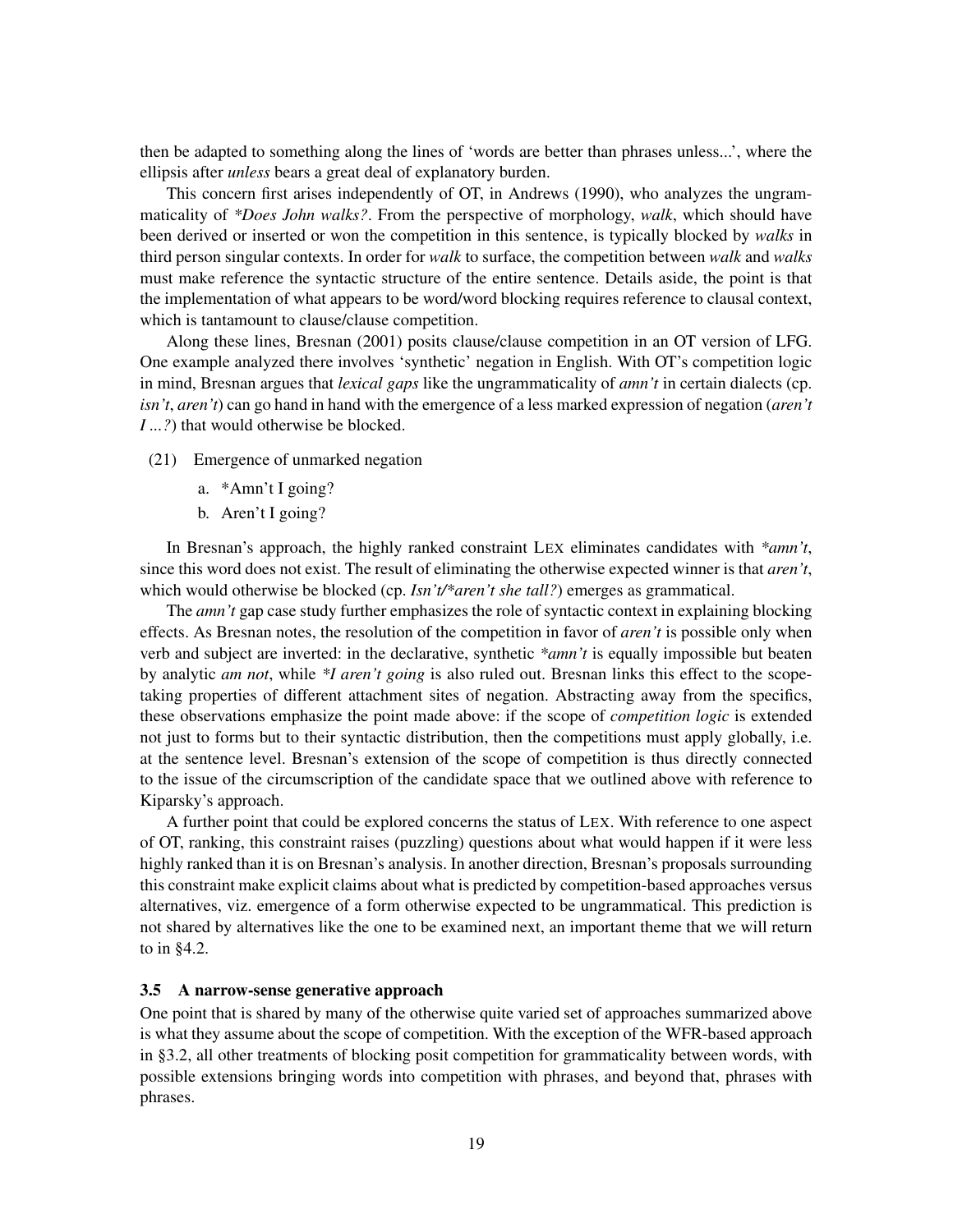The approach to blocking developed in Embick and Marantz (2008) argues for a different perspective, one that maximizes the narrow-sense generative intuition. In their view, competition for grammaticality is restricted to the phonological realization of morphemes: what is called *Vocabulary Insertion*, in the terminology of Distributed Morphology (Halle and Marantz 1993). The Vocabulary is comprised of items that pair a phonological exponent with a set of features that determine its distribution. Illustrating with the English past tense, it can be assumed that an abstract (= phonologyfree) morpheme T[+past] is attached to a verb. The process of Vocabulary Insertion (VI) then applies to provide this morpheme with phonological content. Only one Vocabulary Item can apply to a morpheme, with the result that these items compete with each other in a way that is resolved (in the simplest case) by specificity.

<span id="page-19-2"></span>(22) Vocabulary Items for past tense

$$
T[+past] \leftrightarrow -t/\{\sqrt{BEND}, \sqrt{LEAVE}, ... \}
$$
  
T[+past]  $\leftrightarrow -\emptyset/\{\sqrt{HIT}, \sqrt{SING}, ... \}$   
T[+past]  $\leftrightarrow -d$ 

In the context of e.g. <sup>√</sup> BEND, the VI that inserts *-t* applies; although the VI inserting the default *-d* could in principle have applied, it is less specific than the one inserting *-t* and thus loses this particular competition. The phrasing here is important; VIs may block each other, but words do not; it is thus not the case that *bent* blocks *\*bended*. It can be seen that this version of blocking does not necessarily involve interactions between "irregular" formations; past tense *-d* is perfectly regular, but blocked when a more specific VI beats the one that inserts it.

Embick and Marantz argue that competition for grammaticality is limited to Vocabulary Insertion, and does not occur in other parts of the grammar. The key question is how to account for interactions that are attributed to blocking between words and larger objects in alternatives like those seen above. The general line of argument is that (i) the putatively blocked words are not derived in the first place, in ways that (ii) implicate generalizations for which there should be independent evidence. For illustration we will examine first *glory* and *\*gloriosity*, and then the formation of comparatives and superlatives.

An important facet of the theory is that it assumes that the basic elements of lexical meaning are *Roots*; category-free primitives (cf. Chomsky [1970](#page-34-3), Marantz [1997](#page-37-0) and much related work). A "basic noun" like *cat* or *glory* is thus morphologically complex, consisting of a Root and a categorydefining head  $n$ :

<span id="page-19-1"></span><span id="page-19-0"></span>

The structures in [\(23-](#page-19-0)[24\)](#page-19-1) are called *Root nominals*, since the n head is attached directly to the Root. While the n heads are not realized phonologically in the case of *cat* and *glory*, they are in other Root nominals, where a large number of allomorphs are found: *marri-age*, *perform-ance*, *refus-al*, *confus-ion* and so on.

The analysis of the examples central to standard blocking needs to derive *glory*, while ensuring that *\*gloriosity* is not derived. There are two components to this: the first concerns structures, and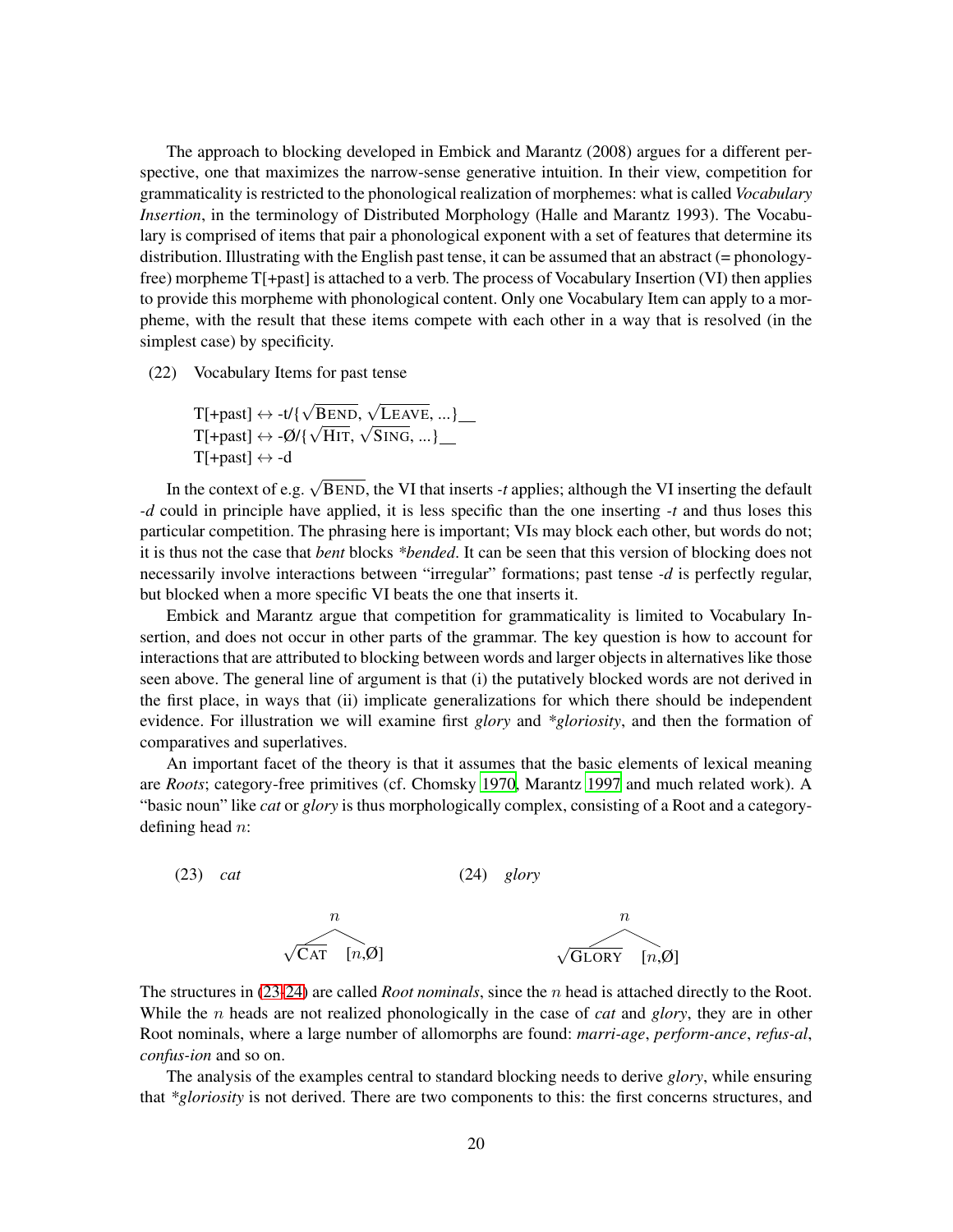the second, the distribution of *-ity*. Structurally speaking, the argument is that the Root  $\sqrt{GLORY}$ has a Root nominal *glory*, and a Root adjective *glorious*:

(25) *glory* (26) *glorious*



<span id="page-20-0"></span>A de-adjectival noun like hypothetical *\*gloriosity* would therefore have the structure shown in [\(27\)](#page-20-0):

(27) de-adjectival noun from *glorious*



The question then is whether there is a reason to expect that the  $n$  head in this structure should be pronounced as *-ity*. The argument is that there is not. In the terms employed above, the VI inserting *-ity* applies in certain Root nominals like *atroc-ity* and *san-ity*; and also to n heads that are realized outside of the adjectival a heads pronounced *-able* and *-al*. This is shown in [\(28\)](#page-20-1), which also includes a VI inserting *-ness*, taken to be a kind of default:

<span id="page-20-2"></span><span id="page-20-1"></span>(28) Vocabulary Items

a. 
$$
n \leftrightarrow -ity/X
$$
  
\n $X = \text{Roots } (\sqrt{\text{ATROC}}, \sqrt{\text{SANE}}, \sqrt{\text{CURIOUS}}...); [a, -able], [a, -al]$   
\nb.  $n \leftrightarrow -ness$ 

Crucially, the adjective a realized as *-ous* is not on this list; the grammar that has [\(28\)](#page-20-1) therefore does not derive *\*gloriosity*. This is not to say that the structure in [\(27\)](#page-20-0) is not derived, however; it is, but the n head is realized by the default in [\(28\)](#page-20-1), to produce *gloriousness*. At the same time, forms like *curiosity* are derived, since the Root  $\sqrt{\text{CURIOUS}}$  is on the list in [\(28a\)](#page-20-2); see [\(29\)](#page-20-3). This analysis requires that all forms ending in *ous* not be the same: some are adjectives where the *ous* is the realization of an a head (cp. [\(27\)](#page-20-0)), whereas others like *curious* have this as part of the Root, as shown in [\(30\)](#page-20-4).

<span id="page-20-4"></span><span id="page-20-3"></span>

The argument in summary form is that there is no need to appeal to word/word blocking to account for the relation between *glory* and *\*gloriosity*. Rather, the grammar produces the correct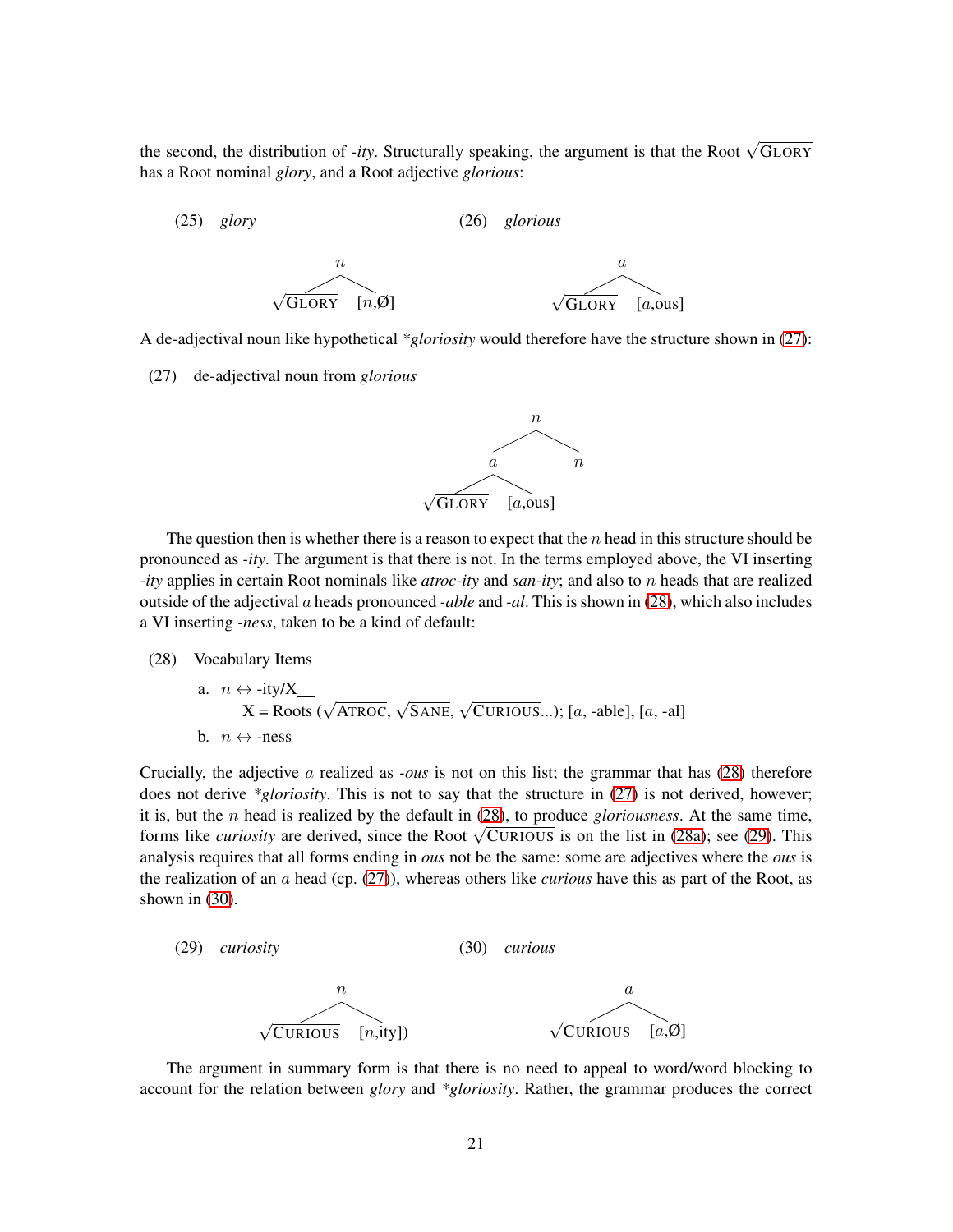results by not deriving *gloriosity* in the first place. The more general (and by nature more programmatic) point is that this strategy should be applicable to all putative cases of word/word blocking. That is, if there is no need for word/word blocking in what was thought to be the case that provided the strongest motivation for it, competition between words should in principle be eliminated across the board.[14](#page-21-0)

To summarize, while word/word (and word/phrase, and phrase/phrase) competition does not play a role in this theory, there is a restricted role for competition for grammaticality. Vocabulary Items that compete for insertion are ordered as in [\(22\)](#page-19-2) such that the winner applies at the expense of a loser or losers that could in principle apply. Relative to standard blocking's claim that blocking is a property of words, this amounts to the alternative claim that blocking is found with VIs that apply to morphemes.

The same kind of argument– no evidence for competition at a particular level– is extended to other types of interactions including synonymy blocking (see §4.1), and word/phrase interactions. For the latter, recall §3.4.1, where the principle of LEXICAL PREFERENCE (or a more general constraint favoring "smaller" expressions) was appealed to in cases in which words appear to block phrases: *smarter*/*\*more smart*. Embick and Marantz (2008) locate this kind of interaction in the theory of affixation (of a type developed in Marantz 1984, 1988, Embick and Noyer 2001, and Embick 2007b, and applied to alternations of this type in Embick 2000, 2007a). The syntax (and semantics) of comparatives is taken to be the same, whether they are realized as one word like *smarter*, or two like *more intelligent*. The difference between these two forms is whether an affixation rule attaches the comparative morpheme to the adjective or not. If it does, a single complex head (one word) results; if the rule does not apply, two phonological words are found. The result is that grammatical *smarter* and *more intelligent* are derived, but ungrammatical *\*more smart* and *\*intelligenter* are not, and hence do not need to be blocked.

As a final point, some comments are in order concerning the uniformity of explanations for blocking effects. For Embick and Marantz (2008), the principle that accounts for blocking effects is RULES APPLY:

#### (31) RULES APPLY: Perform a computation when the structural description of the rule is met.

This is a (re)statement of the defining property of generative-in-the-narrow sense approaches: derive the grammatical, not the ungrammatical. While it is a single principle, it is relatively abstract, in the sense that the *rules* in questions have different loci in the grammar. So, for example, *tigress* is derived, and *\*turtless* is not, due to a rule that combines a head with the feature [+feminine] with √ <sup>T</sup>IGER but not with <sup>√</sup> TURTLE. [15](#page-21-1) *Sang* is derived for the past tense of <sup>√</sup> SING, but *\*brang* is not derived for the past of √BRING, because the VIs and (morpho)phonological rules that apply not derived for the past of √BRING, because the VIs and (morpho)phonological rules that apply in the past tense of these Roots are not the same. Looking ahead, for Embick and Marantz (2008), the fact that what have been called blocking effects are derivative of more than one rule type is not as important as identifying which parts of the phenomena are the result of competition for grammaticality and which are not. This is a major theme of §§4.1-2 below.

<span id="page-21-0"></span><sup>14.</sup> The analysis of *glory* etc. developed in Embick and Marantz (2008) could in principle be formed within Kiparsky's (1982) system of WFRs, which also makes use of Roots (though not in a completely generalized way). Kiparsky does not develop such an analysis, though.

<span id="page-21-1"></span><sup>15.</sup> By way of contrast cp. Giegerich (2001) on *mare* and its relation to *\*horsess*.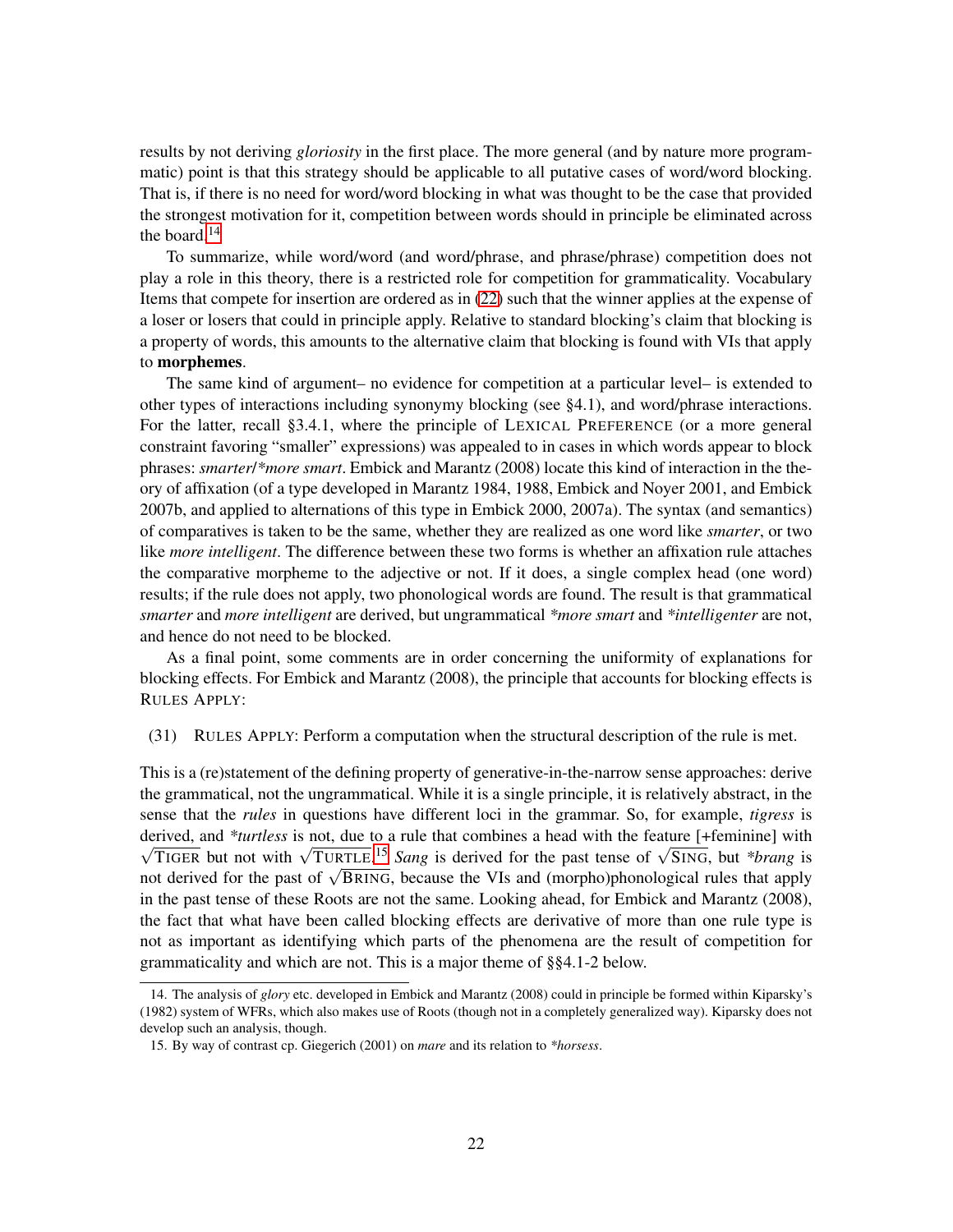## 3.6 Absence of blocking

Our last topic for this review section takes a different orientation from the previous ones: it looks at the apparent *absence* of blocking effects. This phenomenon highlights two important sets of questions that are not always connected. The first concerns a distinction between potential versus actual words that begins with Halle (1973). The second involves the notion of *paradigm slot* that is invoked in many of the theories of blocking reviewed above. We approach this topic in two parts, beginning with Halle's proposals and some subsequent reactions, and then moving to more recent developments.

## *3.6.1 Potential versus actual words*

Although Halle's (1973) paper does not refer to blocking effects per se, it clearly points to the intuitions surrounding standard blocking that are implemented in Aronoff (1976). Considering nominals in *-tion* and *-al*, Halle notes the three patterns in [\(32\)](#page-22-0). The question these raise concerns how the rules of the grammar relate to the words that actually exist in the language: given that *-al* and *-ion* forms can coexist for (what is assumed to be) the same Root [\(32a](#page-22-0)), what is to be made of the fact that other Roots disallow either the *-al* form [\(32b](#page-22-0)) or the *-ion* form [\(32c](#page-22-0))?

- <span id="page-22-0"></span>(32) Three patterns from Halle 1973
	- a. approbation approval recitation recital proposition proposal transmission transmittal reversion reversal
	- b. derivation \*derival description \*describal conversion \*conversal confusion \*confusal permission \*permittal observation \*observal accusation \*accusal
	- c. \*arrivation arrival \*refus(at)ion refusal \*rehearsion rehearsal \*acquitation acquittal

The theory outlined in Halle (1973) involves three components: a morpheme list; a set of Word Formation Rules; and a Filter. After dismissing the idea that restrictions like those in [\(32\)](#page-22-0) should be encoded in the morpheme list or WFRs, Halle proposes that in addition to adding special meanings and specifying phonological idiosyncrasies for certain words, the Filter specifies which derived words actually exist in the language:

...the fact that English lacks the nouns *\*derival* and *\*arrivation* would be reflected in the grammar by marking these words, which would be generated by the word formation rules, as not being subject to lexical insertion and therefore incapable of appearing in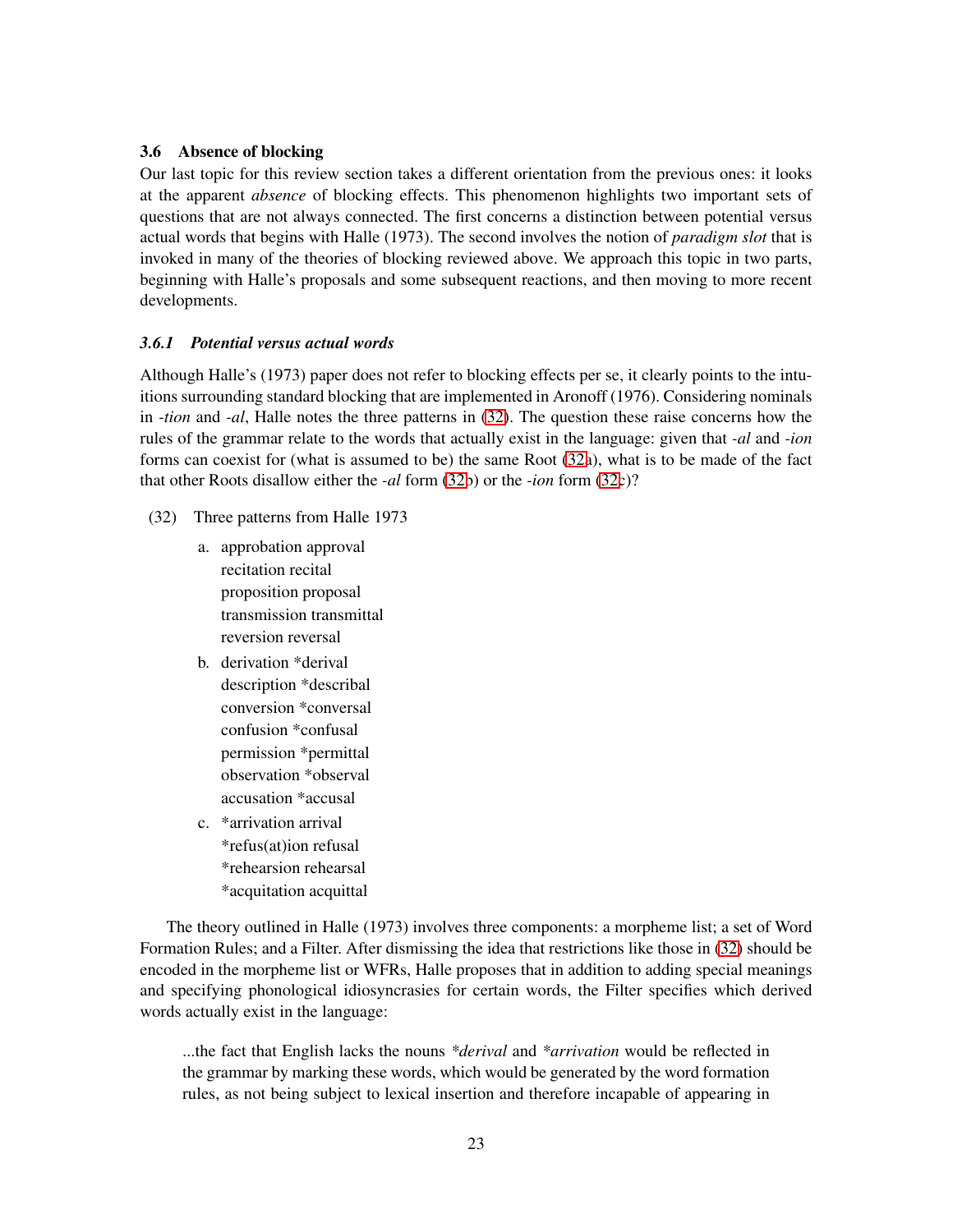any actual sentence of the language, in spite of the fact that they are neither semantically nor syntactically or phonologically anomalous. (1973:5)

That is, rather than specifying in the WFRs (or the morphemes) that e.g. *\*arrivation* is not derived, the word is in fact generated, but then marked so that it cannot enter a sentence. In this theory the morpheme list plus WFRs produce the *potential* lexicon, i.e. the set of possible words; the actual words are those that survive the Filter.<sup>[16](#page-23-0)</sup>

The status of words like *\*arrivation*– grammatical in the sense of being derived, but not grammatical in the sense of not entering derivations– implicates important questions about what it means to be generative in the narrow sense. In particular, Halle's theory does not employ competition between words, and in that sense is like the narrow-sense generative theory developed by Embick and Marantz (2008); but it is *prima facie* unlike that theory in that it generates words that are ungram-matical.<sup>[17](#page-23-1)</sup>

While Halle does not employ a competition mechanism in his theory, he clearly has something like the intuition behind standard blocking in mind:

That the content of the dictionary affects the formation of words is hardly to be doubted. Thus the existence of *arrival* and *confusion* is one reason why English lacks \**arrivation* and \**confusal*. However, it must immediately be noted that this cannot be the whole explanation, for doublets such as *recital* and *recitation*, *transmittal* and *transmission* do exist side by side. (1973:10-11)

Halle here makes two observations that resonate with themes discussed earlier in this section. The first is that, speaking at the level of intuitions, the \* on *confusal* clearly relates to the existence of *confusion*; this is the kind of observation that launches the development of standard blocking. The second is that while relating the deviance of *\*confusal* to the existence of *confusion* accounts for part of what is going on, this relation cannot be implemented in terms of a principle that is too strong, since forms like *recital* and *recitation* do in fact coexist.

The matter of what type of principle is at play is not explored further in Halle's paper, but surfaces again in both Aronoff (1976) and Kiparsky (1983), where it raises slightly different questions. Aronoff considers pairs like *recital*/*recitation*, and suggests that certain words have 'drifted' to different paradigmatic slots (different meanings), such that they do not compete. This raises questions about how the paradigm space is structured– e.g., why this happens with these words, and not *glory* and *\*gloriosity*– which are not addressed.

Kiparsky's (1983) approach would allow words like *recital/recitation* to both be grammatical as long as they do not mean the same thing. The status of words like *\*confusal* or *\*arrivation* is not considered. The general thrust this synonymy-based theory suggests is that they are derived and blocked by *confusion* and *arrival*. This raises the question of why they are not e.g. assigned to distinct paradigm slots, as *recital* and *recitation* are. Based on the idea that there is an extragrammatical meaning system (the encyclopedia) that distinguishes e.g. *strawberry* from *cranberry* (recall §3.3.2), it might be thought that *\*confusal* would be grammatical with the meaning 'related

<span id="page-23-0"></span><sup>16.</sup> For this reason it is perhaps unfortunate that words like *derival* and *arrivation* are marked with \*'s. Since they are derived by the rules of the grammar, it would be useful to signal this in a way that distinguishes them from underived forms like *\*al-form-at-ion-trans*. For the moment we retain the \*, but see §3.6.3 below.

<span id="page-23-1"></span><sup>17.</sup> Kiparsky (1982) offers something similar to Halle's distinction between potential and actual words; certain forms that might be expected (e.g. *\*arrivation*) are not derived by stipulation. The set of 'possible words' is then the WFRs minus these "idiosyncratic restrictions" (1982:27).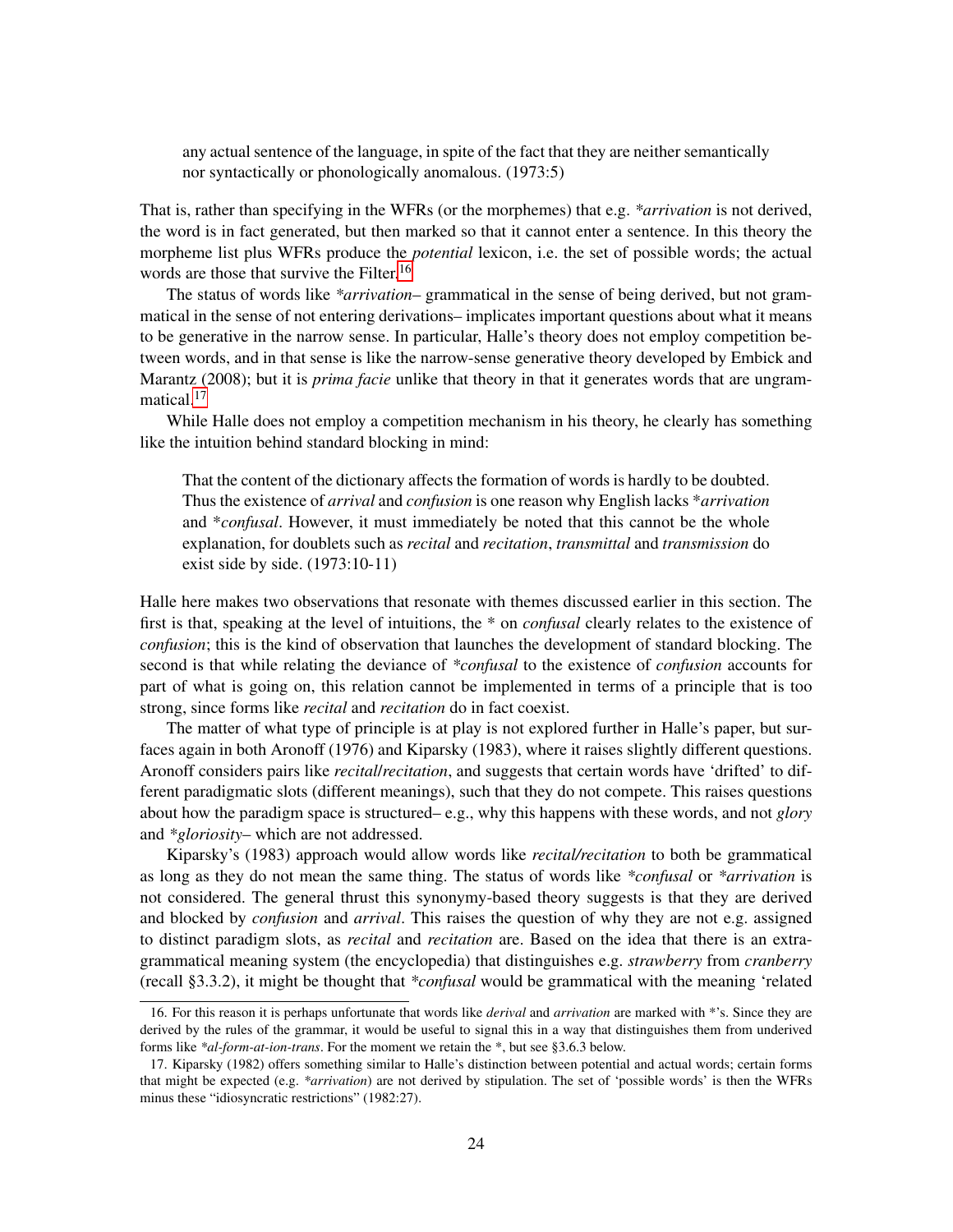to *confuse* but not synonymous with *confusion*'. In any event, the matter is not explored in that paper.

#### *3.6.2 Lists and multiple winners*

Moving forward in time, Embick and Marantz (2008) has a brief but relatively focused discussion of the absence of blocking, one that prompts possible revisions to how competition for grammaticality functions in their theory. As reviewed above, they hold that blocking effects are derivative of the principle RULES APPLY. Competition for grammaticality is limited to Vocabulary Insertion, where the most specific VI that can apply to a particular morpheme takes precedence over others that could in principle apply.

In the case of both ungrammatical inflectional and derivational morphology (e.g. *\*bended*, *\*gloriosity*), the idea is that these hypothetical words are not derived by the grammar, and hence do not need to be blocked. Suppose we extend this intuition to some of the pairs at the center of this section. It could be held that the Vocabulary Item inserting *-al* applies in the context of  $\sqrt{\text{ARRive}}$ , producing *arrival* and precluding the derivation of *\*arrivation*; the reverse situation would obtain for <sup>√</sup> DERIVE. But what about for *recital* and *recitation*? How can both of these be generated, if Vocabulary Items compete for insertion in the way described in §3.5?

Embick and Marantz illustrate this with respect to the Root <sup>√</sup> COVER, and the nouns *cover* and *coverage*, both arguably Root nominals; to this pair could be added *covering*, on the meaning "object draped over another (e.g. a tarpaulin)." Two possibilities are discussed for the first pair. The first is that they are not actually structurally identical. Instead, they differ in terms of the nominalizing heads involved; abstractly, one has  $n_1$ , the other  $n_2$ . The differences in form and meaning between *cover* and *coverage* would then reflect the featural difference in n heads. The second option is that  $\sqrt{\text{CovER}}$  appears on more than one list; and (ii) the VIs realizing the *n* head are not ordered, such *cover* and *coverage* are realized in exactly the same structure; this requires an approach in which (i) that more than one could in principle apply in the context of  $\sqrt{\text{Cov}}$ R:

(33) Vocabulary Items (unordered)

$$
n \leftrightarrow \text{-}\mathcal{O}/\text{LIST\_}
$$
\n
$$
\text{LIST} = \sqrt{\text{CAT}}, \sqrt{\text{Dog}}, \sqrt{\text{Cover}}...
$$
\n
$$
n \leftrightarrow \text{-age}/\text{LIST2\_}
$$
\n
$$
\text{LIST2} = \sqrt{\text{MART}}, \sqrt{\text{BOND}}, \sqrt{\text{Cover}}...
$$

In any particular derivation, only one of these VIs would apply to produce either *cover* or *coverage*. While *cover* and *coverage* are identical in terms of part of the grammar, viz. their syntax, they differ in terms of how the  $n$  head is realized phonologically. This difference correlates in turn with a difference in interpretation, due to what is called competition for use (by definition, an extragrammatical meaning system; cf. Kiparsky's (1982,1983) encyclopedic meaning). Informally, *cover*, *coverage*, and *covering* point to different parts of a 'lexical meaning space' connected to the Root <sup>√</sup> COVER.

A key question for this proposal is its scope: are VIs for all morphemes in principle capable of showing such ties– and hence correlated meaning effects? While this is attested for  $\sqrt{\text{CovER}}$ forms, or for Halle's *proposal/proposition* type of examples, it does not appear to be found with e.g. past tense doublets like *dreamed*/*dreamt* and *dived*/*dove*. These kinds of doublets are instances of *variation* in the sense studied in the Labovian tradition (Weinreich et al. 1968). One of the central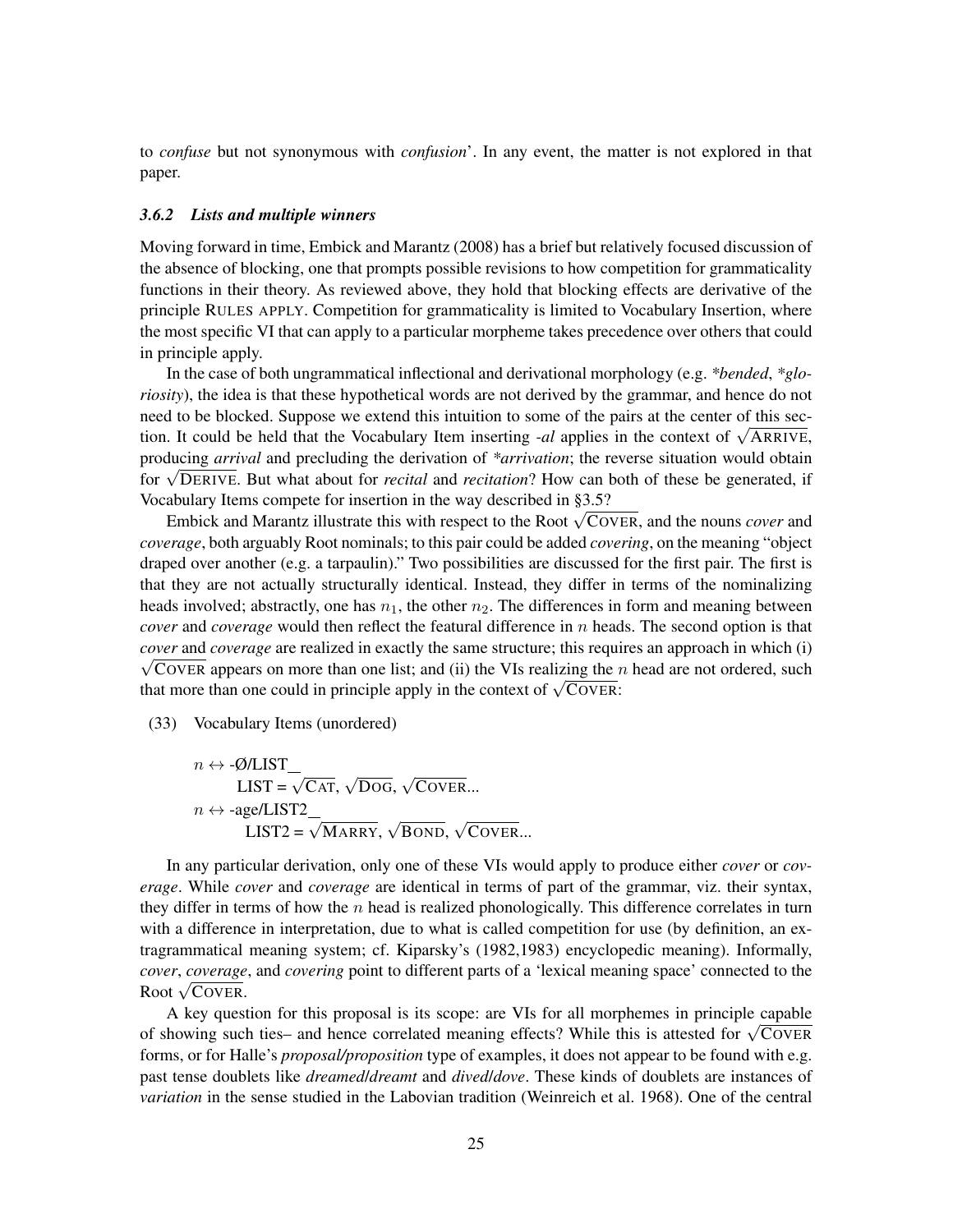premises of work in this vein is precisely that this kind of variation does not produce differences in lexical meaning. So, for example, the variants of the ING variable seen in *Mary is eating/eatin' an apple* are syntactically and semantically identical (though they have social/stylistic effects). Past tense doublets like *kneel/knelt*, or *dived/dove*, behave in the same way.[18](#page-25-0)

By way of further illustration, if we encounter a word like *confusal*, there is a strong implicature that, whatever it means, it should not be synonymous with *confusion* (cp. Kiparsky 1983); consider *surprise* as a noun in contrast to the technical term *surprisal*. The same effect is not produced by past tense doublets; if we encounter both *dreamed* and *dreamt*, or *brought* and *brang*, or *sang* and *singed*, there is no implicature that distinct meanings of  $\sqrt{\text{DREAM}}$ ,  $\sqrt{\text{BRING}}$ , or  $\sqrt{\text{SING}}$  are involved (though there could be effects related to style, or dialect). These observations suggest that meanings associated with nouns like *confusion*, *surprise/surprisal* etc. behave differently from those produced by past tense formation in an important way. The question then is how these meaning effects relate to the absence of blocking.

## *3.6.3 Connections to lexical potential*

The question of when absence of blocking occurs and when it does not is at the center of Embick (2016). This work explores a theory of locality from Marantz [2007](#page-37-1) and Embick and Marantz (2008), which is developed for form (allomorphy) in Embick (2010), and for lexical meaning (allosemy) in Marantz (2013). The intuition guiding this line of research– grounded in Chomsky (1970) and developing the theory of phases from Chomsky (2000,2001)– is that there are two syntacticallydefined domains for possible interactions: one in which morphemes are 'close', and potentially display special allomorphy, or special lexical-meaning effects; and another in which they cannot interact in this way (see Embick 2021 for review).

Embick (2016) considers three effects. The first two are introduced above; viz. (i) the absence of blocking discussed above, and (ii) the contrasting intuitions produced by words like *confusal* versus e.g. *\*bended* for the past tense of <sup>√</sup> BEND discussed at the end of the preceding subsection. The third effect involves what appears to be non-local allomorphy. Embick (2010) follows earlier work in exploring the idea that morphemes can see each other for allomorphy only when they are linearly adjacent. Prefixed verbs with bound Roots in English look like counterexamples to this locality condition, as shown in [\(34\)](#page-25-1), where we use parentheses around forms that do not exist (see below):  $19$ 

# <span id="page-25-1"></span>(34)  $\sqrt{\text{MIT}}$

permit: permission, (permittal), (permitment), (permittance) ... pérmit omit: omission, (omittal), (omitment), (omittance) ... (omit) commit: commission, (committal), commitment, (commitance) ... (commit) remit: remission, remittal, (remitment), remittance, ... (remit) . . .

If the patterns in [\(34\)](#page-25-1) were instances of allomorphy, the grammar would have to include statements to the effect 'realize *n* as *-ment* in the context of  $\sqrt{MT}$ , but only if *con*- is prefixed'; something that

<span id="page-25-0"></span><sup>18.</sup> For an elaboration of this point in the context of syntactic change see Kroch (1994) and the review of this proposal in Embick (2008), as well as the next section for some comments. There are perhaps additional patterns here that emerge when category-changing versus Root-based derivation is taken into account; see Adamson [2018](#page-34-4) for discussion.

<span id="page-25-2"></span><sup>19.</sup> On apparent prefix/suffix interactions see also Aronoff (1976), as well as Borer (2013).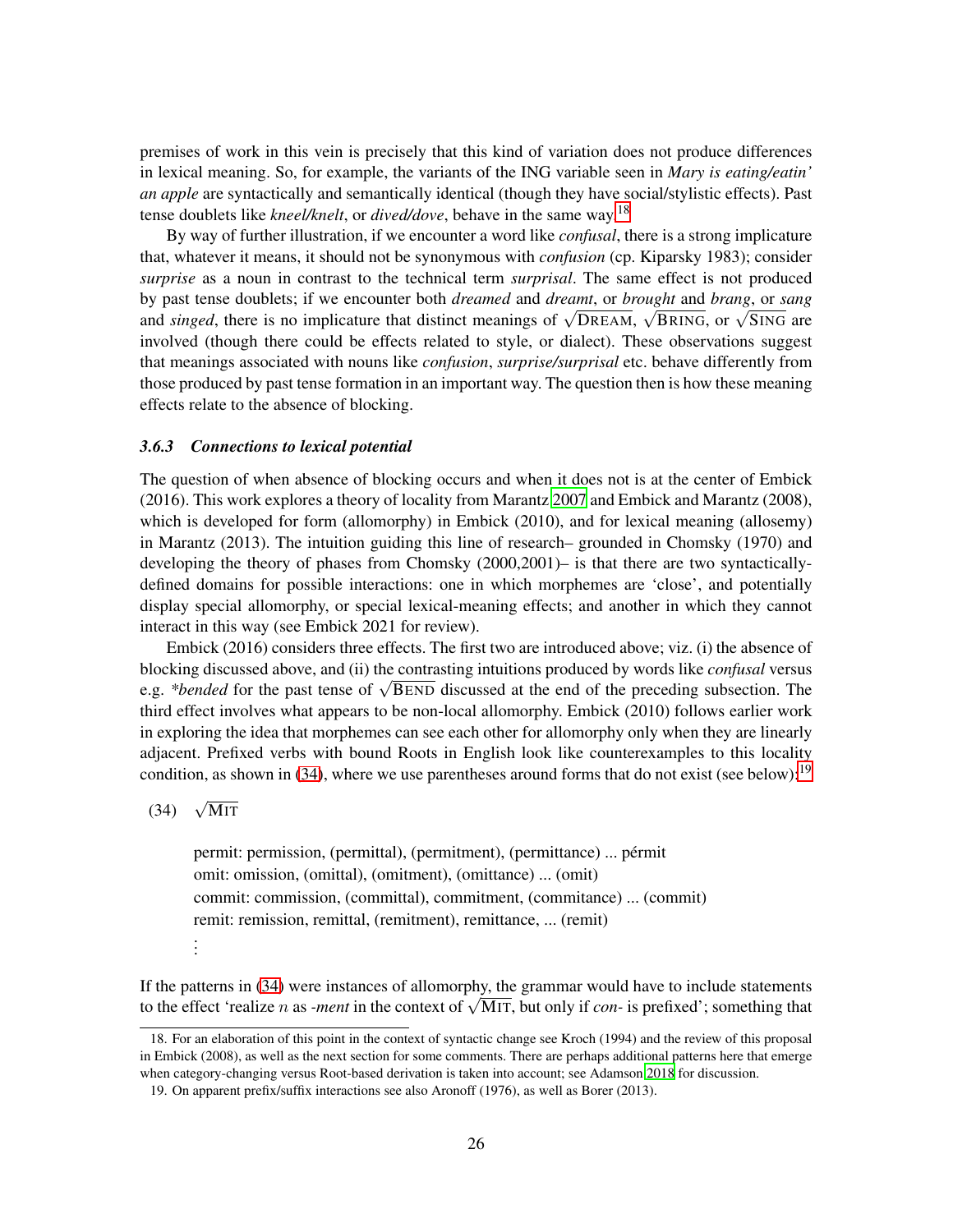is not possible if linear adjacency determines when morphemes are visible to each other.<sup>[20](#page-26-0)</sup>

One of the main lines of argument in Embick (2016) is that the three effects outlined above are reflections of the same phenomenon: 'free' insertion of allomorphs for certain morphemes, an effect that is referred to as *polymorphy*. Freedom here is qualified in terms of morphophonological wellformedness; it is not possible to e.g. attach a Latinate suffix to a non-Latinate base, for example. The resulting theory is one that posits a Halle (1973) style 'potential lexicon', but without a filter in the grammar, and only for certain morphemes, not others.

Working backwards, the explanation for the three effects is as follows. First, prefixed verbs do not require non-local allomorphy, in which the suffix sees the prefix. Rather, the grammar generates all of the forms in [\(34\)](#page-25-1). Supporting the idea that this is not 'typical' allomorphy is the fact that multiple forms coexist in the first place: *commission*/*commitment*, *transmission*/*transmittal*, and so on. For the second effect– the observation that *confusal* etc. have a different status than e.g. *\*bended*– the idea is that while both e.g. *permitment* and *confusal* are grammatical, i.e. generated by the rules of the grammar, they do not have an established lexical meaning associated with them. For this reason, if they are encountered they produce the implicature that they will have meanings distinct from *permission* and *confusion*, but (by default) related to *permit* and *confuse*. Absent a specification of what these meanings are, such words are 'deviant'.

This leaves us with the difference between these words and e.g. *\*bended* and *\*singed*, where no such effect is found; how is this to be characterized? This is where the theory of local contexts enters the picture, in conjunction with the idea that certain types of morphemes interact with lexical meaning, while others do not. Presenting this in summary form for the sake of brevity, the proposal is stated in [\(35\)](#page-26-1):

- <span id="page-26-1"></span>(35) Morphemes may interact with a Root's lexical meaning only when they are
	- a. local to the Root; and
	- b. have a meaning that is not typically compositional.

The first clause holds that while we might find both *proposition* and *proposal* as Root nouns, we would not expect to find e.g. both *vapor-iz-ation* and *\*vapor-ize-ment*, with a different meaning (or an implicature that there is one) for the latter: the  $n$  head is not local to the Root in the latter type of case due to intervening v realized as *-ize*. The second clause distinguishes morphemes according to their semantic contribution. At one extreme are Root-attached derivational morphemes (types of  $n, a$ , etc.) whose semantic contribution is often relatively unspecified. A comparison can be made with e.g. XN compounds *(blackboard, strawberry,...)*, which behave similarly with respect to how X relates to N (see also Kiparsky 1982,1983). At another extreme are morphemes like Tense (with different features for present, past, etc.), which seem to always have a typical compositional meaning, or at least, one that does not interact with lexical semantics. How different morphemes/features behave with respect to this distinction is the subject of ongoing investigation. Borer [2013](#page-34-5), for example, analyzes lexical meaning effects in Hebrew that arise from differences in gender features; Kramer [2016](#page-36-0) reports this for certain plural morphemes in Amharic. It remains to be seen what further research will reveal on this topic.<sup>[21](#page-26-2)</sup>

<span id="page-26-0"></span><sup>20.</sup> This argument assumes (with Aronoff 1976 and much subsequent work) that these verbs are internally complex, consisting of a prefix and a (bound) Root.

<span id="page-26-2"></span><sup>21.</sup> A further possibility to explore is that the second clause could be reduced to the first; for initial proposals on semantic locality, see Marantz (2013).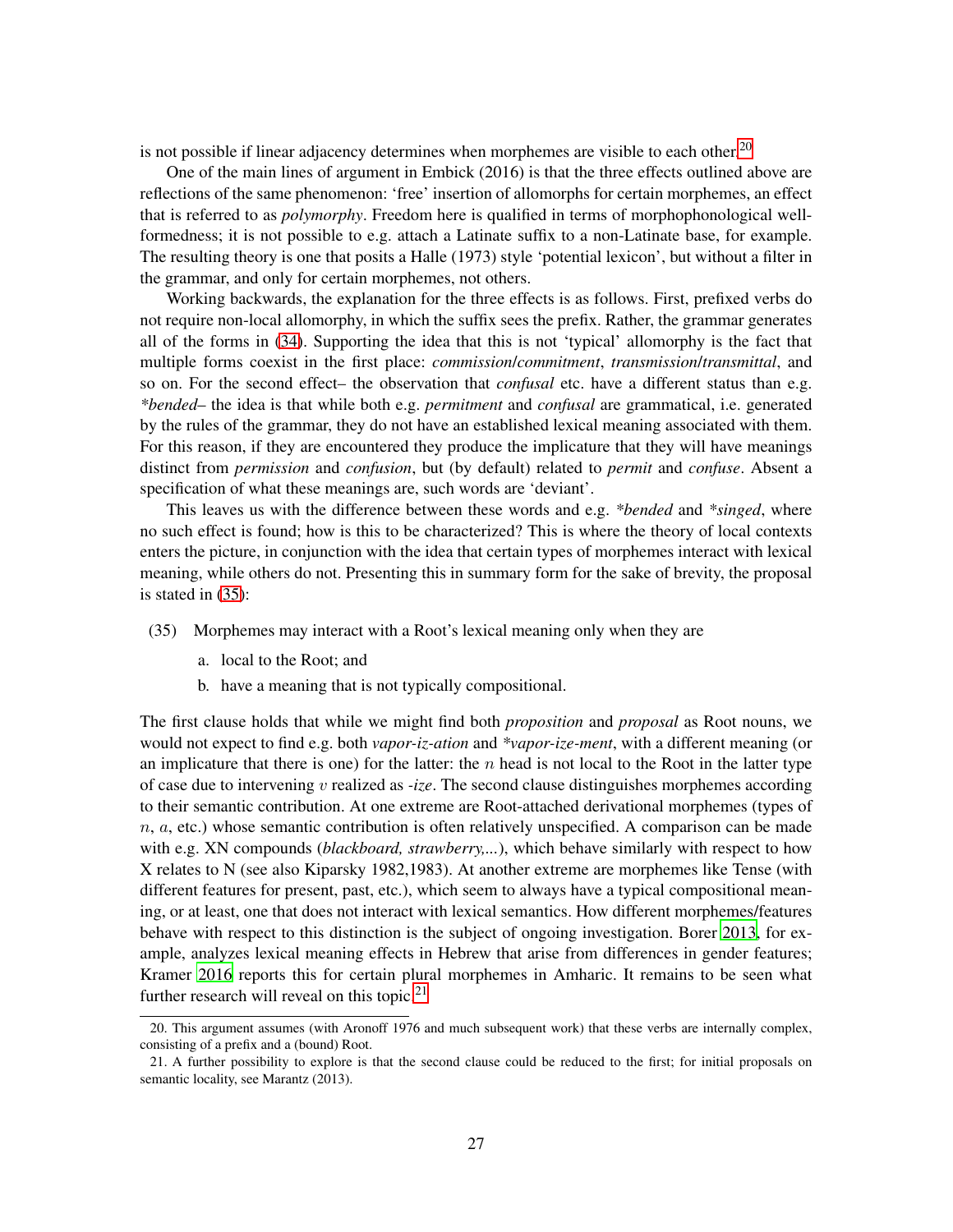By way of summary, it is crucially not the case that all derivational morphemes may directly affect lexico-semantic meaning, while all inflectional morphemes may not. Rather, both derivational and inflectional morphemes can potentially interact in this way, as long as they comply with the conditions in [\(35\)](#page-26-1). Such morphemes are in principle capable of showing polymorphy: that is, the absence of blocking. When either condition is not met, the morphemes in question behave 'paradigmatically', i.e. with a single winner. When morphemes of this type have two forms (e.g. *dreamt*/*dreamed*), this is analyzed as variation. Taken as a whole, the proposal adapts and extends the idea that certain types of morphology behave paradigmatically (with one winner, etc.), while others do not; this is the topic of §4.3.

#### 4 Discussion

Though the theories reviewed above start with different assumptions and employ different tools, they implicate three primary points for comparison and contrast. Our discussion in this section centers on these.

The first such point, addressed in §4.1, concerns what counts as a *blocking effect* in the first place. Theories differ in terms of how many effects they treat as involving competition for grammaticality and blocking, raising the question of how much priority should be placed on the goal of achieving a unified explanation. Connecting to this is the topic of §4.2– whether there are arguments for or against competition for grammaticality. The general point at issue is what kind of evidence would show that the kind of competition logic embraced by many approaches is or is not part of the grammar. Finally, §4.3 looks further at the absence of blocking effects, with a specific focus on the intuition that certain parts of morphology behave paradigmatically, while others do not.

#### 4.1 Uniformity

Which phenomena should be treated as blocking effects (and which should not) is a question that arises at various points above. In a sense, this is the most general question on which the theories reviewed in §3 differ.

One specific example of an argument for uniformity can be found in developments linking Kiparsky 1982 and 1983. The latter concludes that rule interactions should be dispensed with for blocking across the board, in favor of AVOID SYNONOYMY. This reduces blocking to a single principle, and considerably extends its scope, since competitions no longer require lexical relatedness. It is worth noting that the move to AVOID SYNONYMY represents only one possible direction to take. It could have been concluded that *bent*/*\*bended* and *glory*/*\*gloriosity* exemplify distinct phenomena; or that every attempt should be made to reduce *glory*/\**gloriosity* to rule interactions.<sup>[22](#page-27-0)</sup> But the semantic approach is preferred, in part because it is quite general and thus apparently uniform, and in part because of its connection with principles familiar from studies of language development.<sup>[23](#page-27-1)</sup>

A similar line of reasoning that prioritizes uniformity is found in Williams (2008), who insists on a pragmatic approach to blocking based on what he calls "...the enormous similarity between the Paninian maxim, *use the most specific form*, and the Gricean maxim *use the most informative mode*

<span id="page-27-0"></span><sup>22.</sup> On this latter point, Kiparsky's (1983) theory has ordered WFRs, and Roots, meaning that the type of analysis of *glory*/*\*gloriosity* described in §3.5 could in principle be implemented in it.

<span id="page-27-1"></span><sup>23.</sup> More broadly, with the idea that 'differences are interpretable', familiar from Saussure (1986). This broader formulation raises the question of exactly where interpretable differences are expected, and where they are not, as discussed in §3.6; see also §4.3 below.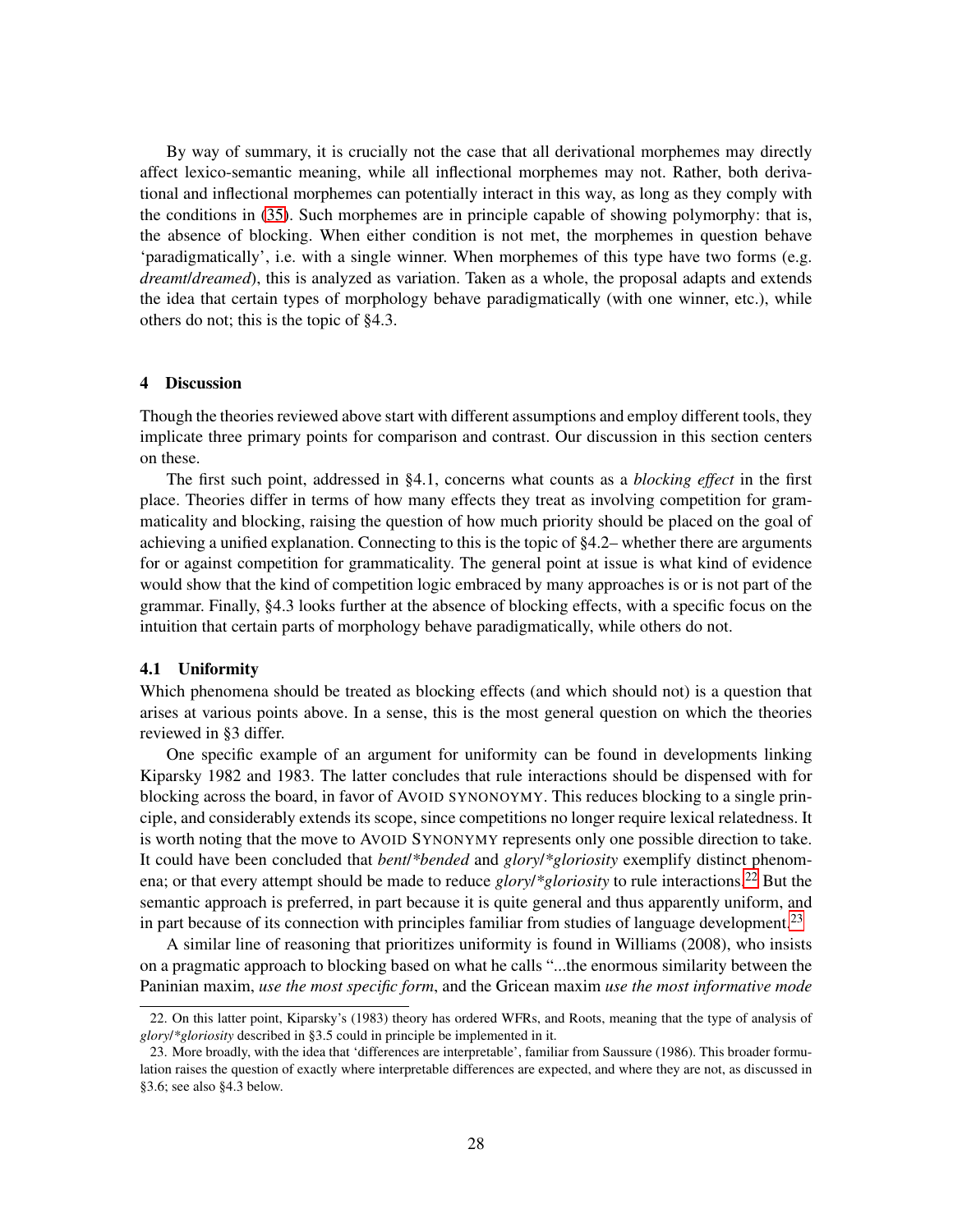of expression," with Pāṇinian ordering perhaps being "...the projection of the Gricean principle onto grammar." Williams' desire to connect Pāṇini and Grice is a component of a larger critique directed at Distributed Morphology. The center of this line of criticism is the idea that the phenomena examined in §3 must in some cases be treated with different rule types in the grammar (or cannot be treated as blocking effects). In his view, this amounts to a non-uniform treatment of what he takes to be one phenomenon; and thus a major failing.

Putting to the side the important question of how to implement the Gricean intuition in the grammar, Williams' formulation brings together things that look like they should be kept distinct. For example, Williams holds that *yesterday* "beats" *the day before today*, "making the latter expression almost unusable." Why (recalling Poser's arguments) should we posit a grammar with a single principle that treats clearly grammatical but typically infelicitous phrases like *the day before today* in the same way as *\*bringed*, *\*intelligenter*, or *\*Mary read book the*? For Williams (2008), it is evidently the commitment to having a single principle that explains all apparent competition effects that must be respected. But the desire to have a unified analysis is one factor among many. At the level of abstraction assumed in many arguments about uniformity, it is easy to imagine alternative scenarios; would it not be better to partition phenomena such that there are e.g. two elegant explanations, rather than a single contrived one?

Williams does not flesh out a theory of competition whose details can be examined and compared against alternatives. But his sentiments regarding uniformity can be found elsewhere. Kiparsky (2005), for example, is at pains to stress that his approach reduces competition to a single effect, viz. the interaction of ECONOMY and EXPRESSIVENESS. As we saw above, though, this approach extends most naturally to cases of apparent one- versus two-word competitions, leaving 'garden variety' competition effects like those found with allomorphy unexplained. And even with analytic/synthetic alternations, it is questionable how uniform it is. It predicts e.g. *smarter* winning out over *\*more smart*. But what about *\*intelligenter* and *more intelligent*? The grammar that produces word/phrase blocking with the comparative of *smart* should do the same thing with *intelligent*, contrary to fact. To prevent this from happening, other constraints are required to render *\*intelligenter* ungrammatical, as discussed in §3.4.2. Whatever these constraints might be, they are responsible for the blocking effect in this class of examples, raising the question of how uniform the approach actually is.

With this in mind, it is worth asking what *kind* of uniformity is at issue in this debate. Williams' critique of Distributed Morphology is that it treats the phenomena associated with blocking with multiple mechanisms, i.e. in a non-uniform way. As noted in §3.5, however, the version of Distributed Morphology developed in Embick and Marantz (2008) is in fact based on a single principle: RULES APPLY. Perhaps the way in which this principle abstracts over different rule types makes it seem unsatisfactory for certain intuitions about what uniformity should look like. But surely the same level of abstraction would be involved in the Grice/Pāṇini approach to blocking envisioned by Williams if it were implemented.

The general conclusion we wish to highlight is that in investigating a particular domain, it is not clear in advance (i) whether one is dealing with one phenomenon, or many; or (ii) at what level of abstraction unification will occur. Whether one shares e.g. Williams' intuition about what should count as blocking (and therefore the same phenomenon), or the one from Embick and Marantz (2008), the 'conceptual' debate on uniformity and where it should be sought could go back and forth indefinitely without reaching any strong conclusions. The question to focus on concerns what kind of evidence could show that a particular phenomenon does or does not require competition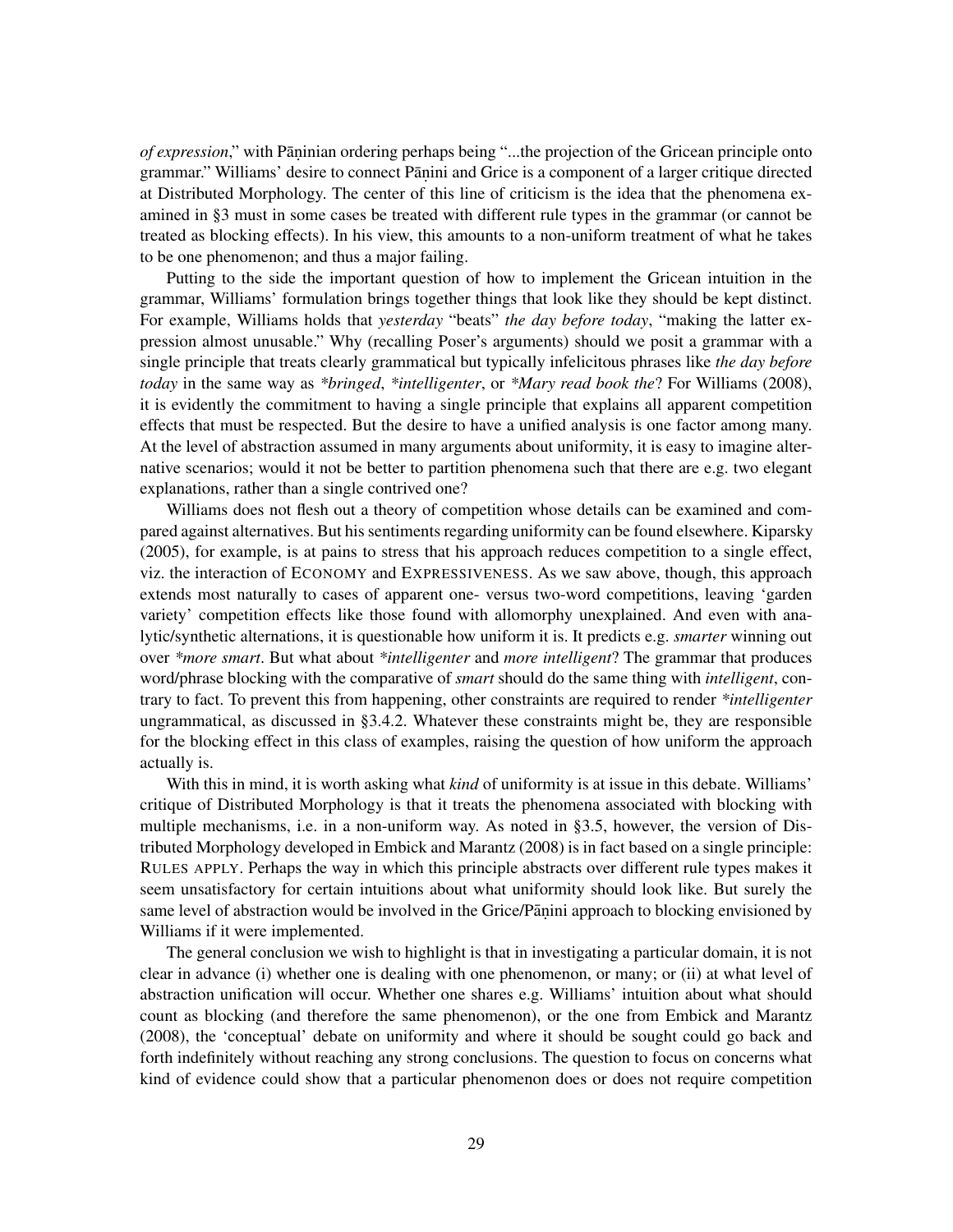for grammaticality (and hence falls in the scope of blocking) in the first place. Some arguments of this type are found above; e.g. the idea that e.g. *the day before today* is different in kind (in terms of intuitions, in ways that could be tested with behavioral variables, neural variables, ...) from e.g. *\*bringed*. There are other types of arguments as well; we turn to this general point next.

#### 4.2 Evidence for competition

What could count as evidence that there is competition for grammaticality in a particular domain? One type of argument in response to this question is found in Bresnan (2001), reviewed in §3.4.2. The same question plays a role in Embick and Marantz (2008), which develops two lines of argument. The first is that in cases in which it has been argued that blocking is required between words and words or words and phrases, there are in fact other generalizations at play that rule out the ungrammatical forms, i.e. no evidence that blocking between words or phrases is required. It is this type of argument that is summarized in §3.5. A second line of argument seeks to identify phenomena that would highlight the kind of competition logic reviewed in §3.4.2, to see whether the facts support the predictions of a constraint-based competition approach, or a narrow-sense generative one.

As an illustration, the competition logic at the heart of OT makes a clear prediction that emerges in Bresnan's (2001) discussion of English clausal syntax. In the special case in which a particular form is ruled out for arbitrary reasons– by virtue of there being a lexical gap– the mechanics of OT produce a winner that would otherwise have lost the competition. In a competition-free alternative, a different prediction is made. If there is an arbitrary restriction (with e.g. *\*amn't*) related to a particular derivation, it is not expected that another winner should 'pop out' and be grammatical; instead, there is ineffability. For the *amn't* gap, a competition-based theory thus predicts that *Am I not the best painter* should have a status that is different from e.g. *Is she not the best painter*– the latter competes with *Isn't she the best painter*, while there is no such competition for the former with *\*Amn't I the best painter* due to the lexical gap. Embick and Marantz (2008) argue that the *Am I not...* and *Is she not...* clauses have exactly the same status, contrary to the expectations of OT's competition logic. The problem here is not that OT has no way of analyzing ineffability; it certainly does. Rather, the question is one of finding **positive** evidence for the existence of competition. A lexical gap modeled with a constraint like Bresnan's LEX should allow for the emergence of relatively marked winners.[24](#page-29-0) For the past tense of *forgo*, for instance, where many speakers do not accept either *\*forwent* or *\*forgoed*, the marked alternative could be an analytic past tense with unstressed *do*, as in *We did forgo the banquet*. The line of argument developed by Embick and Marantz is that this kind of pop-out effect is not in fact found, which they take as evidence against generalized competition and in favor of a narrow-sense generative approach.

Overall, arbitrary lexical gaps clearly present a number of challenges. At the same time, they produce the kind of situation in which competition-based approaches make a prediction that is clearly different from those made by a generative theory. It remains to be seen what other kinds of phenomena might provide similar evidence for one position or the other.

At a higher level of abstraction, it is worth considering how the arguments that were originally advanced in favor of competition-based OT in phonology could be extended to the parts of morphology and syntax implicated in blocking. The line of argument in phonology was not that rule-based

<span id="page-29-0"></span><sup>24.</sup> Evaluating these predictions requires specific commitments to concepts of markedness in morphosyntax. For Bresnan, for example, *are* counts as unmarked by virtue of its distribution across both grammatical contexts and different varieties of English, which makes *Aren't I...* a relatively unmarked winner.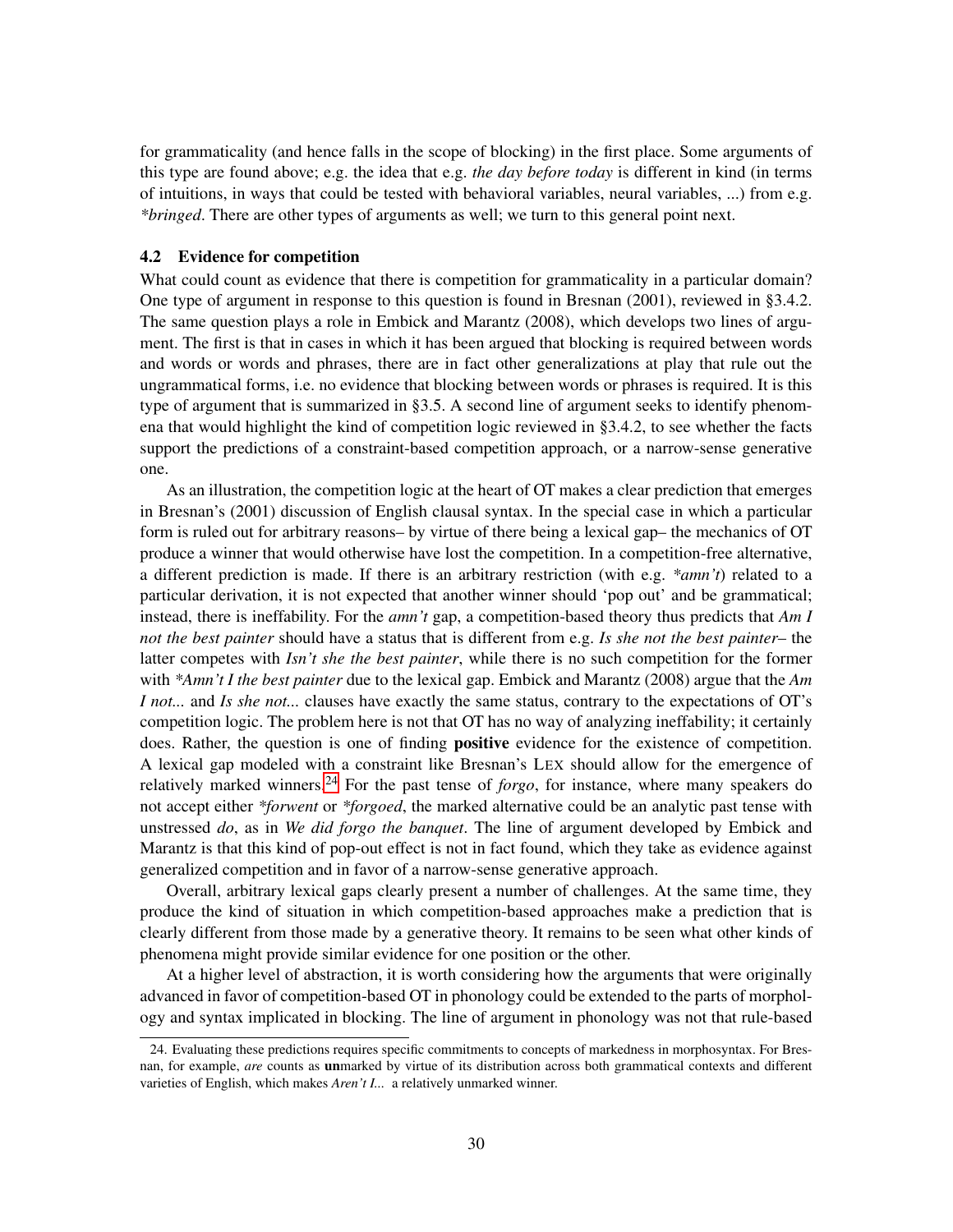approaches were incapable of deriving the correct results; rather, it was that such approaches were not sufficiently explanatory. The primary failure pointed to was the inability to encode directly the observation that certain phonological alternations appear to favor certain surface properties at the expense of others. The OT formalism provides one way of stating such patterns directly in the grammar. For example, the idea that a number of *prima facie* different alternations produce outputs that can be understood as e.g. maximizing certain syllabic properties (presence of onsets, or absence of codas) is statable directly in OT constraints preferring or dispreferring certain syllable properties. In a rule-based approach, on the other hand, such effects arise indirectly, or by 'conspiracy'.

It might then be asked whether parallel lines of argument could be deployed for the parts of morphology and syntax where blocking is implicated. In effect, this would amount to the claim that theories without competition are missing generalizations (or not stating them in the grammar) about which forms are grammatical, and which are not, in ways that a competition-based grammar could make direct statements about. This would involve asking questions along the lines of: *Why does* √BEAT *have an* -en *participle* beaten *rather than an* -ed *one* \*beated*? Why does Latin* monere *'warn' take the Perfect allomorph* -u *to form* monu¯ı *while* augere ¯ *'increase' takes* -s *in* augs¯ı *(Mester 1994)? Why do 'short' adjectives in English take synthetic comparatives and superlatives, while longer adjectives form analytic ones?*– and so on.

These questions implicate different issues and discussions. The first might be steered towards lines of work which (connecting with work on phonotactics like Hayes and Wilson [2008\)](#page-36-1) examines the distribution of affixes in terms of host input (and perhaps output) phonological properties (e.g. Albright and Hayes [2003](#page-34-6), or more recently Gouskova, Newlin-Łukowicz, and Kasyanenko [2015\)](#page-35-0). As far as this type of approach goes, while phono- and morpho-tactic generalizations about allomorph selection certainly exist, it is not necessarily the case that they require a treatment in a competition-based grammar; establishing this would require further argument. The second question asks whether allomorph selection involves (global) optimization of phonological properties, one of the themes of Embick (2010). These two lines of work are not typically connected to blocking effects, but clearly could be. The third question is the one on which the most explicit claims have been made, and where it appears that the kind of argument under consideration is least likely to be successful. Kiparsky (2005) and related work clearly takes the direct statement of something like 'words are better than phrases' (ECONOMY, or MARKEDNESS) to be a virtue of his approach. But as stressed above, it is unclear how much work the ECONOMY constraint is doing when we consider what goes into the input, and what other constraints must be appealed to in order to produce the correct results.

In summary, most (if not all) phenomena can be analyzed with either the tools employed in narrow-sense generative theories, or those available to competition-based ones. The question to consider is what would constitute evidence in favor of one or the other. For the reasons we have reviewed above, we believe that the burden of proof is on the claim that there is competition in a particular domain. But whether one starts with this assumption or not, the need for making explicit arguments for or against competition should be clear.

## 4.3 Paradigmaticity

Many of the approaches reviewed in §3 highlight the idea that competitions occur between expressions that (would) mean the same thing. This type of reasoning often invokes the notion of *paradigm*. As we saw in §3.1, the idea that there are paradigm slots of a particular type– with the ability to be filled by at most one form– plays a key role in standard blocking. Paradigm slots play a role in many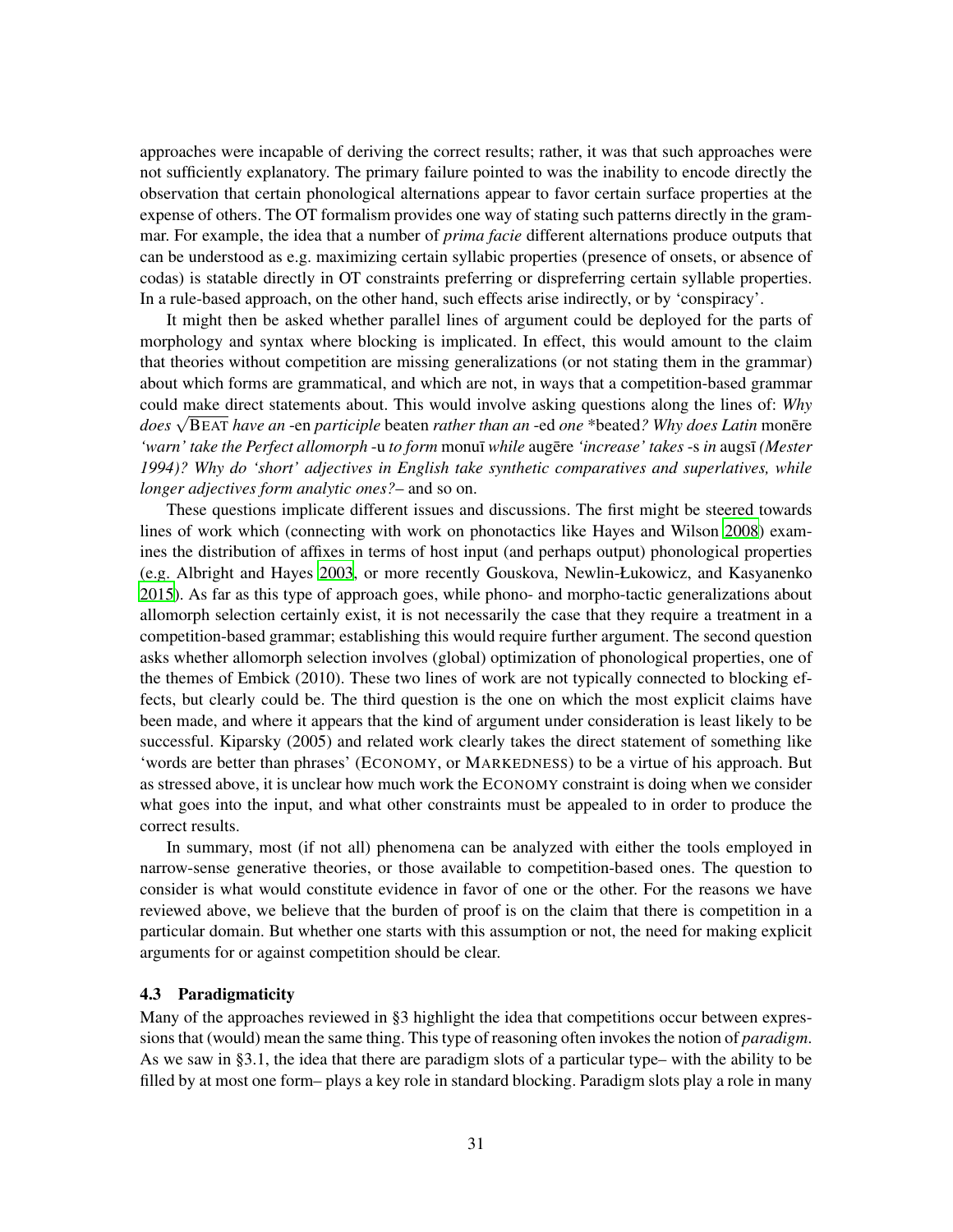subsequent theories as well. As stressed by Carstairs-McCarthy (1992:47–), theories of blocking from standard blocking onwards owe an account of how semantic space is structured, as this defines the scope of possible competitions; but (as reviewed there) attempts to relate morphological and semantic relations often neglect the latter part of the equation. This section takes a deeper look at the role that paradigms might play in the theory of blocking and more generally.

An important theme is how lexical meanings are represented. Many approaches to blocking effects arrive at a point at which semantic issues become crucial. So, for example, it might be held that *glory* competes with *\*gloriosity* – but not with *gloriousness* – because the first two words would be represented in a meaning space that is different from the one associated with the last. Along the same lines *broken* would not compete with possible past tense forms of <sup>√</sup> BREAK like *broke* because the former is syntactico-semantically a participle, whereas the latter is a finite past tense verb. Putting to the side questions of implementation, we will refer to the idea that there are slots associated with specific meanings as the *paradigm intuition*.

The paradigm intuition defined in this way is distinct from but connected to some other intuitions about paradigms and what it means for morphology to be paradigmatic. To illustrate these, consider [\(36\)](#page-31-0), a typical way of representing paradigmatic slots. There it can be seen that the Root <sup>√</sup> PLAY possesses a third person singular present form *plays*, a past tense *played*, a participle *played*, etc.; extended to Root-attached derivational morphology, we might consider that it has the noun *play*, the adjective *playful*, and so on:

<span id="page-31-0"></span>(36) schematization of paradigm intuition

| root                |      | 3s pres past participle noun adjective |      |         |
|---------------------|------|----------------------------------------|------|---------|
| $\sqrt{P}LAY$ plays |      | played played                          | play | playful |
| $\sqrt{SING}$ sings | sang | sung                                   | song | 22      |
| $\vdots$            |      |                                        |      |         |

There are some important asymmetries at play in [\(36\)](#page-31-0). For the distinct verbal forms, for one, it is expected by default that these should exist for any Root that can be a verb, even if the form is irregular, as is the case with e.g. the past tense of  $\sqrt{S}\text{ING}$ . The meanings and distributions of these verbal forms are also completely predictable; although there may be differences resulting from whether e.g. a particular verb is stative or eventive, all verbs are expected to have past tense and participial forms. This is not the case with the nouns and adjectives, though. For one, the meanings of these might be quite varied with respect to the verb's meanings; the noun *play* overlaps with the verb to some extent, but also refers to dramatic works, for example. A second observation is that we might not expect to find anything in a given 'cell'. The Root √SING, for instance, does not have a Root adjective associated with it. These observations amount to two additional ways in which morphology can be paradigmatic (expected; meaning predictable) or not (cell might not be filled; special meanings occur).

We have, then, the following senses of *paradigmatic*:

- (P1) *Blocking sense.* For a given Root, there are slots that can be filled by only one form.
- (P2) *Existence sense.* For a given Root, a particular slot is expected to be filled by default.
- (P3) *Regularity sense.* For a given Root, a particular slot has a predictable meaning.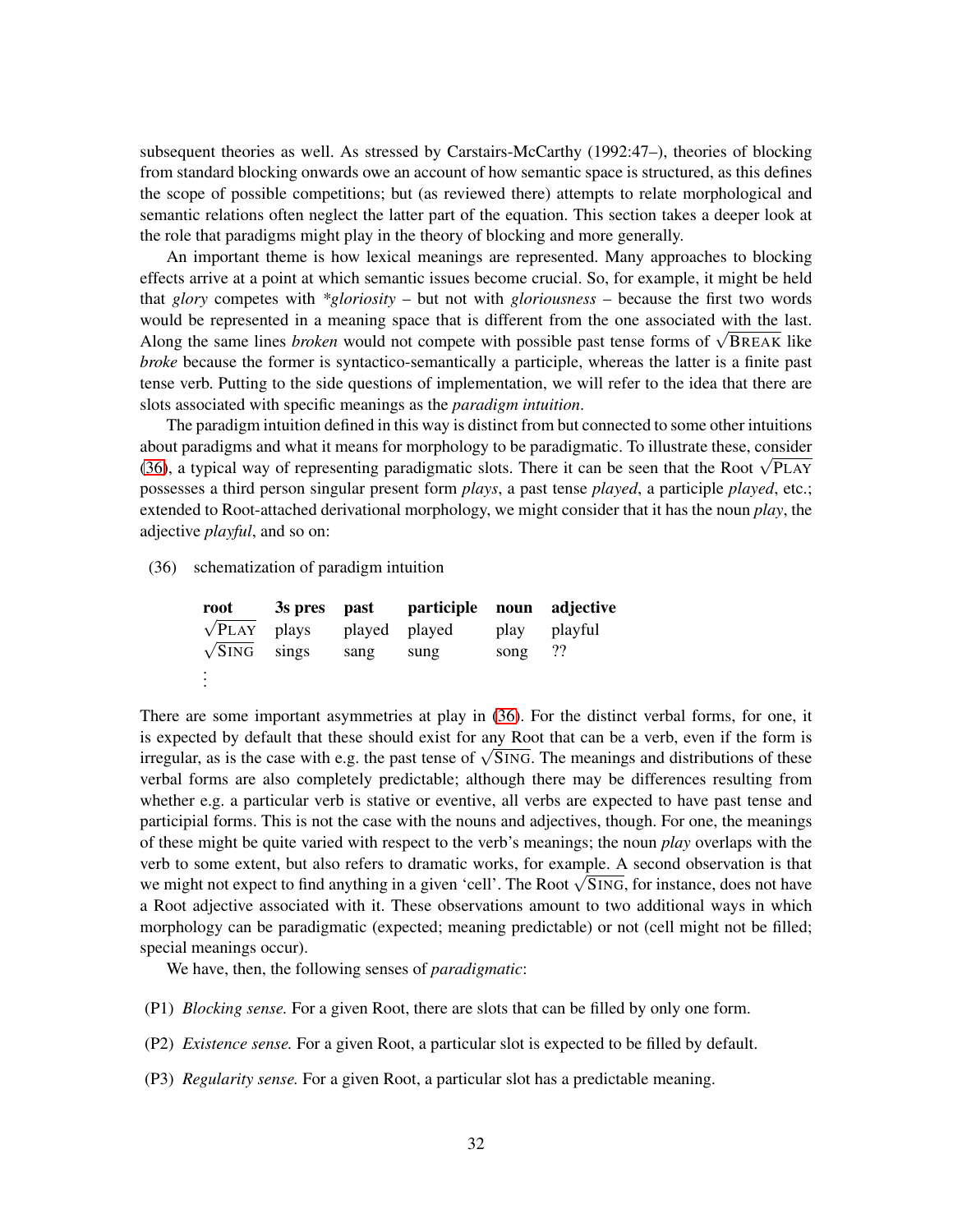The line of reasoning in §3.6 that connects potential words to absence of blocking provides a specific way of (i) connecting the different senses (P1-3), and (ii) specifying what role the paradigm intuition (P1) plays in blocking.

The basic idea builds on Marantz (2001), which concentrates on (P2-3). The theory of locality developed there is an implementation of the 'two domains' intuition that is outlined at the beginning of §3.6.3. For convenience, we can refer to interactions between morphemes in an *Inner* domain, close to a Root; and those that are in an *Outer* domain, where interactions with the Root are not possible. While the theory of such domains can take many forms, Marantz's proposal is that morphology in the Outer domain behaves paradigmatically with respect to (P2-P3), while this is not necessarily the case with Inner interactions. The idea (P1) that blocking may fail in the way implicated by the potential lexicon/polymorphic realization is, in effect, a further correlate of this claim. It says that in the Inner domain, competitions are not necessarily winner-take-all (i.e., multiple potential forms are found), because of the possibility to identify new lexical meanings through the form of a particular exponent. Put another way, the exponents **create** new lexical meaning distinctions.<sup>[25](#page-32-0)</sup>

In summary form, the domain-based approach to P1-3 is given in [\(37\)](#page-32-1):

<span id="page-32-1"></span>(37) Summary table

#### DOMAIN

|      | Inner                                                             | <b>Outer</b>       |
|------|-------------------------------------------------------------------|--------------------|
| (P1) | 'multiple winners' possible                                       | only one winner    |
| (P2) | certain Roots might have gaps                                     | all forms expected |
| (P3) | possible meaning idiosyncrasies/restrictions predictable meanings |                    |

Now, some theories posit actual paradigm slots (e.g. Aronoff 1976), while others employ virtual paradigms (e.g. Embick and Marantz 2008, where paradigm space is derivative of what the syntax assembles). The idea that morphology can be paradigmatic or not in the (P1) sense is in principle compatible with either type of approach. What is important are two points: first, that the set of effects in [\(37\)](#page-32-1) are correlated; and second, that they correlate in a way that is defined by the theory of locality.

In summary, if this line of reasoning is on the correct track, then the absence of blocking provides crucial evidence on the question of why some types of morphology appear to behave in ways that are compatible with the paradigm intuition, while others do not. Importantly, the relevant distinctions appear to involve locality, not e.g. a split between derivational and inflectional morphology; on this theme, see Embick (2021) for comparisons with lexeme-based morphology (Aronoff 2007).

## 5 Conclusion

The study of blocking effects in contemporary theoretical linguistics begins in parts of derivational morphology, where the question of word/word competition for grammaticality takes center stage. After quickly extending to interactions among words more generally (including inflectional morphology) and compounding– the domain of the lexicon, according to certain versions of the Lexicalist Hypothesis– questions about blocking appear in grammatical interactions involving larger objects, i.e. in putative word/phrase and phrase/phrase competitions.

<span id="page-32-0"></span><sup>25.</sup> An implication of this view– touched on in Embick (2016) but not fully developed– is that this part of interpretation has access to both PF and LF simultaneously; see Marantz (1995).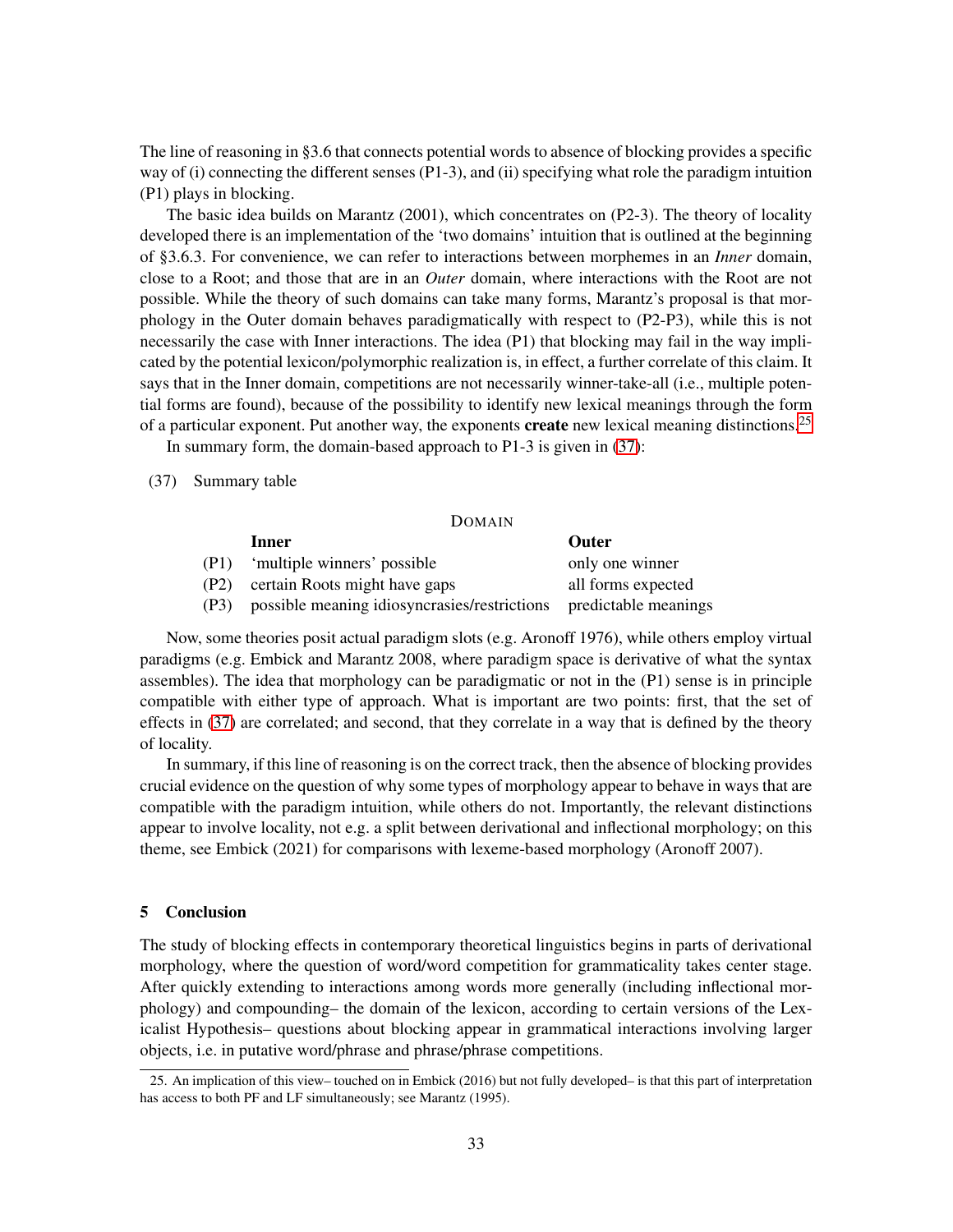These developments raise the question of which of the many phenomena considered in these lines of research should be treated as showing blocking, i.e. as involving competition for grammaticality. As we saw in §3, theories differ greatly on this point. With an eye towards more recent developments, the impetus in approaches adopting Optimality Theory has been to maximize the scope of competition. Conversely, a version of the Minimalist program instantiated in Distributed Morphology circumscribes the scope of blocking considerably, limiting it to the phonological realization of morphemes.

Our goal here has been to review key theoretical distinctions, the phenomena relevant to them, and how theories of competition have changed and evolved since standard blocking was originally proposed. From this review, we have by way of synthesis focused on three primary points of discussion. Two of these are closely linked. The first, espoused in many of the approaches reviewed above, is to what extent there should be a premium placed on there being a single or uniform explanation for blocking effects. For the reasons advanced above, we believe that this idea begs (or assumes an often unjustified answer to) the more important question of which phenomena should count as a blocking effect in the first place. Accordingly, our second discussion point emphasizes the need for clear arguments for or against the existence of competition in a particular domain. In our view, competition for grammaticality must be demonstrated; it cannot simply be assumed. Finally, we have highlighted the questions raised by the apparent absence of blocking in certain domains. This part of the paper brings together several threads that have been noted in prior work. In addition to their intrinsic interest for the theory of blocking, they also bear on the important question of lexical potential and 'possible words', and on the ongoing discussion of when morphology shows (and does not show) certain types of paradigmatic effects.

The question of competition for grammaticality is of central importance for several parts of grammatical theory. We hope to have shown here how the specific set of questions that arise in the study of blocking connect with the general sets of predictions that different theories make on this point.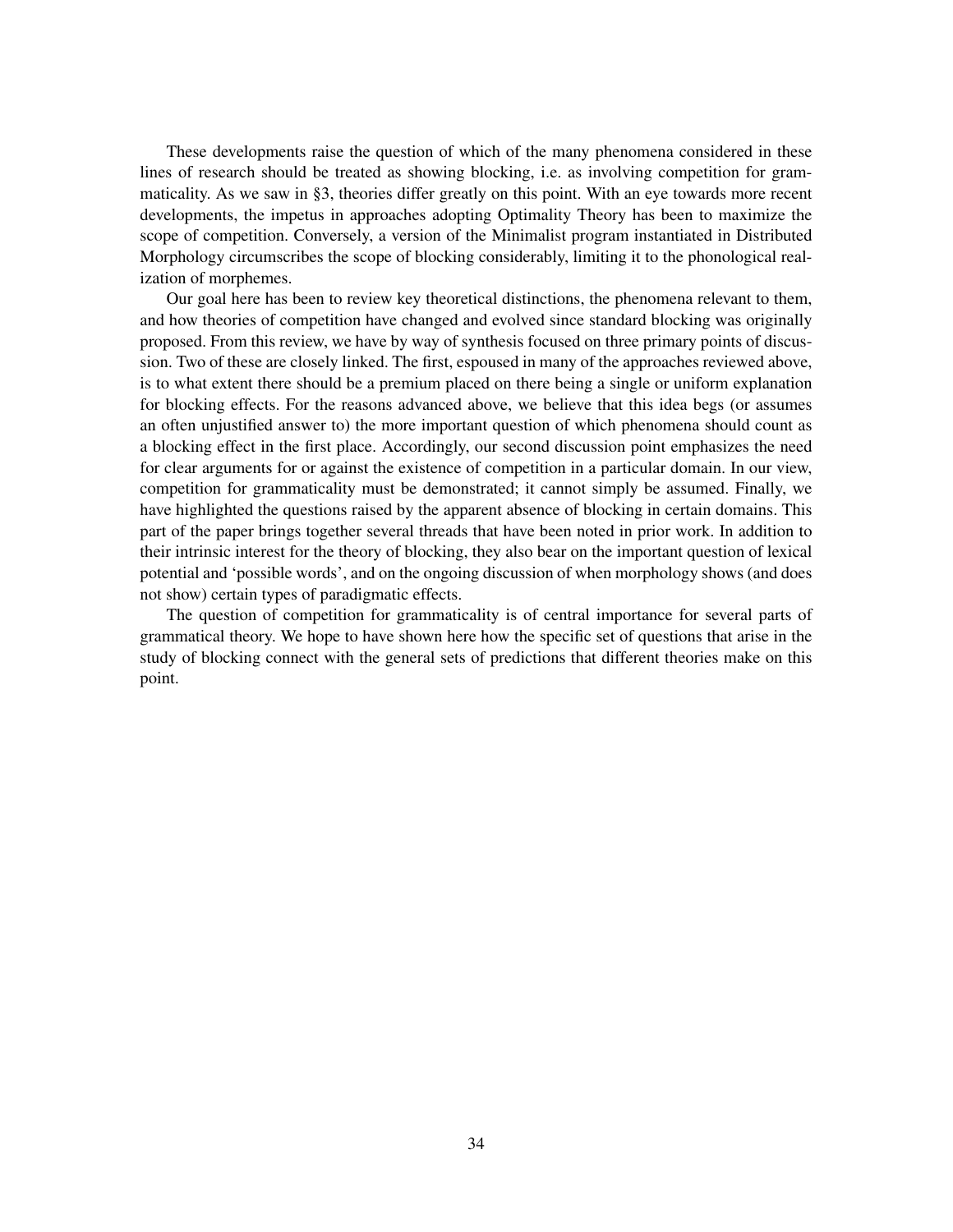### ACKNOWLEDGEMENTS

Thanks to Luke Adamson and Eulàlia Bonet for comments on an earlier version of this paper.

## <span id="page-34-4"></span>**References**

- Adamson, Luke. 2018. "Denominal Verbs: Past Tense Allomorphy, Event Frames, and Zero-Categorizers." In *University of Pennsylvania Working Papers in Linguistics,* vol. 24. 1.
- <span id="page-34-6"></span>Albright, Adam, and Bruce Hayes. 2003. "Rules vs. analogy in English past tenses: A computational/experimental study." *Cognition* 90 (2): 119–161.
- Anderson, Stephen. 1992. *Amorphous Morphology.* Cambridge: Cambridge University Press.
- Andrews, Avery. 1990. "Unification and Morphological Blocking." *Natural Language and Linguistic Theory* 8:507–57.
- Aronoff, Mark. 1976. *Word Formation in Generative Grammar.* Cambridge, MA: MIT Press.
- <span id="page-34-2"></span>Aronoff, Mark. 2007. "In the Beginning Was the Word." *Language* 83 (4): 803–830.
- Beard, Robert. 1966. "The Affixation of Adjectives in Contemporary Literary Serbo-Croatian." PhD diss., University of Michigan.
- <span id="page-34-5"></span>Berko, Jean. 1958. "The child's learning of English morphology." *Word* 14 (2-3): 150–177.
- Borer, Hagit. 2013. *Taking Form.* Vol. 3. Structuring Sense. Oxford: Oxford University Press.
- Bresnan, Joan. 2001. "Explaining morphosyntactic competition." In *Handbook of Contemporary Syntactic Theory,* edited by Mark Baltin and Chris Collins, 1–44. Blackwell.
- Carstairs-McCarthy, Andrew. 1992. *Current Morphology.* London: Routledge.
- Chapin, Paul G. 1967. "On the syntax of word-derivation in English." PhD diss., Massachusetts Institute of Technology.
- Chapin, Paul G. 1970. "On Affixation in English." In *Progress in Linguistics,* edited by Manfred Bierwisch and Karl Erick Heidolph, 51–63. the Hague: Mouton.
- <span id="page-34-3"></span>Chomsky, Noam. 1957. *Syntactic Structures.* The Hague: Mouton.
- Chomsky, Noam. 1970. "Remarks on Nominalization." In *Readings in English Transformational Grammar,* edited by R. Jacobs and P. Rosenbaum, 184–221. Washington D.C.: Georgetown University Press.
- <span id="page-34-0"></span>Chomsky, Noam. 1981. *Lectures on Government and Binding.* Dordrecht: Foris.
- Chomsky, Noam. 1992. "Some notes on economy of derivation and representation." *Anuario del Seminario de Filologıa Vasca" Julio de Urquijo",* 53–82.
- <span id="page-34-1"></span>Chomsky, Noam. 1993. "A Minimalist Program for Linguistic Theory." In *The View from Building 20: Essays in Linguistics in Honor of Sylvain Bromberger,* edited by Ken Hale and Samuel Jay Keyser, 1–52. Cambridge, MA: MIT Press.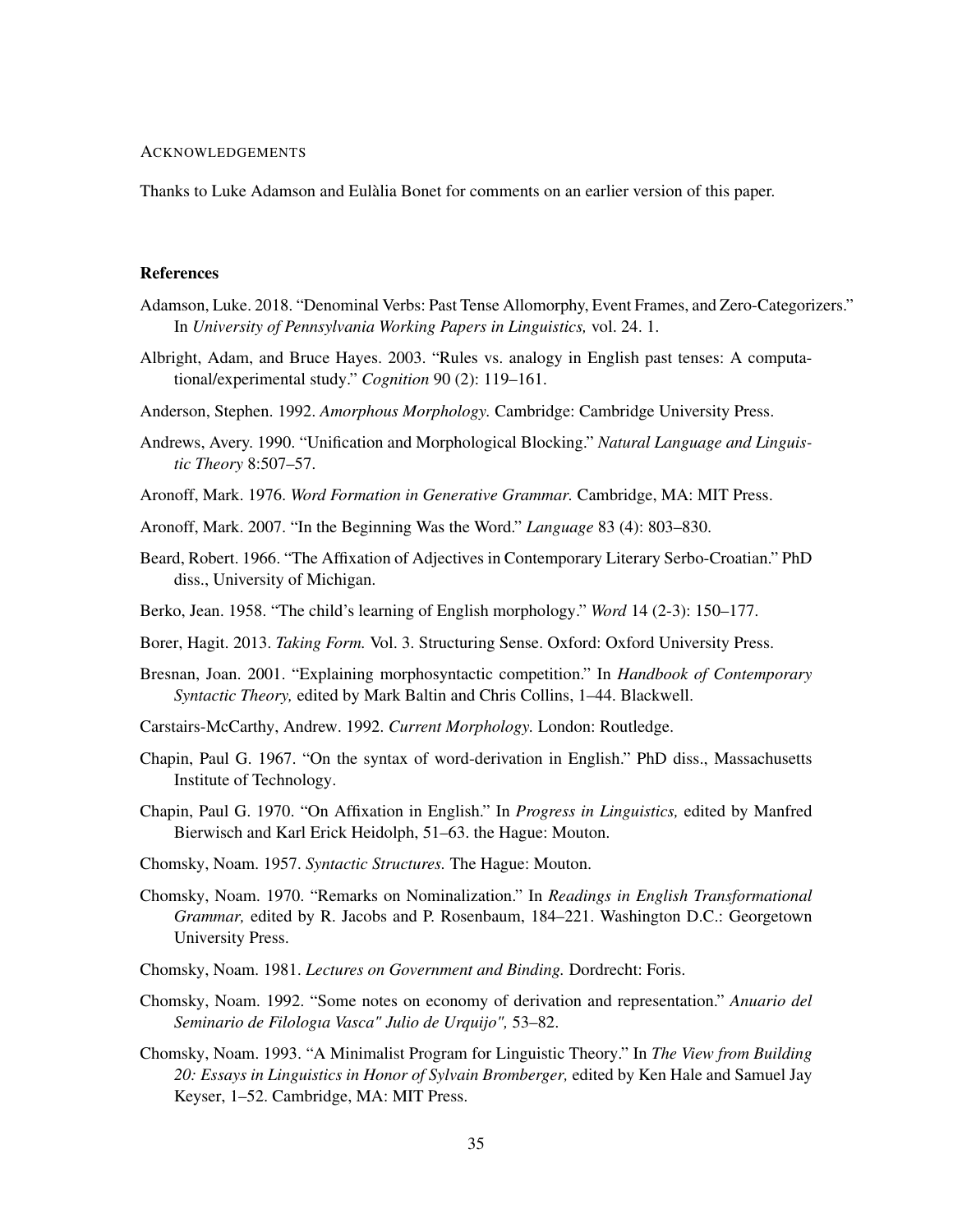- Chomsky, Noam. 2000. "Minimalist Inquiries: The Framework." In *Step by Step: Essays on Minimalist Syntax in Honor of Howard Lasnik,* edited by Roger Martin, David Michaels, and Juan Uriagereka, 89–156. MIT Press.
- Chomsky, Noam. 2001. "Derivation by Phase." In *Ken Hale: A Life in Language,* edited by Michael Kenstowicz, 1–52. Cambridge, MA: MIT Press.
- Chomsky, Noam, and Howard Lasnik. 1993. "Principles and parameters theory." In *Handbook of Syntax,* edited by J Jacobs, A von Stechow, W Sternefeld, and T Vennemann, 13–127. Berlin: Walter de Gruyter.
- di Sciullo, Anna Maria, and Edwin Williams. 1987. *On the Definition of Word.* Cambridge, MA: MIT Press.
- Dowty, David. 1979. *Word Meaning and Montague Grammar.* Dordrecht: D. Reidel Publishing Company.
- Embick, David. 2000. "Features, Syntax and Categories in the Latin Perfect." *Linguistic Inquiry* 31 (2): 185–230.
- Embick, David. 2007a. "*Blocking Effects* and Analytic/Synthetic Alternations." *Natural Language and Linguistic Theory* 25 (1): 1–37.
- Embick, David. 2007b. "Linearization and Local Dislocation: Derivational mechanics and interactions." *Linguistic Analysis* 33 (3-4): 303–336.
- Embick, David. 2008. "Variation and morphosyntactic theory: Competition fractionated." *Language and Linguistics Compass* 2 (1): 59–78.
- Embick, David. 2010. *Localism versus Globalism in Morphology and Phonology.* Cambridge, MA: MIT Press.
- Embick, David. 2016. "Approaching *polymorphy*." Handout of a talk series given at the Sociedad Argentina de Análisis Filosófico (SADAF), Buenos Aires, Argentina, available at [https://sites.](https://sites.google.com/view/ba-lingphil/courses?authuser=0) [google.com/view/ba-lingphil/courses?authuser=0.](https://sites.google.com/view/ba-lingphil/courses?authuser=0)
- Embick, David. 2021. "The Motivation for Roots in Distributed Morphology." *Annual Review of Linguistics* 7 (1): 69–88. eprint: [https://doi.org/10.1146/annurev-linguistics-040620-061341.](https://doi.org/10.1146/annurev-linguistics-040620-061341)
- Embick, David, and Alec Marantz. 2008. "Architecture and Blocking." *Linguistic Inquiry* 39 (1): 1–53.
- Embick, David, and Rolf Noyer. 2001. "Movement Operations after Syntax." *Linguistic Inquiry* 32 (4): 555–595.
- Giegerich, Heinz. 2001. "Synonymy blocking and the elsewhere condition: Lexical moprphology and the speaker." *Transactions of the Philological Society* 99 (1): 65–98.
- <span id="page-35-0"></span>Gouskova, Maria, Luiza Newlin-Łukowicz, and Sofya Kasyanenko. 2015. "Selectional restrictions as phonotactics over sublexicons." *Lingua* 167:41–81.
- Halle, Morris. 1973. "Prolegomena to a Theory of Word Formation." *Linguistic Inquiry,* 3–16.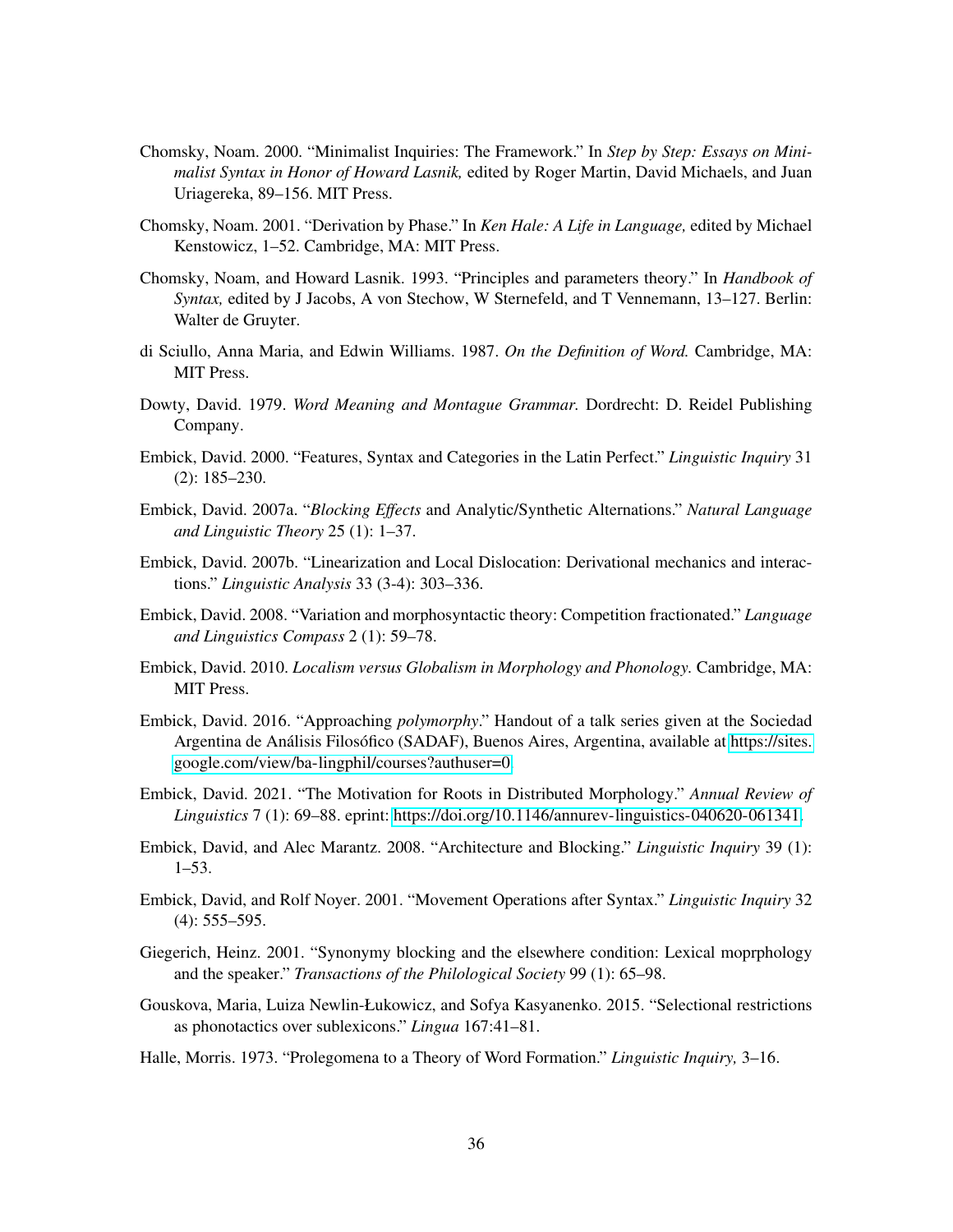- Halle, Morris, and Alec Marantz. 1993. "Distributed Morphology and the Pieces of Inflection." In *The View from Building 20: Essays in Linguistics in Honor of Sylvain Bromberger,* edited by Kenneth Hale and Samuel Jay Keyser, 111–176. Cambridge, MA: MIT Press.
- Hankamer, Jorge, and Line Mikkelsen. 2002. "A morphological analysis of definite nouns in Danish." *Journal of Germanic Linguistics,* 137–175.
- Hankamer, Jorge, and Line Mikkelsen. 2005. "When Movement Must be Blocked: A Response to Embick and Noyer." *Linguistic Inquiry* 36 (1): 85–125.
- Hankamer, Jorge, and Line Mikkelsen. 2018. "Structure, Architecture, and Blocking." *Linguistic Inquiry* 49 (1): 61–84.
- <span id="page-36-1"></span>Hayes, Bruce, and Colin Wilson. 2008. "A maximum entropy model of phonotactics and phonotactic learning." *Linguistic Inquiry* 39 (3): 379–440.
- Householder, Frederick W. 1971. *Linguistic Speculations.* London: Cambridge University Press.
- Kastner, Itamar. to appear. "Blocking in Distributed Morphology." To appear in the *Cambridge Handbook of Distributed Morphology*.
- Katzir, Roni. 2008. "Structural competition in grammar." PhD diss., MIT.
- Katzir, Roni. 2011. "Morphosemantic mismatches, structural economy, and licensing." *Linguistic Inquiry* 42 (1): 45–82.
- Kiparsky, Paul. 1982. "Lexical Morphology and Phonology." In *Linguistics in the Morning Calm: Selected Essays from SICOL-1981,* edited by Linguistic Society of Korea, 3–91. Seoul: Hanshin.
- Kiparsky, Paul. 1983. "Word formation and the lexicon." In *Proceedings of the 1982 Mid-America Linguistics Conference,* 3–29.
- Kiparsky, Paul. 2005. "Blocking and periphrasis in inflectional paradigms." *Yearbook of Morphology 2004,* 113–135.
- Kiparsky, Paul. 2010. "Dvandvas, blocking, and the associative: The bumpy ride from phrase to word." *Language,* 302–331.
- Kiparsky, Paul. 2012. "Grammaticalization as optimization." *Grammatical change: Origins, nature, outcomes* 15:51.
- <span id="page-36-0"></span>Kramer, Ruth. 2016. "A split analysis of plurality: Number in Amharic." *Linguistic Inquiry* 47 (3): 527–559.
- Kroch, Anthony. 1994. "Morphosyntactic Variation." In Papers from the 30th Regional Meeting of the Chicago Linguistics Society: Parasession on Variation and Linguistic Theory.
- Lieber, Rochelle. 1980. "The Organization of the Lexicon." PhD diss., MIT.

Marantz, Alec. 1984. *On the Nature of Grammatical Relations.* Cambridge, MA: MIT Press.